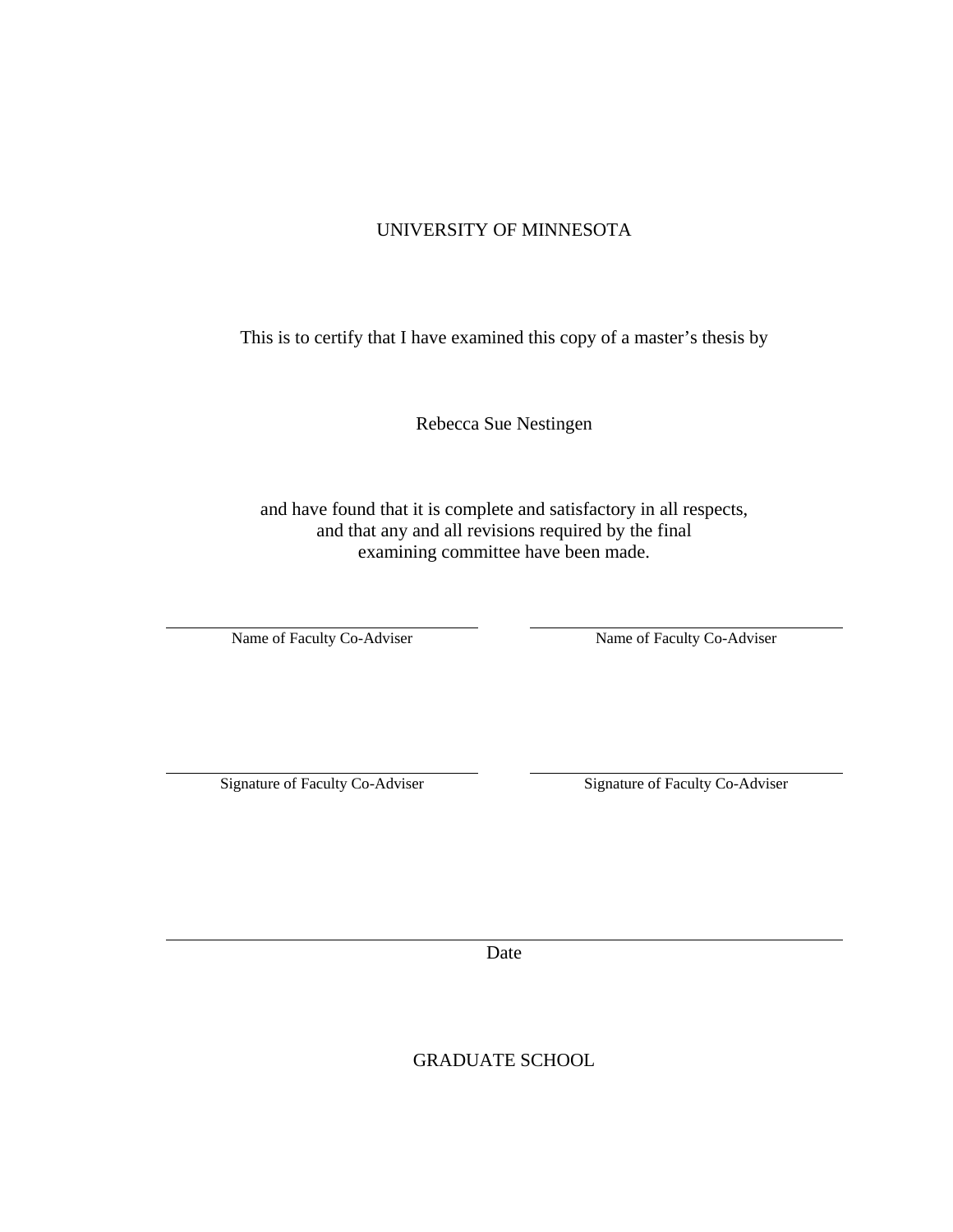The Comparison of Infiltration Devices and Modification of the Philip-Dunne Permeameter for the Assessment of Rain Gardens

#### A THESIS SUBMITTED TO THE FACULTY OF THE GRADUATE SCHOOL OF THE UNIVERSITY OF MINNESOTA BY

Rebecca Sue Nestingen

#### IN PARTIAL FULFILLMENT OF THE REQUIREMENTS FOR THE DEGREE OF MASTER OF SCIENCE

John S. Gulliver, Raymond M. Hozalski, and John L. Nieber

November 2007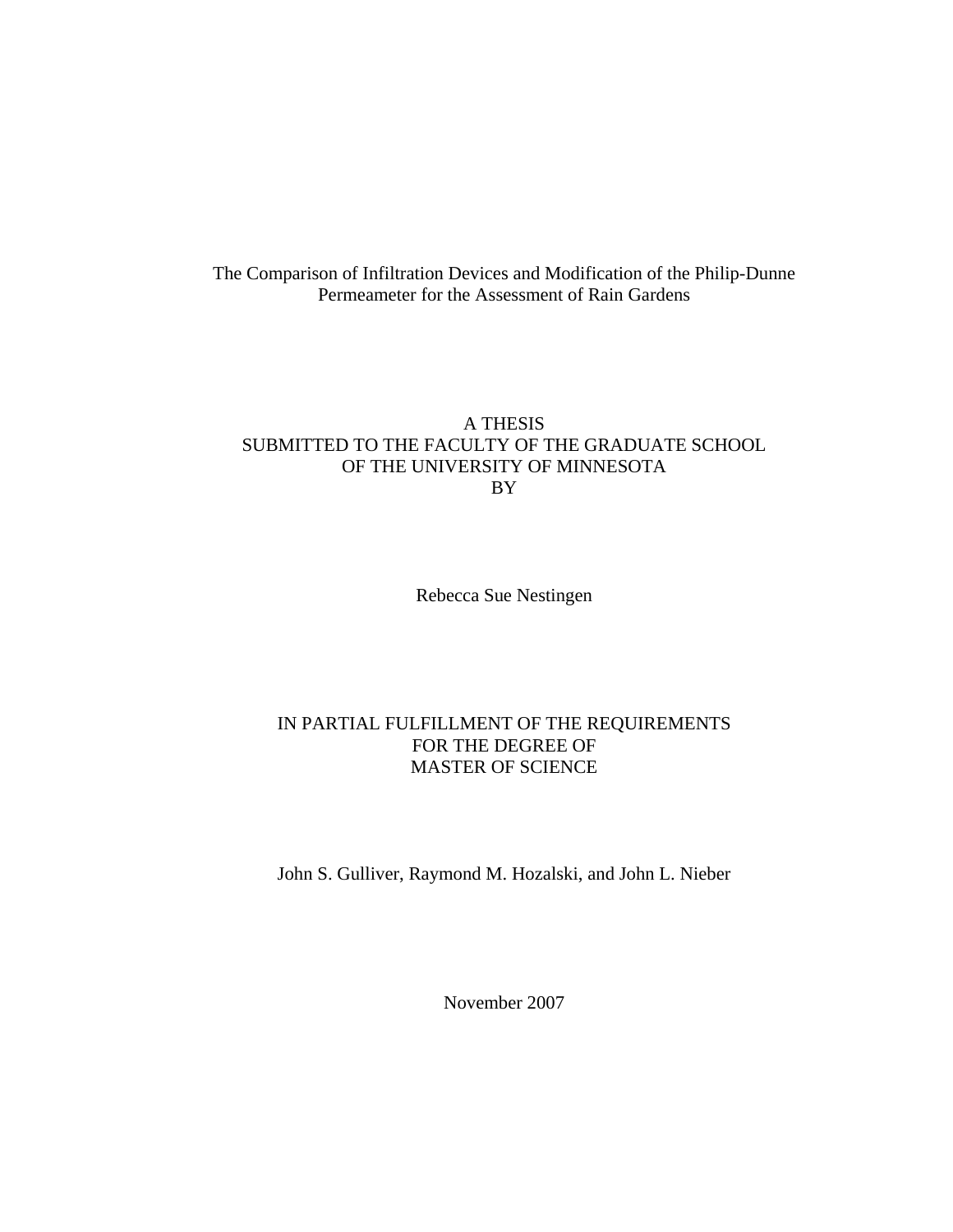© Rebecca Sue Nestingen 2007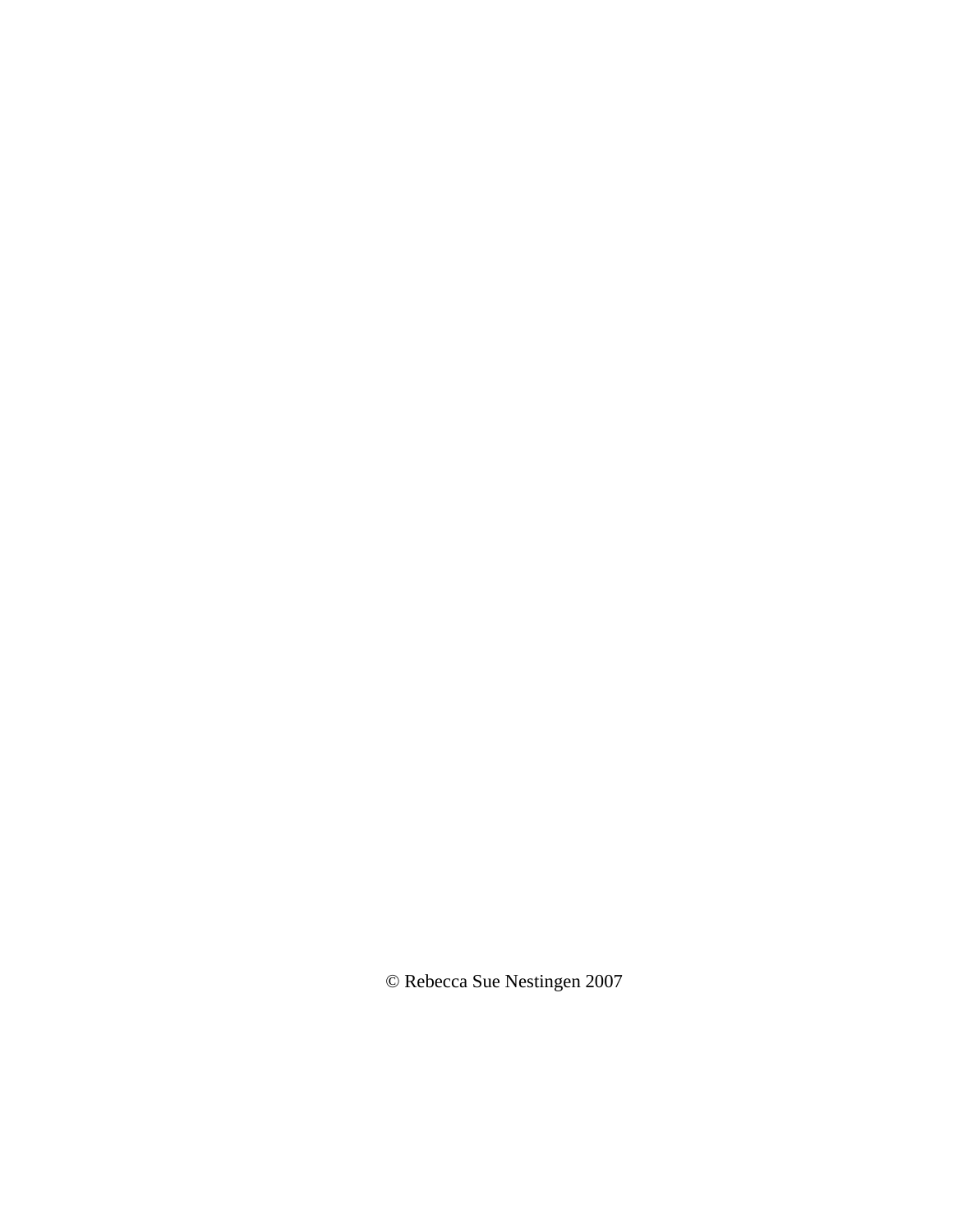## **Acknowledgements**

I would like to thank the two funding agencies of this research project: the Minnesota Pollution Control Agency (MPCA) and the Metropolitan Council Environmental Services (MCES) for their monetary support and guidance from project managers, Bruce Wilson (MPCA) and Jack Frost (MCES). Additional external guidance on this project from the experienced technical advisory panel (TAP) members was also greatly appreciated. The applicability of output from this project is largely due to their shared insights.

A special thanks to my graduate advisors John Gulliver, Ray Hozalski, and John Nieber for their technical counsel and their many thoughts and criticisms on earlier drafts of this thesis and to Vaughan Voller who agreed to serve as an additional member of my oral exam committee. Without the help of their many revisions this document would not exist in its current form. Members of the project research team including graduate student, Brooke Asleson and undergraduate students, Geoff Kramer, Nicholas Olson, and Thomas Natwick also contributed enormously to the completion of this research and I'm grateful for all the hours that they put into this project. Brooke Asleson and I worked jointly on this project and our team efforts on almost all aspects of this work made the completion of this possible.

Additional thanks goes out to the Saint Anthony Falls Laboratory staff that helped to construct experimental equipment, the City of Little Canada and University of Minnesota Facilities Management for assistance with operation of fire hydrants, and the Dakota County Soil and Water Conservation District for their coordinating efforts.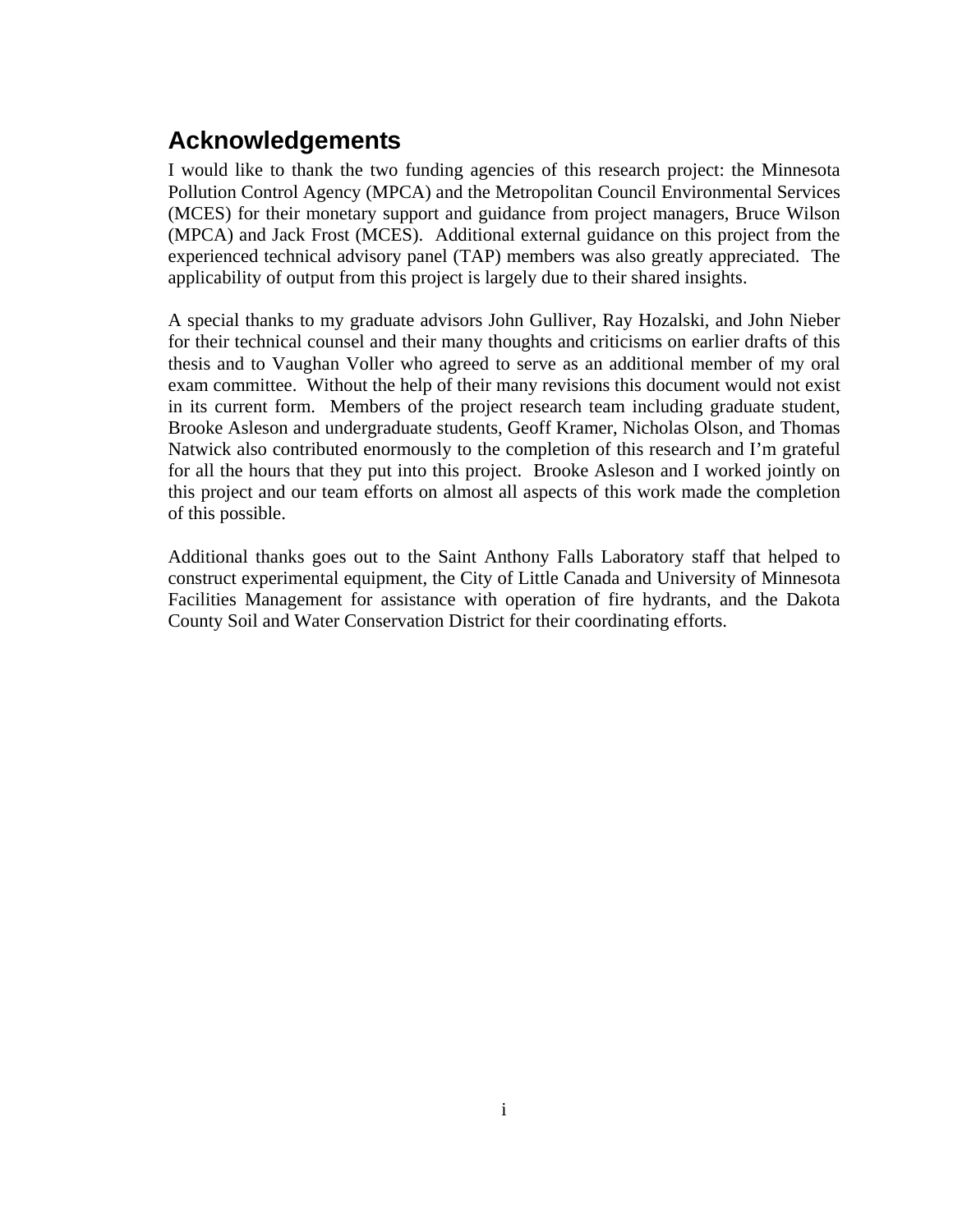## **Dedication**

I'd like to dedicate this thesis to my husband, Jens, and my parents, Jim and Sue, for their support and encouragement in pursuing a higher level degree. And also to Brooke Asleson, who has not only played the role of a fellow researcher, but has become a good friend. She was always there when I needed someone who would listen to and understand my frustrations and accomplishments along the way.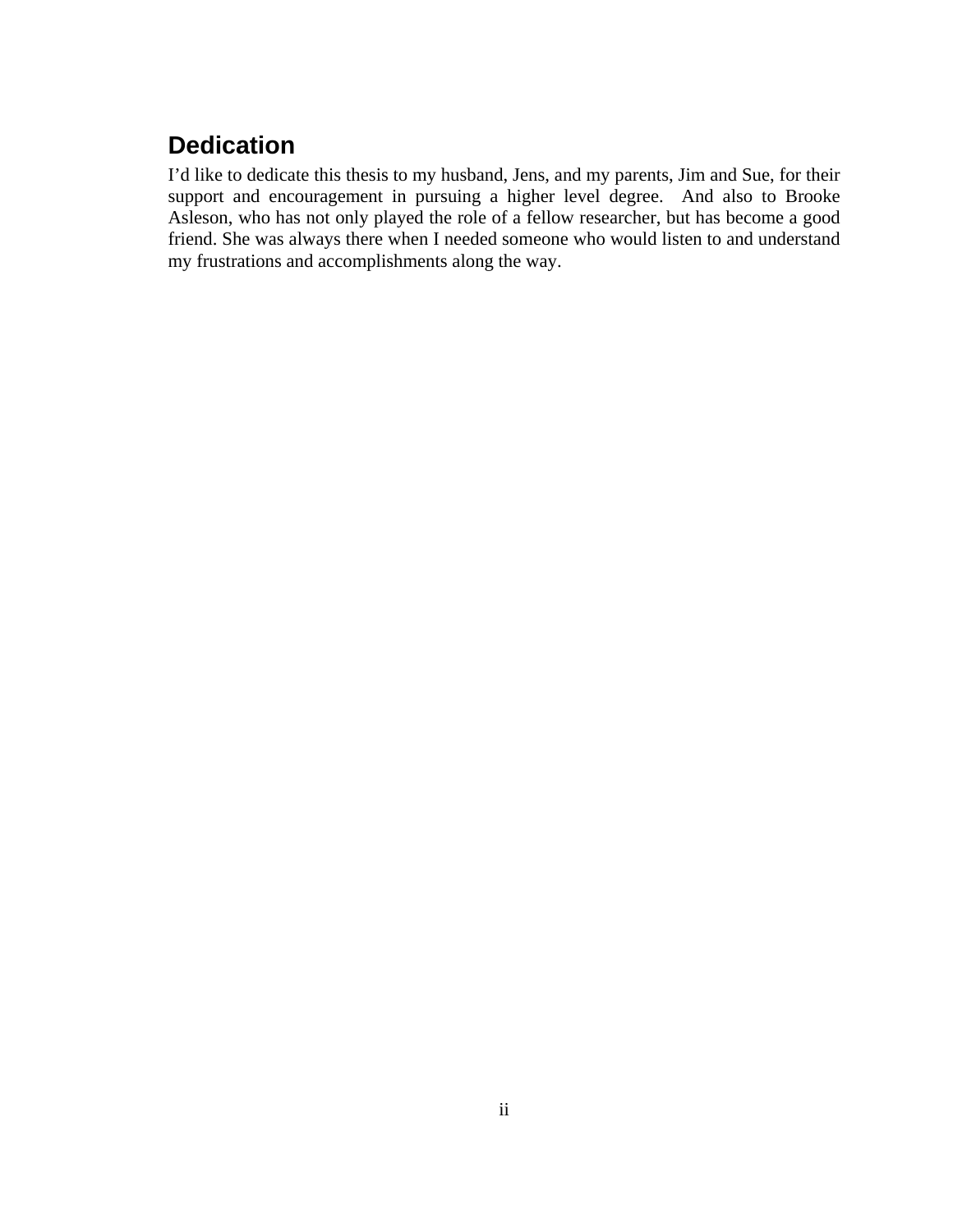## **Abstract**

A Modified Philip-Dunne (MPD) falling head infiltrometer was developed for measuring surface infiltration rates in stormwater best management practices (BMPs). The MPD consists of a hollow cylinder that is simply inserted into the soil surface rather than into a borehole like the Philip-Dunne (PD) permeameter. The analysis developed by Philip for the PD permeameter was modified to account for differences in flow geometry for the MPD configuration so that the saturated hydraulic conductivity  $(K<sub>s</sub>)$  and wetting front suction (*C*) of the soil could be determined from head versus time data. The accuracy of the modified analysis procedure was verified by comparing the  $K_s$  and C values obtained by fitting simulated head versus time data from a finite element solution of the Richards equation for homogenous and isotropic soils with the values used as inputs for the simulations. The error in estimated  $K_s$  and C obtained from the Modified Philip-Dunne analysis ranged from -1.8% to -15% and 6.4% to 62%, respectively for parameter values representing soils ranging from silty clays to coarse sands.

The MPD was then compared against the double-ring infiltrometer and the Minidisk® infiltrometer in the laboratory for accuracy and precision using three types of sand. Accuracy was determined by comparing the hydraulic conductivity values obtained using these devices with those obtained by reference falling head tests. The Modified Philip-Dunne infiltrometer was the most accurate across three sand media of different particle size while the double-ring infiltrometer was the most precise. The Modified Philip-Dunne infiltrometer followed the double-ring in precision. The MPD and the corresponding analysis described herein should prove useful for assessing the stormwater infiltration characteristics of infiltration-based BMPs such as rain gardens.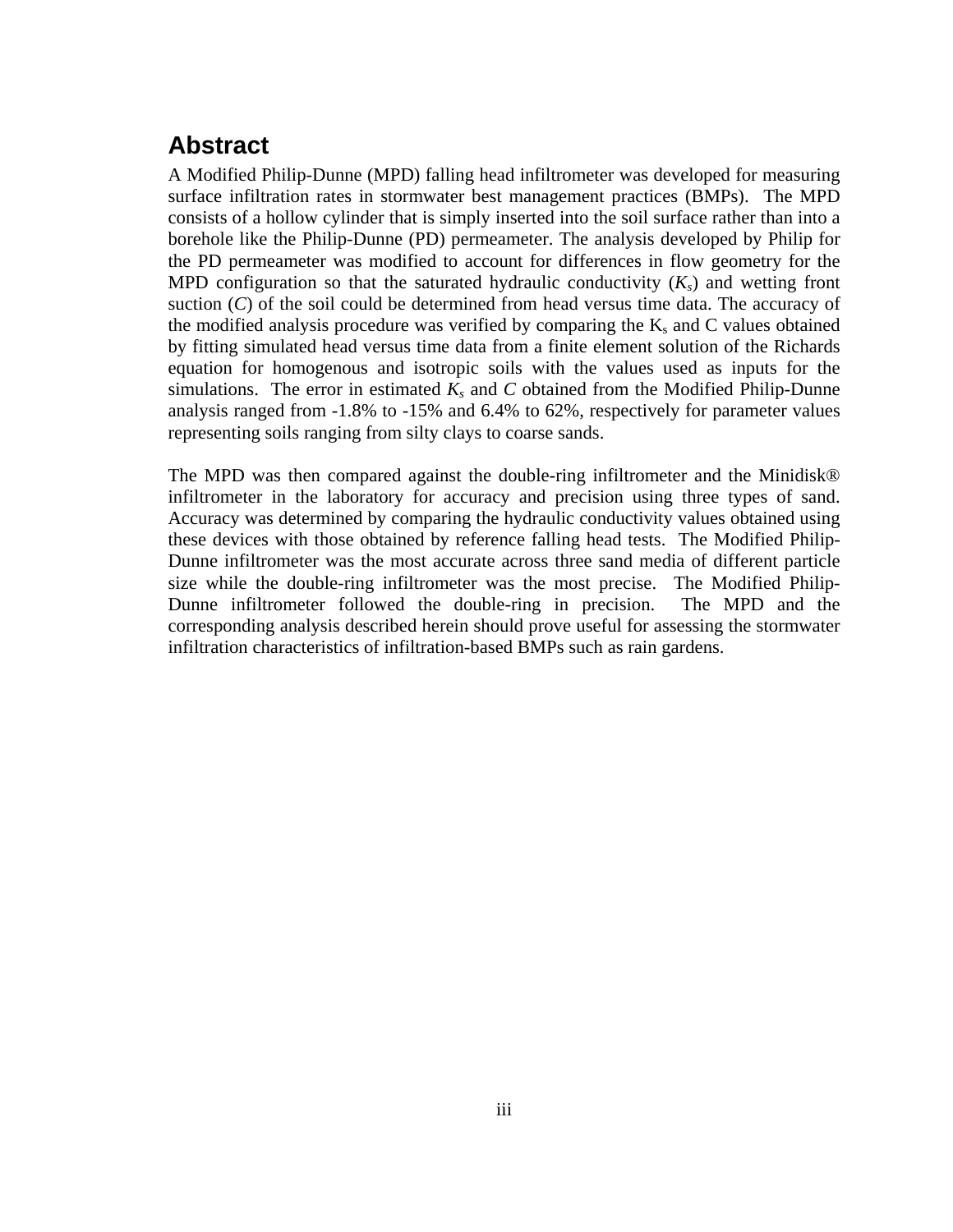# **Table of Contents**

| 2     |  |
|-------|--|
| 2.1   |  |
| 2.2   |  |
| 2.2.1 |  |
| 2.2.2 |  |
| 2.3   |  |
| 2.3.1 |  |
| 2.3.2 |  |
| 2.3.3 |  |
| 2.3.4 |  |
| 2.4   |  |
| 3     |  |
| 3.1   |  |
| 3.2   |  |
| 3.2.1 |  |
| 3.2.2 |  |
| 3.2.3 |  |
| 3.2.4 |  |
| 3.3   |  |
| 3.3.1 |  |
| 3.3.2 |  |
| 3.3.3 |  |
| 3.3.4 |  |
| 3.3.5 |  |
| 3.4   |  |
|       |  |
| 3.4.2 |  |
| 4     |  |
| 5     |  |
|       |  |
| A.1   |  |
| A.2   |  |
| A.2.1 |  |
| A.2.2 |  |
| A.2.3 |  |
| A.2.4 |  |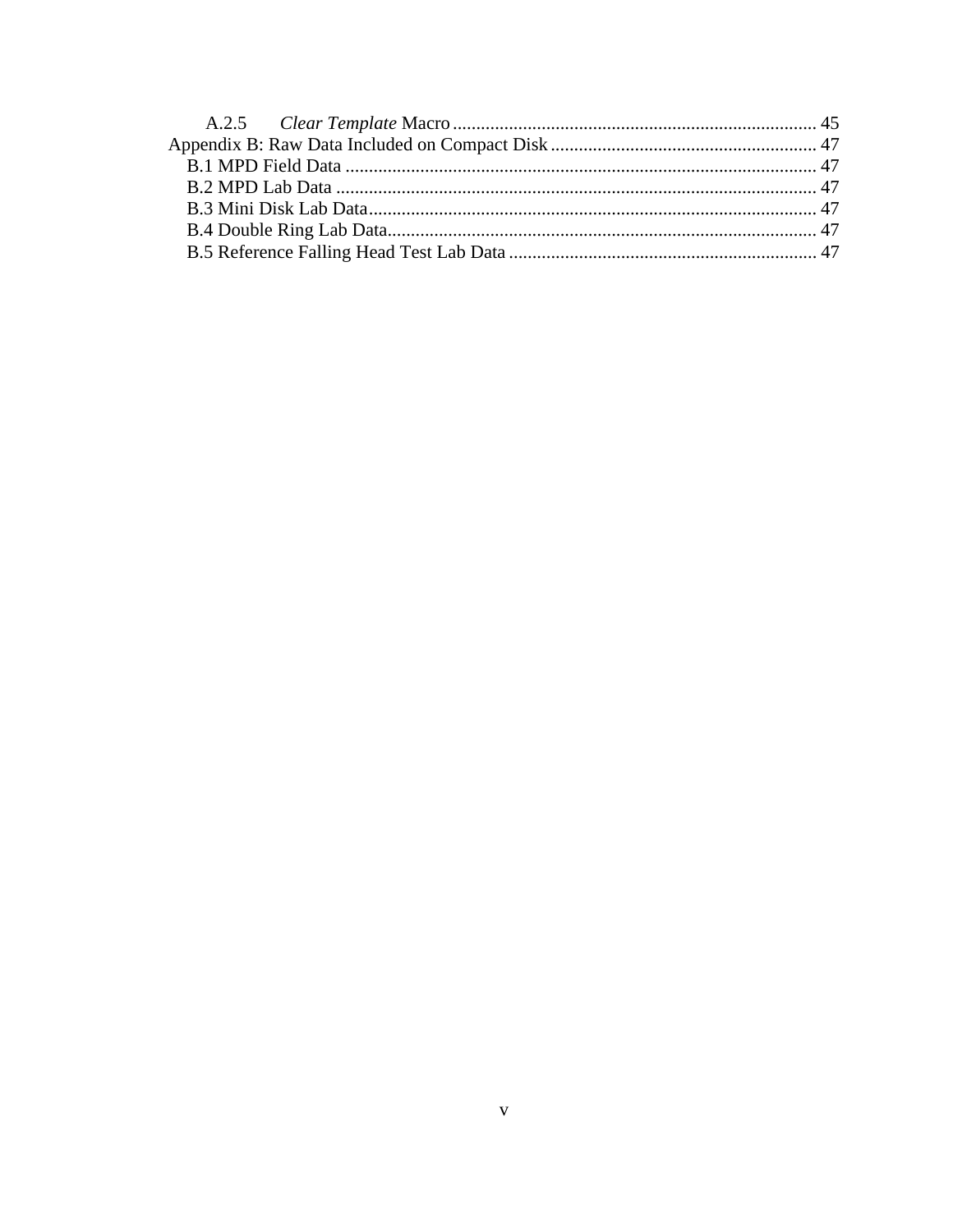# **List of Tables**

| Table 2.1: Comparision of $K_s$ and C from the Modified Phillip-Dunne model and        |     |
|----------------------------------------------------------------------------------------|-----|
|                                                                                        |     |
| Table 3.1: Descriptive statistics for hydraulic conductivity of barrel 1. N            |     |
|                                                                                        | 33  |
| Table 3.2: Descriptive statistics for hydraulic conductivity of barrel 2. N represents |     |
|                                                                                        | 33  |
| Table 3.3: Descriptive statistics for hydraulic conductivity of barrel 3. N represents |     |
|                                                                                        | .34 |
|                                                                                        |     |
| Table 3.5: Mean difference of hydraulic conductivity (cm/s) by measurement             |     |
| method (* represents significant difference in means at the 5% level).                 |     |
|                                                                                        |     |
| Table A.1: Contents of the cells in the Excel® MPD Calculation Template that           |     |
|                                                                                        | .44 |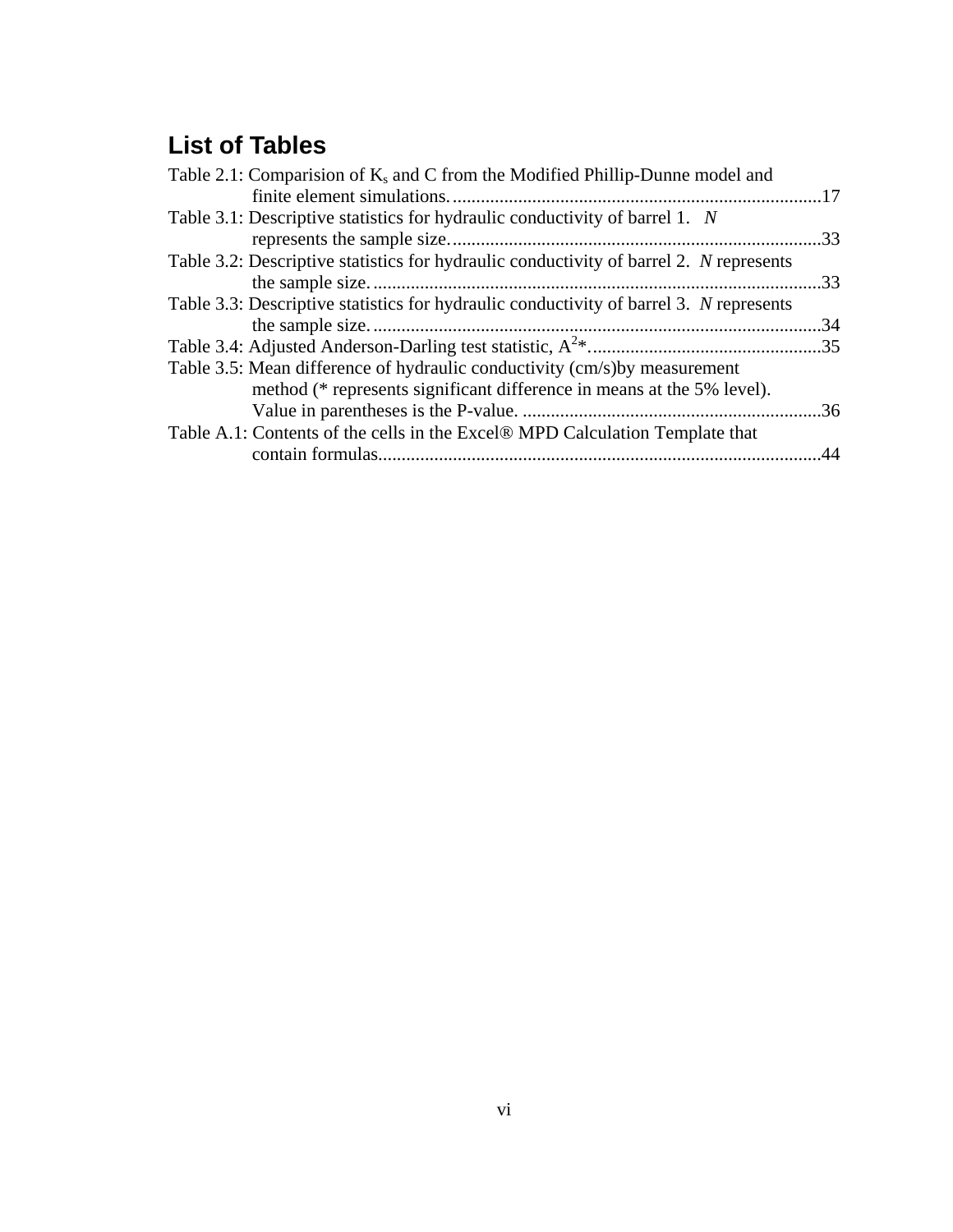# **List of Figures**

| Figure 2.2: Simulated axi-symetric distribution of the volumetric moisture       |     |
|----------------------------------------------------------------------------------|-----|
| content for a 15 cm borehole (PD) at the conclusion of the run (145              |     |
|                                                                                  |     |
| Figure 2.3: Simulated axi-symetric distribution of the volumetric moisture       |     |
| content for a 5 cm penetration depth (MPD) at the conclusion of the              |     |
|                                                                                  |     |
| Figure 2.4: Simulation results at several penetration and borehole depths10      |     |
|                                                                                  |     |
| Figure 3.1: Particle size distribution of the three media used for infiltration  |     |
|                                                                                  | .22 |
| Figure 3.2: Illustration of the Minidisk infiltrometer (Source: Decagon Devices, |     |
|                                                                                  |     |
|                                                                                  |     |
| Figure 3.4: Comparison of mean hydraulic conductivity values determined using    |     |
| the three devices and reference falling head tests for barrel 1. Error           |     |
|                                                                                  | .32 |
| Figure 3.5: Comparison of mean hydraulic conductivity values determined using    |     |
| the three devices and reference falling head tests for barrel 2. Error           |     |
|                                                                                  | .32 |
| Figure 3.6: Comparison of mean hydraulic conductivity values determined using    |     |
| the three devices and reference falling head tests for barrel 3. Error           |     |
|                                                                                  |     |
| Figure 3.7: Comparison of relative error in hydraulic conductivity obtained by   |     |
|                                                                                  |     |
|                                                                                  |     |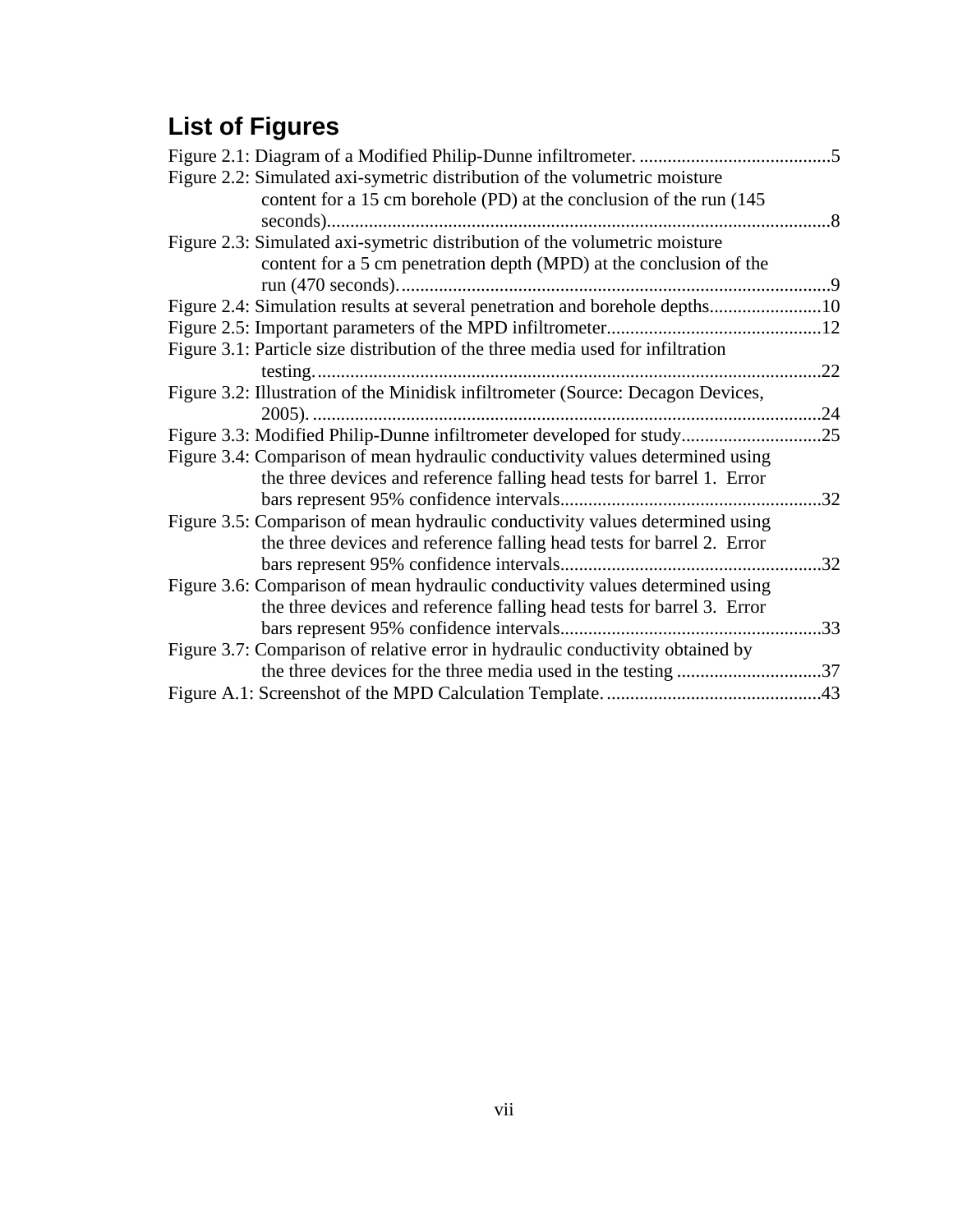## **Role of Author**

The research conducted in this thesis was performed by Brooke Asleson, myself, and others research team members cited in the acknowledgements section. Brooke Asleson and I coordinated the research with the guidance of our advisors John Gulliver, Ray Hozalski, and John Nieber. I was the primary contributor to the research in this thesis. The work contained in this thesis represents a portion of the work conducted by myself and Brooke Asleson.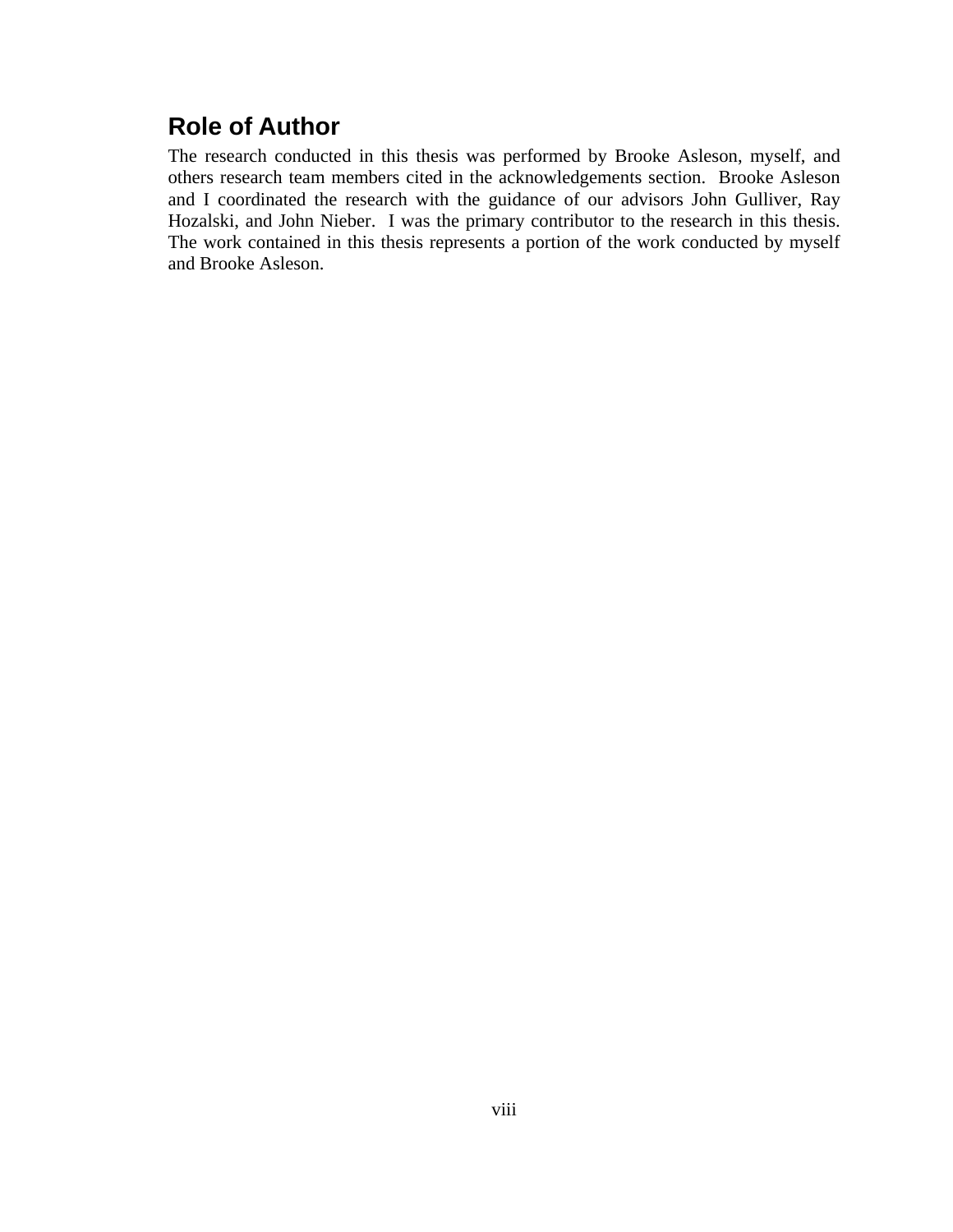## **1 Project Overview**

This thesis contains research work that stems from two stormwater projects: the "Assessment of Stormwater BMPs" funded by the Minnesota Pollution Control Agency (MPCA) and "Assessment of Stormwater Treatment Practices on the Quantity and Quality of Runoff" which was funded by the Metropolitan Council Environmental Services (MCES) and the Minnesota Local Road Research Board (LRRB). The overarching goal of the first project was to develop an *Assessment of Stormwater Best Management Practices Manual* to serve as a guidance document for permitted municipal separate storm sewer systems (MS4s). The resulting guidance document entails a four level approach to assessment of stormwater BMPs. These four levels are: (1) visual inspection, (2) capacity testing, (3) synthetic runoff testing, and (4) monitoring. The second project, "Assessment of Stormwater Treatment Practices on the Quantity and Quality of Runoff", aimed to develop and implement testing techniques for underground proprietary devices and rain gardens/bioretention facilities.

Several University of Minnesota Departments and Centers took part in this large scope project including Bioproducts and Biosystems Engineering, Civil Engineering, University of Minnesota Extension, St. Anthony Falls Hydraulic Laboratory, and the Water Resources Center. In addition to the University of Minnesota departments listed the following external organizations also contributed to the project: City of Bloomington, City of Plymouth, Dakota County Soil and Water Conservation District, Ramsey Washington Metro Watershed District, Three Rivers District, Washington County Conservation District, and the Wisconsin Department of Natural Resources.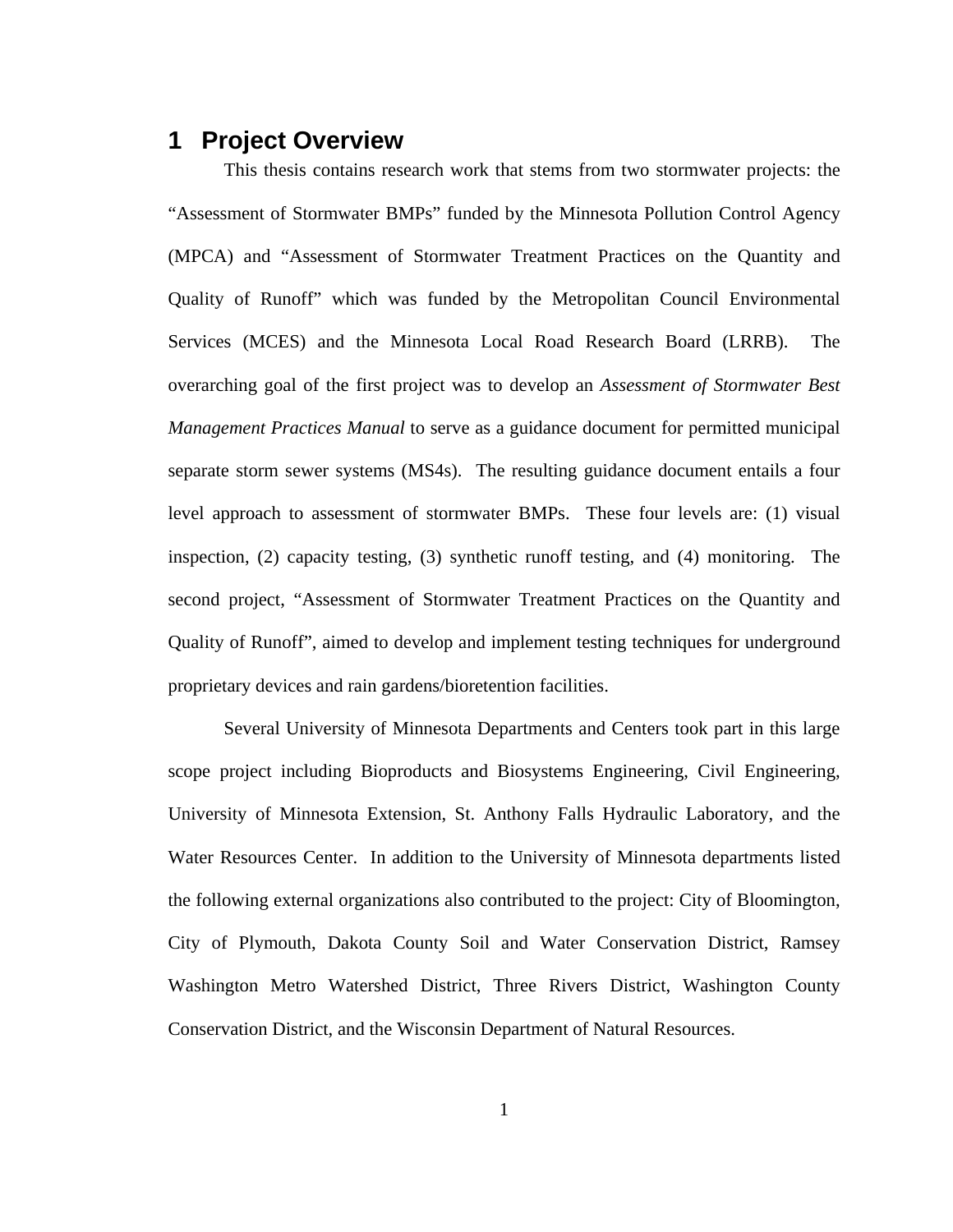The particular portion of the stormwater projects that this thesis is associated with is the assessment of rain gardens. The rain garden assessment in itself consisted of a team effort and is made up of the following components: development of an assessment approach (B. Asleson thesis), evaluation and comparison of several infiltration devices (this thesis), modification to the selected permeameter (this thesis), implementation of the assessment approach to several rain gardens (B. Asleson thesis), and the evaluation of the assessment results (B. Asleson thesis). The need for an evaluation and comparison of infiltration devices and the modifications to the Philip-Dunne permeameter arose from the development of a rain garden assessment approach and the subsequent application of the approach. For the evaluation of the assessments performed at several rain gardens the work in this thesis supports and improves the accuracy of the assessment results.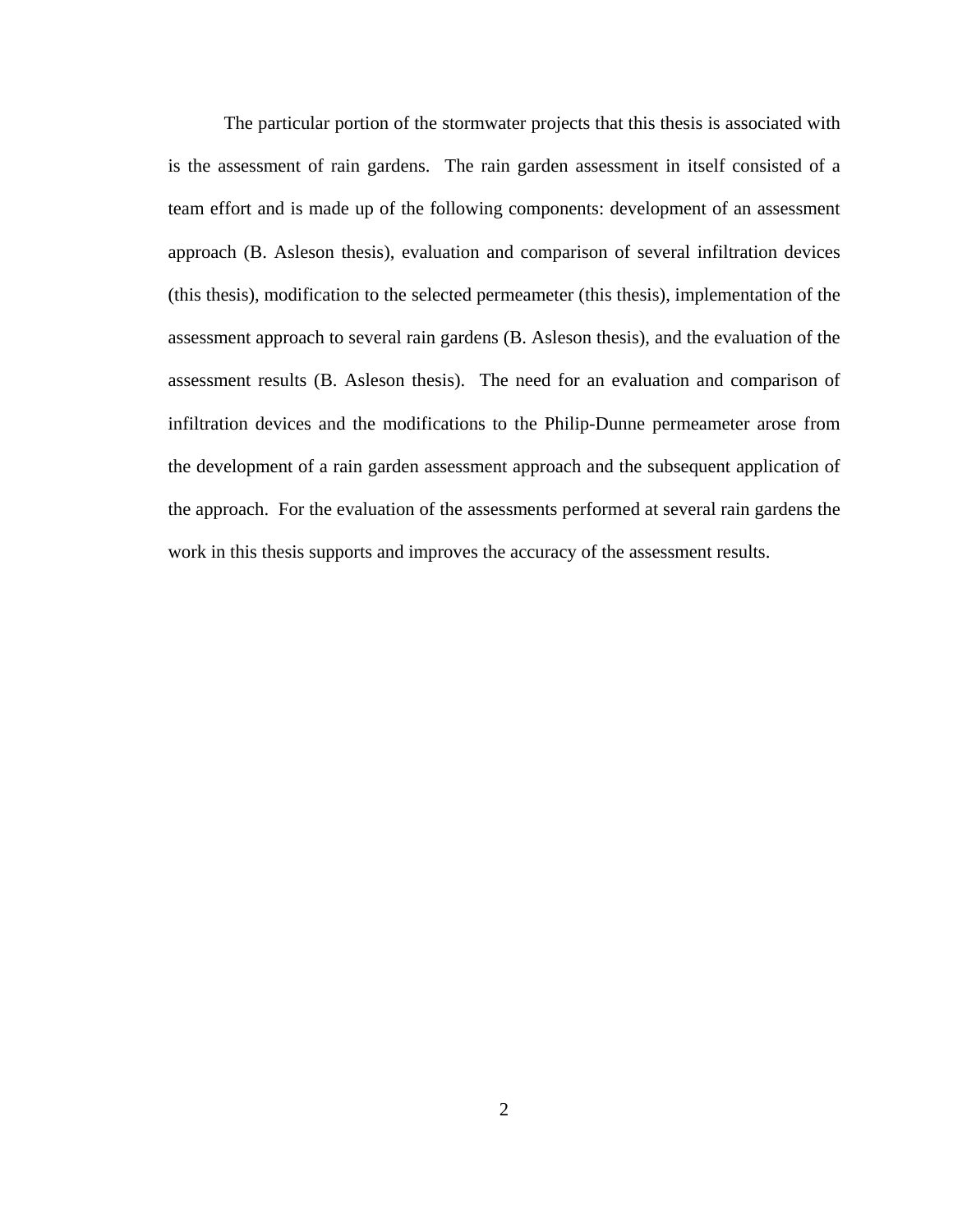## **2 Modifications to the Philip-Dunne Permeameter**

#### *2.1 Introduction*

Infiltration basins, infiltration trenches, rain gardens (bioretention practices), and related stormwater best management practices (BMPs) reduce runoff volume primarily via infiltration into the subsurface (Winogradoff, 2002; Dietz and Clausen, 2005). If the infiltration rate is too slow, stormwater may overtop or otherwise bypass the BMP (Winogradoff, 2002). Furthermore, slow infiltration rates can lead to prolonged periods of inundation, mosquito problems, and plant failure (Winogradoff, 2002). Thus, infiltration rate is an important indicator of the functionality of these BMPs.

Devices used to measure infiltration rate of surface soils include: the tension infiltrometer, the Minidisk infiltrometer (from Decagon Devices), the Guelph permeameter, and the double ring infiltrometer. Each of these devices, however, suffers from one or more of the following limitations: relatively high volume of water required (double-ring, tension), experimental duration (double-ring, Guelph, tension), difficulty of setup and operation (tension, Guelph), cost (tension, Guelph), and inaccuracy (Minidisk) (Johnson, 2006; Asleson, 2007).

The original Philip-Dunne (PD) permeameter is a relatively simple, effective, and inexpensive falling head device that is used to determine the infiltration properties of shallow subsurface soil. A test is performed with the device inserted into a borehole to a depth of about 15 cm. Because the Philip-Dunne permeameter is inserted into a borehole, the infiltration capacity of the surface soil is not measured. This is problematic for use in infiltration BMPs because the surface infiltration rate could be limiting due to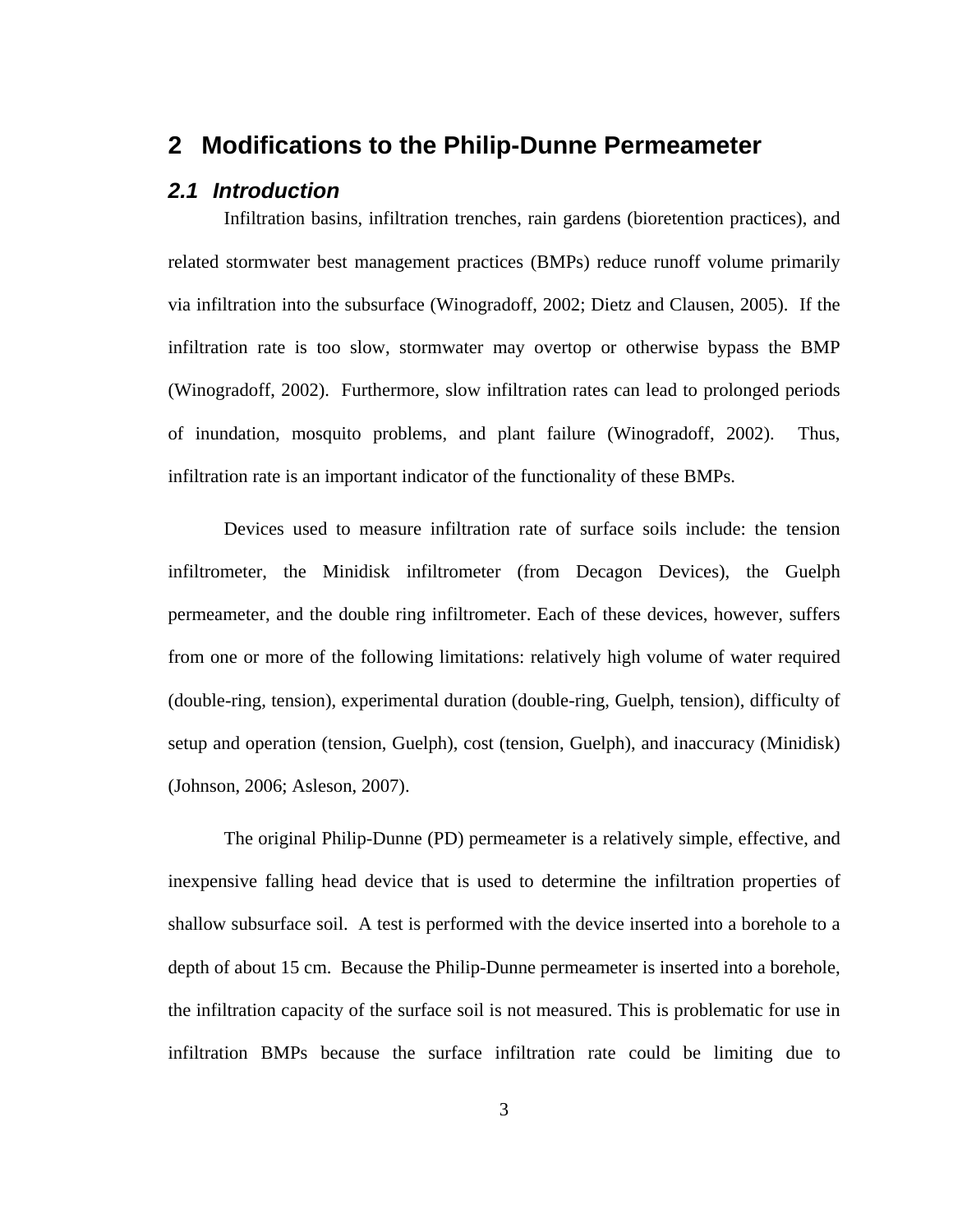accumulation of fine particles (i.e. silts and clays) transported into the BMP by the stormwater. Thus, a new device was developed and named the Modified Philip-Dunne (MPD) infiltrometer that has the same advantages as the Philip-Dunne permeameter but is inserted into the surface soil to a depth of about 5 cm. This modification changes the geometry of the infiltrating flow so it is not possible to use the borehole analysis of Philip (1993) to derive the hydraulic properties of the soil. The purpose of this paper is to introduce the MPD infiltrometer and the theory needed to solve for the hydraulic properties of the soil from measurements made with the infiltrometer.

#### *2.2 Methods*

#### **2.2.1 Device Construction**

The MPD infiltrometer, shown in Figure 2.1, consists of an open ended cylinder constructed out of 2 mm-thick, 10 cm inner-diameter aluminum pipe. The bottom edge of the cylinder is beveled from the outside to ease the process of inserting the device 5 cm into the soil surface. At a height of 5 cm from the bottom, a hole is drilled for the addition of an elbow joint to connect a clear plastic piezometer tube to the outside of the cylinder. Alongside the piezometer tube a metric measuring tape is adhered to the cylinder with the zero marking beginning at the elbow joint (5 cm from the bottom of the cylinder). Inside the cylinder a fine mesh screen is adhered to cover the hole and prevent fine soil particles from clogging the elbow joint and piezometer tube.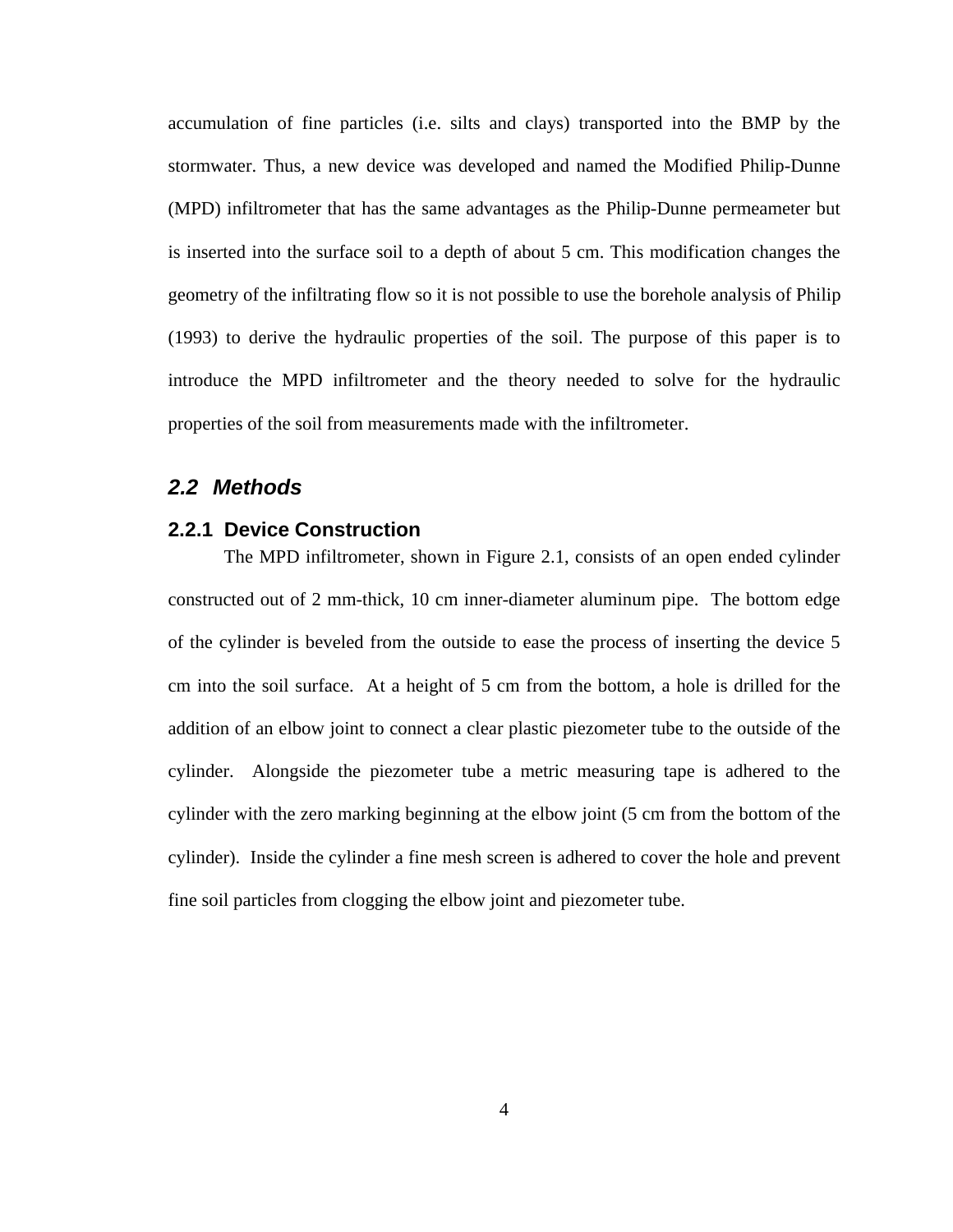

**Figure 2.1: Diagram of a Modified Philip-Dunne infiltrometer.** 

A mounting bracket (not shown), connected to the top of the cylinder with a metal rod, is used to support an ultrasonic sensor. The ultrasonic sensor measures water level automatically at a frequency of 1 Hz and the water level values are then averaged over 10 seconds. The ultrasonic sensor allows for more precise and frequent measurements (as opposed to manually recording the height within the piezometer tube) for purposes of calibrating the device.

#### **2.2.2 Device Operation**

The MPD infiltrometer is inserted into the soil surface to a depth of 5 cm. Initial soil moisture measurements are then made from locations (five in our case) around the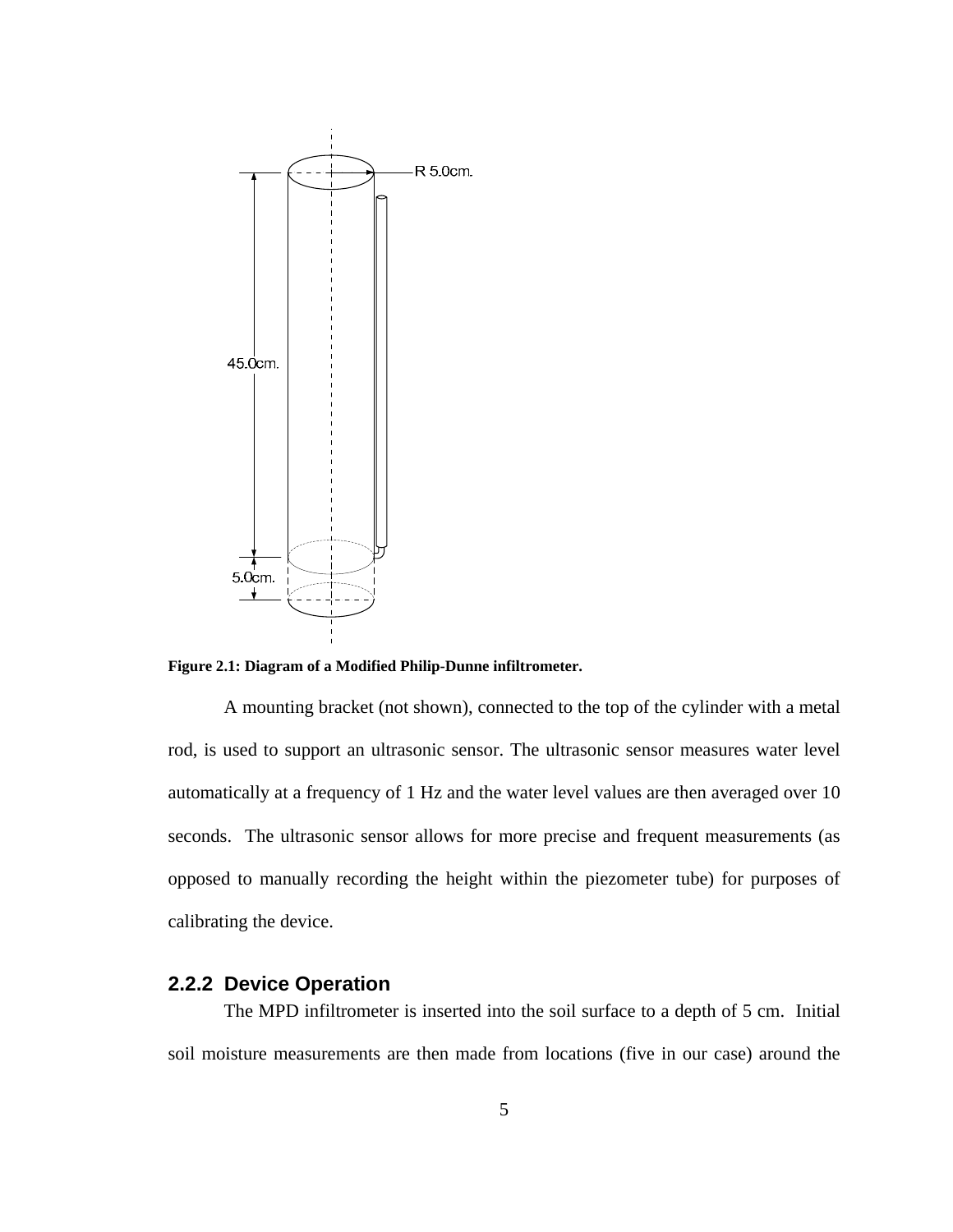outside edge of the device at the soil surface. These measurements are made gravimetrically (Klute, 1986; ASTM, 2000, 2005) or with a calibrated moisture probe (e.g., ThetaProbe®). Soil moisture before and after the infiltration measurement is required for computing the hydraulic properties of the soil. The infiltration test is performed by filling the device to a predetermined initial height,  $H_0$ , and then recording the head in the device over time. At least three measurements (initial, midpoint, and final) of head versus time are required to characterize the falling head curve (Munoz-Carpena, et al., 2002). Nevertheless, significantly more data can be obtained with the ultrasonic sensor or by making more frequent measurements with the piezometer and a stopwatch. Immediately upon completion of the test the device is removed and five final moisture measurements are made from the soil that was within device in the same manner as the initial moisture measurements.

#### *2.3 Analysis*

#### **2.3.1 Effect of Flow Geometry on Infiltration Rate**

The geometry of flow around the infiltrometer, both for the original Philip-Dunne borehole configuration and the modified configuration used herein has a significant effect on the infiltration rate into the soil. We have not attempted to measure this effect experimentally, but here we will show the effect using a numerical model.

The governing equation used for this demonstration is Richards' equation, the common equation used for modeling flow in unsaturated soils. The three-dimensional axi-symmetric form of this equation is:

$$
\frac{\partial \theta}{\partial t} = \frac{1}{r} \frac{\partial}{\partial r} \left( Kr \frac{\partial h}{\partial r} \right) + \frac{\partial}{\partial z} \left( K \frac{\partial h}{\partial z} \right) + \frac{\partial K}{\partial z}
$$
(2.1)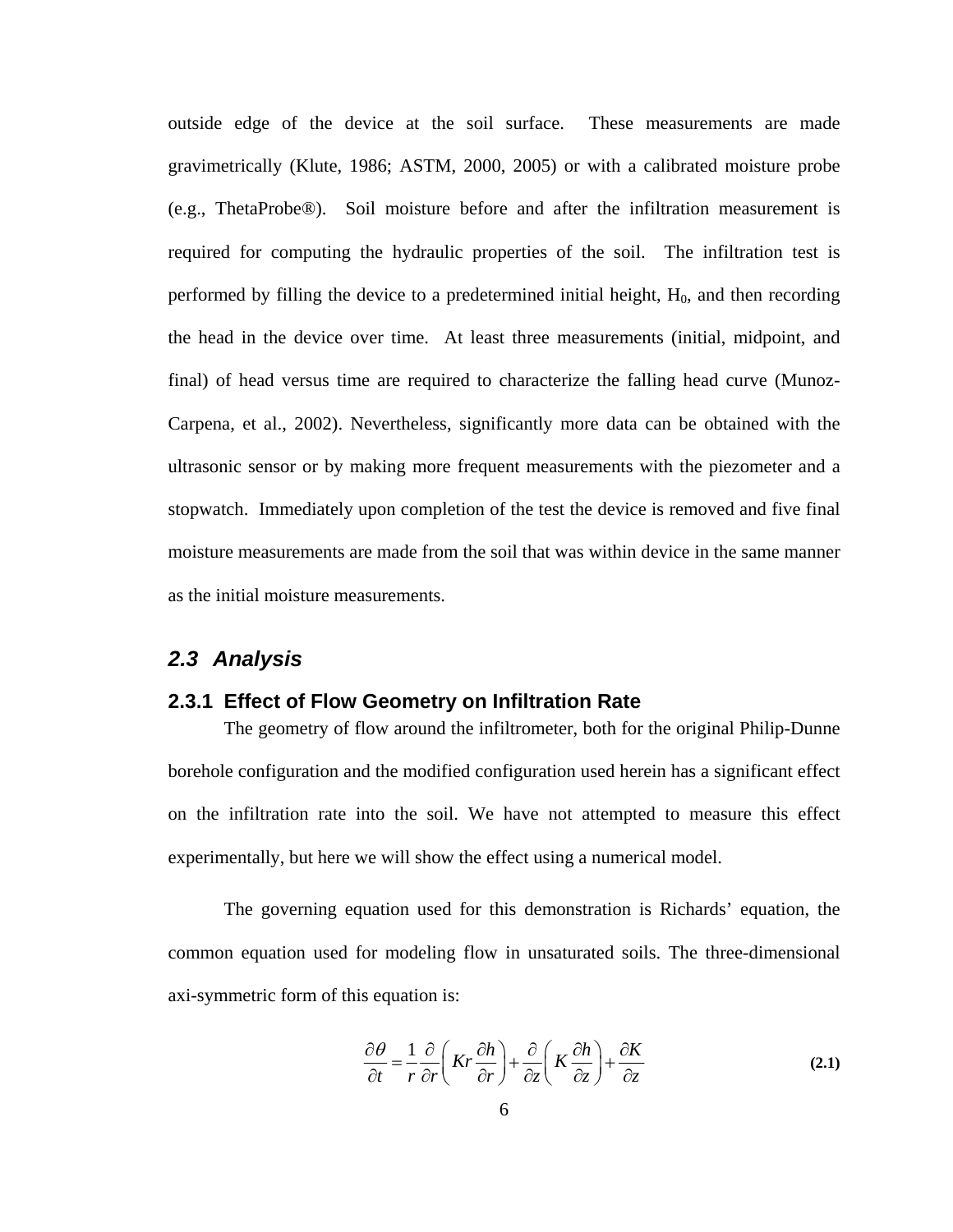where,  $\theta$  = volumetric water content,  $K$  = unsaturated hydraulic conductivity, assumed to be isotropic,  $h$  = water pressure head,  $r, z$  = radial and vertical coordinates, and  $t =$  time. The  $K-\theta$  relationship is modeled by van Genuchten (1980) as

$$
K(S_e) = K_s S_e^{0.5} \left[ 1 - (1 - S_e^{1/m})^m \right]^2
$$
 (2.2a)

and

$$
\theta = \theta_r + \frac{\theta_s - \theta_r}{\left[1 + (\alpha h)^n\right]^m}
$$
\n(2.2b)

where

$$
S_e = \frac{\theta - \theta_r}{\theta_s - \theta_r}, \ m = 1 - \frac{1}{n}, \ \theta_s = \text{saturated water content}, \ \theta_r = \text{residual water content}, \text{ and}
$$

 $\alpha$ ,  $n =$  van Genuchten parameters from soil-water retention curve. The numerical solution to Equation 2.1 is based on a finite element formulation and implemented through the earth science module of a commercial software package (COMSOL, 2007).

The flow domain of interest for the Philip-Dunne is represented by the axisymmetric region illustrated in Figure 2.2**.** For this domain all boundaries are treated as impermeable except for the bottom boundary, which is treated as a unit gradient boundary, and the soil surface inside the tube which has a time varying pressure specified by the mass balance of the water initially poured into the tube, decreasing due to infiltration as time progresses.

The initial conditions for an infiltration event are uniform water pressure approximately equal to the water pressure at field capacity for the soil. Water is poured into the infiltrometer tube to a specified depth (in our case this was 43 cm), and the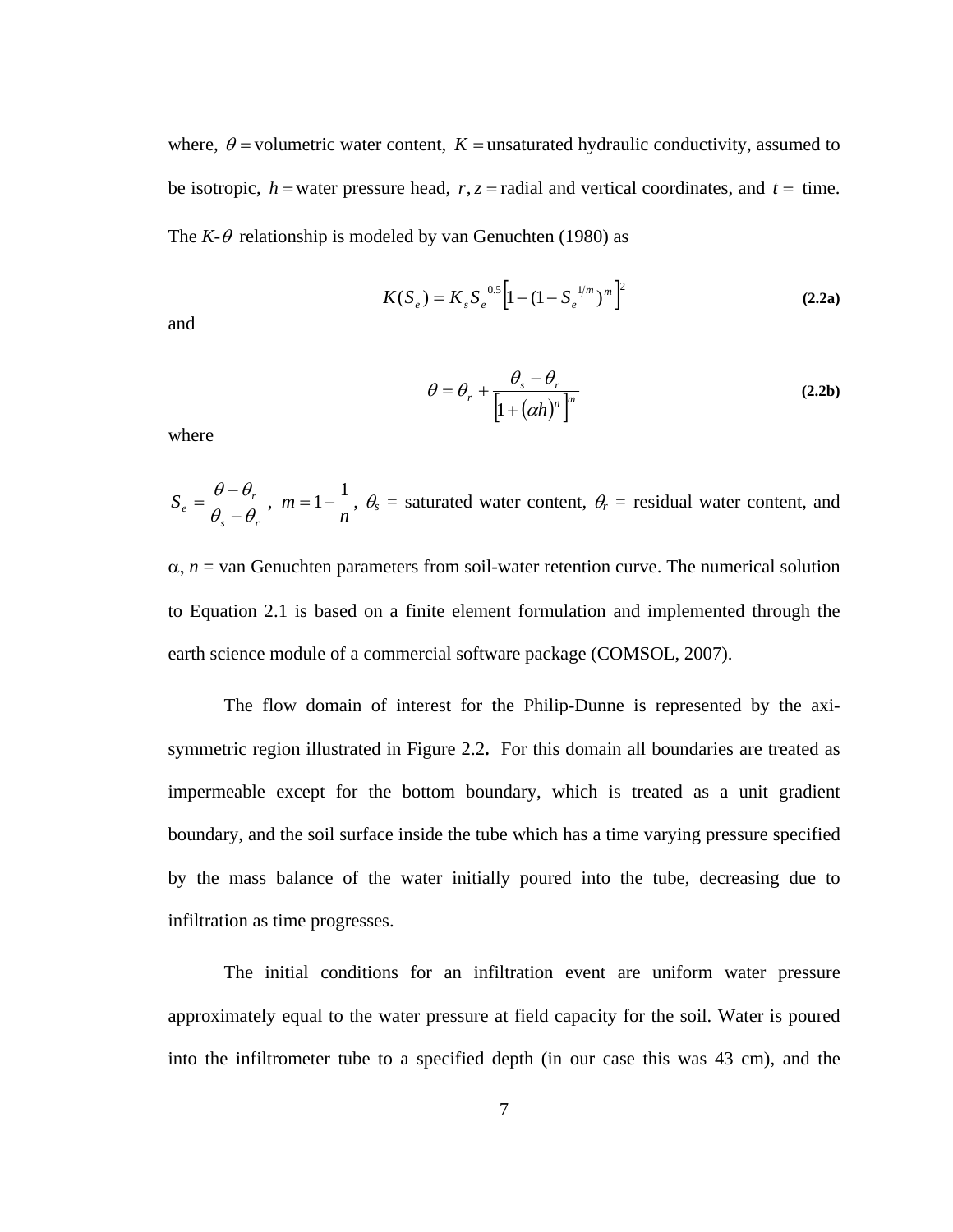infiltration event continues until the initial volume of water has completely infiltrated into the soil. For the simulations to follow, the van Genuchten parameters (van Genuchten, 1980) used were those representing a medium sand ( $\alpha = 4m^{-1}$ ,  $n = 4$ ,  $\theta_s = 0.375$ ,  $\theta_r = 0.05$ ,  $K_s = 1.65 \times 10^{-4} m/sec$ ).

Simulation results for the PD case with a 15 cm deep borehole are shown in Figure 2.2. Similar simulations were run for the MPD, illustrated in Figure 2.3. The flow configuration for the PD (Figure 2.2) is similar to that shown in Figure 2.3 except that the soil is not augured out. The differences between the two simulations of Figure 2.2 and Figure 2.3 are that the MPD was inserted into the soil to a depth of 5 cm.



**Figure 2.2: Simulated axi-symetric distribution of the volumetric moisture content for a 15 cm borehole (PD) at the conclusion of the run (145 seconds).**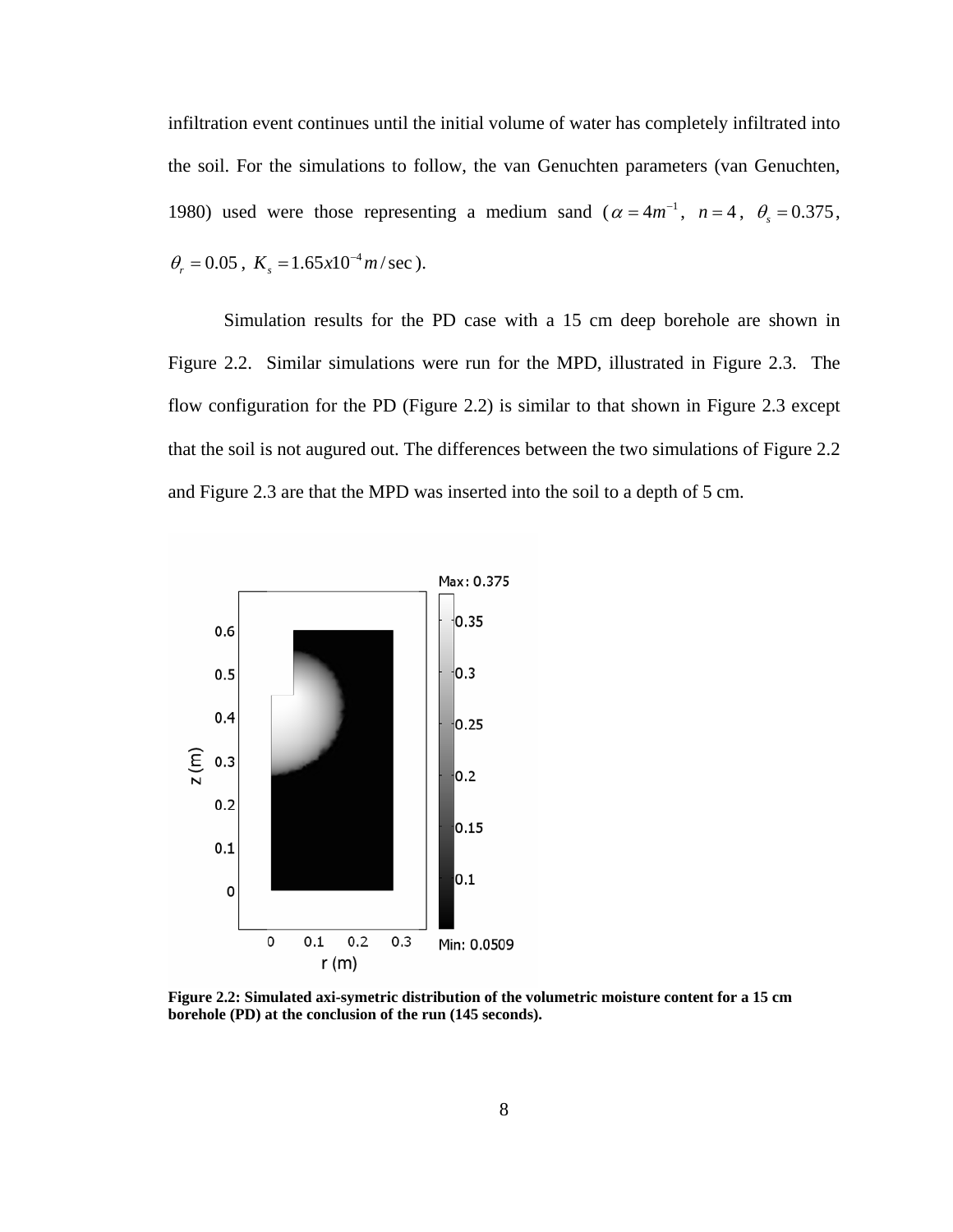

**Figure 2.3: Simulated axi-symetric distribution of the volumetric moisture content for a 5 cm penetration depth (MPD) at the conclusion of the run (470 seconds).** 

There are significant differences in the flow patterns for the two cases. First, the water in the MPD passes one-dimensionally through the 5 cm long encased soil core before three-dimensional flow into the soil beneath and around the infiltrometer commences. In addition, the wetting front from the infiltrated water reaches the soil surface in the MPD (i.e. a capped sphere geometry), resulting in a smaller wetted volume available for the MPD than for the borehole case. These flow constraints for the MPD resulted in a longer time for the infiltrometer tube to empty.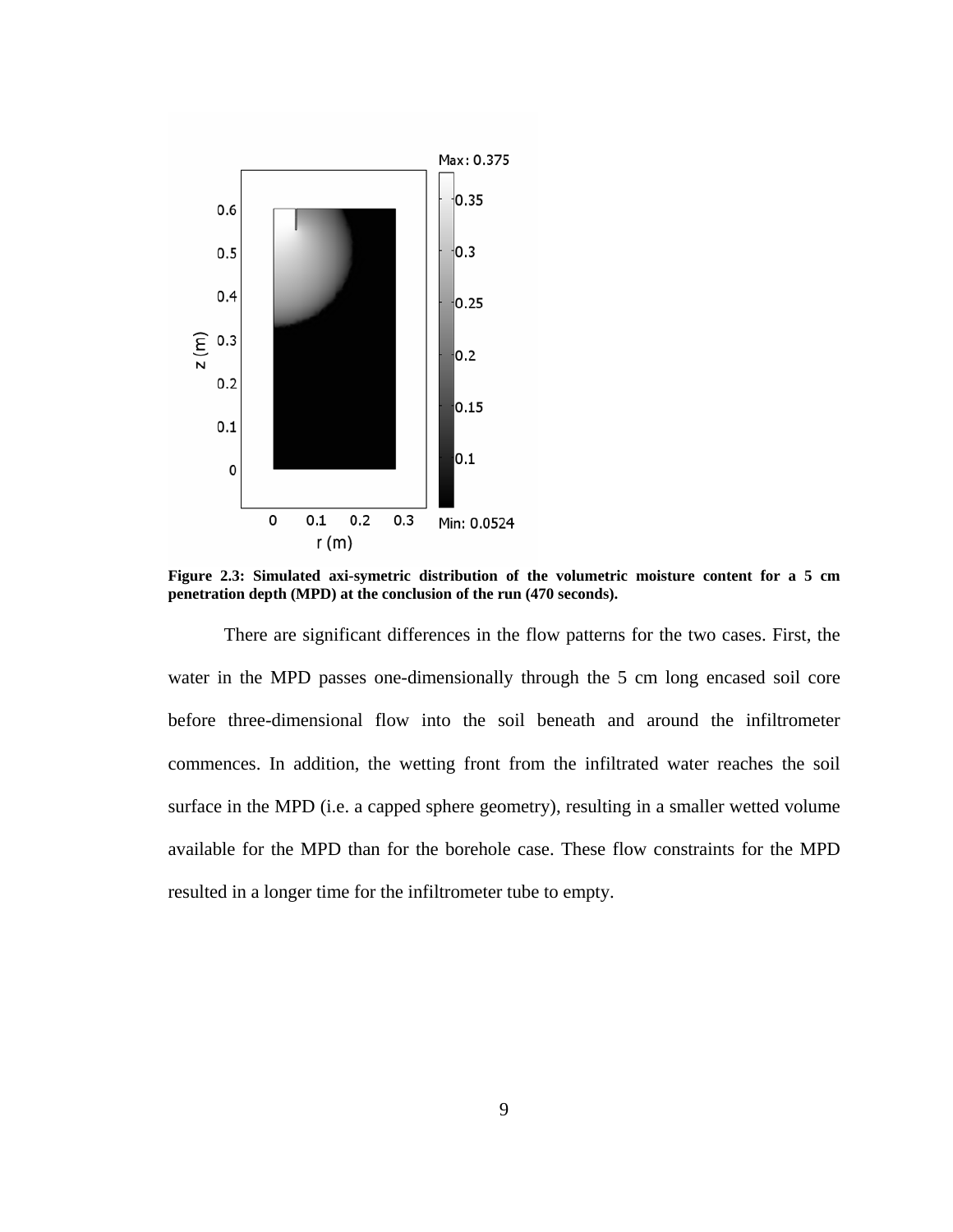

**Figure 2.4: Simulation results at several penetration and borehole depths.** 

The results from several simulation runs for different borehole depths for the conventional PD and penetration depths for the MPD are presented in Figure 2.4. The water level versus time behavior for the PD case is insensitive to the borehole depth for depths greater than 5 cm. The simulated PD drain time increases noticeably, however, for more shallow borehole depths of 2 cm and 0 cm (i.e. surface application). The main reason for the increase in drain time is the transition from a spherical wetting front to a capped sphere for the shallower borehole depths.

The effect of changing penetration depth of the MPD configuration is apparent from the plots while the PD permeameter drain time is insensitive to changes in borehole depth. The confining of the flow through the soil encased inside of the infiltrometer tube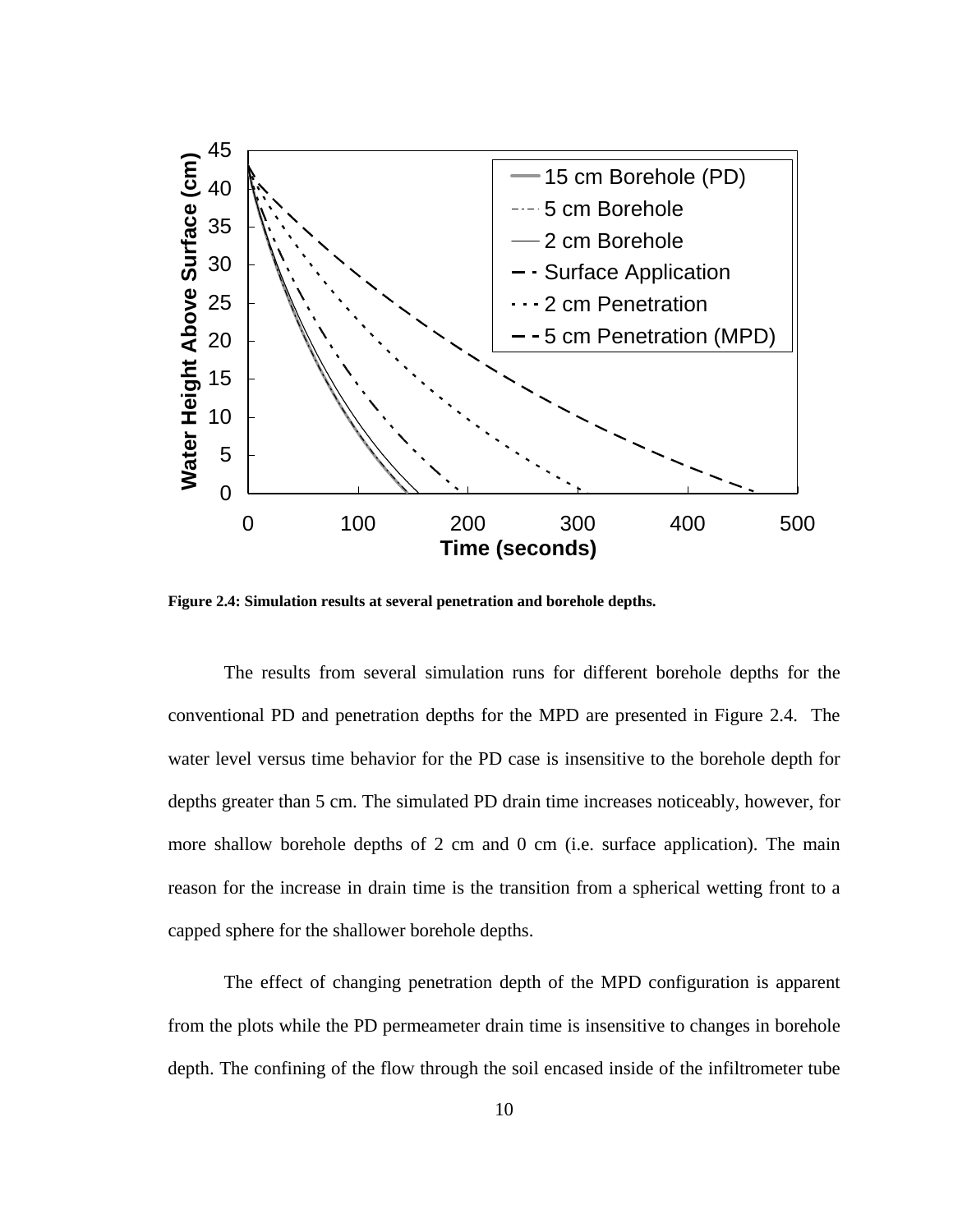slows the rate of drop of the water level inside the tube. The time required to empty the infiltrometer for a 5 cm tube penetration is more than twice that required for the case of surface application, and about 30% more than for the case of 2 cm penetration. This results from the pressure loss that occurs in transmitting the water through the encased soil volume. It is thus prudent to know the penetration depth of the MPD infiltrometer quite accurately, in contrast to the PD permeameter where the rate of water drop is relatively insensitive to the depth of the borehole.

#### **2.3.2 MPD Infiltrometer Model**

Philip (1993) developed a mathematical model for use in analyzing permeameter data for the PD geometry. That model, however, is not applicable for the MPD flow geometry. As a result, it is necessary to derive a modification to the Philip borehole permeameter model. Philip's analysis assumes an isotropic homogeneous media, a Green-Ampt sharp wetting front and an ideal spherical geometry for the wetting front by subtracting the gravitational component of the flow. The source of the infiltrating flow is assumed to be a sphere with a surface area equivalent to the bottom circular surface area of the cylinder. The flow velocity is separated into two components that reflect the gradients in the gravitational and the pressure-capillarity forces (Philip, 1993). A similar approach is taken for the analysis of the Modified Philip-Dunne infiltrometer. Due to the application of the device at the surface rather than in a borehole, however, the no-flow boundary at the soil surface outside of the cylinder is taken into account by representing the wetted soil as a capped sphere. In addition to modifying the geometry of flow, the pressure loss across the soil encased within the inserted portion of the device needs to be incorporated. The necessary modifications are described in the following.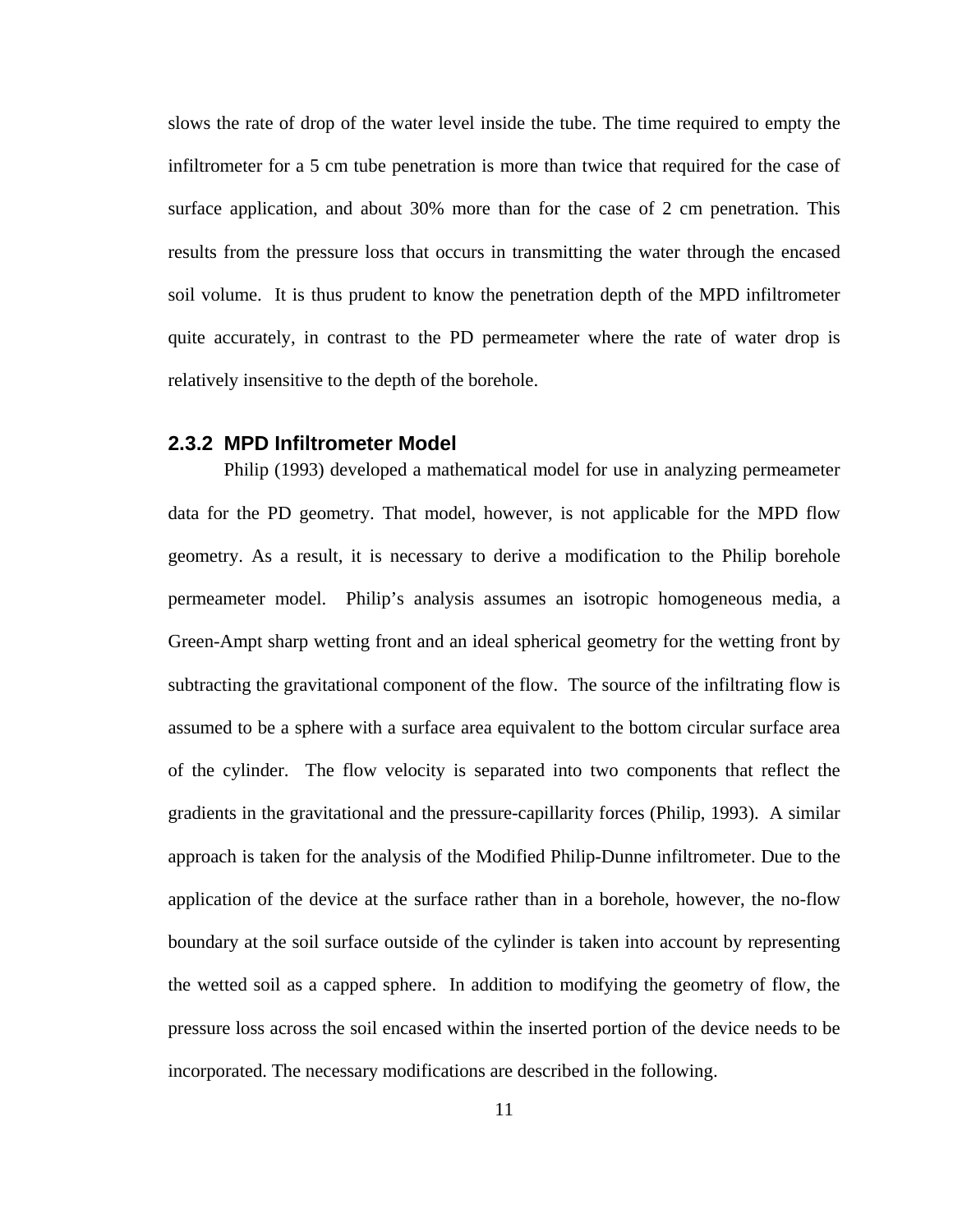The subsequent notation is used in the Modified Philip-Dunne infiltrometer equations in correspondence to the illustration presented in Figure 2.5:  $H_0$ , the initial height of water; *H(t)*, the height of water at time *t*; *Lmax*, the depth of insertion into the soil;  $r_0$ , the equivalent source radius;  $r_1$ , the radius of the cylinder;  $r$ , any radius within the wetted front; *R(t)*, the radius to the sharp wetted front at time *t*.



The analysis considers herein only the portion of the falling head curve from  $R(t) > \sqrt{r_1^2 + L_{\max}^2}$ max  $r_1^2 + L_{\text{max}}^2$  to when the cylinder is completely empty. Prior to the wetted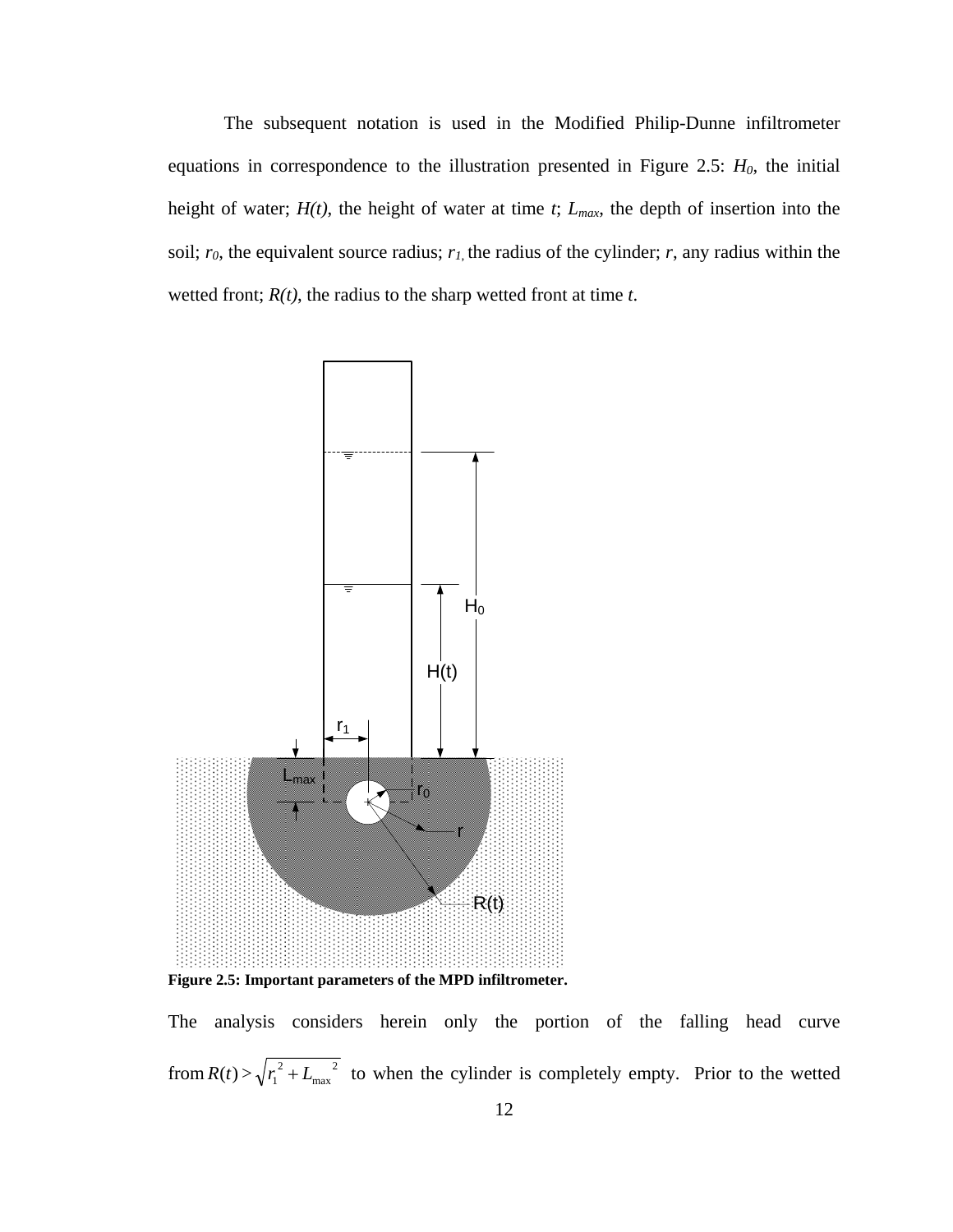front reaching this minimal radius, the head versus time data are neglected from the analysis because the geometry of the wetting front changes, requiring a different series of equations. It is during this initial period of time that the infiltration front is contained inside of the encased cylinder of soil. The time to reach this value of  $R(t)$  is relatively small, so the additional equations were of little help in determining hydraulic conductivity. After Philip (1993), a new equation for cumulative infiltration*, i(t)* is obtained by assuming a capped sphere geometry where the sphere has a height of  $R(t) + L_{\text{max}}$  and the soil has an initial and final moisture content of  $\theta_0$  and  $\theta_1$ , respectively.

$$
i(t) = \frac{\pi}{3} \left( \theta_1 - \theta_0 \right) \left( 2 \left[ R(t) \right]^3 + 3 \left[ R(t) \right]^2 L_{\text{max}} - L_{\text{max}}^3 - 4 r_0^3 \right)
$$
 (2.3)

Note that in the analysis of Philip a full sphere and not a capped sphere was assumed. A mass balance on the water in the infiltrometer and the water that has infiltrated into the surface is used to compute  $R(t)$  as a function of  $H(t)$  for use in the MPD analysis:

$$
[H_0 - H(t)]r_1^2 = \frac{(\theta_1 - \theta_2)}{3} \Big[ 2[R(t)]^3 + 3[R(t)]^2 L_{\text{max}} - L_{\text{max}}^3 - 4r_0^3 \Big].
$$
 (2.4)

By following the same analysis procedure as Philip (1993), which involves integrating (2.4 and then separating the velocity into pressure-capillary and gravitational components, the pressure-capillary flow velocity component,  $v_c(r)$ , for  $r_0 < r < R(t)$ becomes

$$
v_c(r) = \left[ \left( \theta_1 - \theta_0 \right) \left( \left[ R(t) \right]^2 + \left[ R(t) \right] L_{\text{max}} \right) \frac{dR}{dt} - 2r_0^2 \overline{K} \right] \frac{1}{r^2 + rL_{\text{max}}} \tag{2.5}
$$

where  $\overline{K}$  is the mean hydraulic conductivity in the wetted soil, assumed to be equal to the saturated hydraulic conductivity,  $K_s$ . Integrating Equation 2.5 with respect to  $r$  and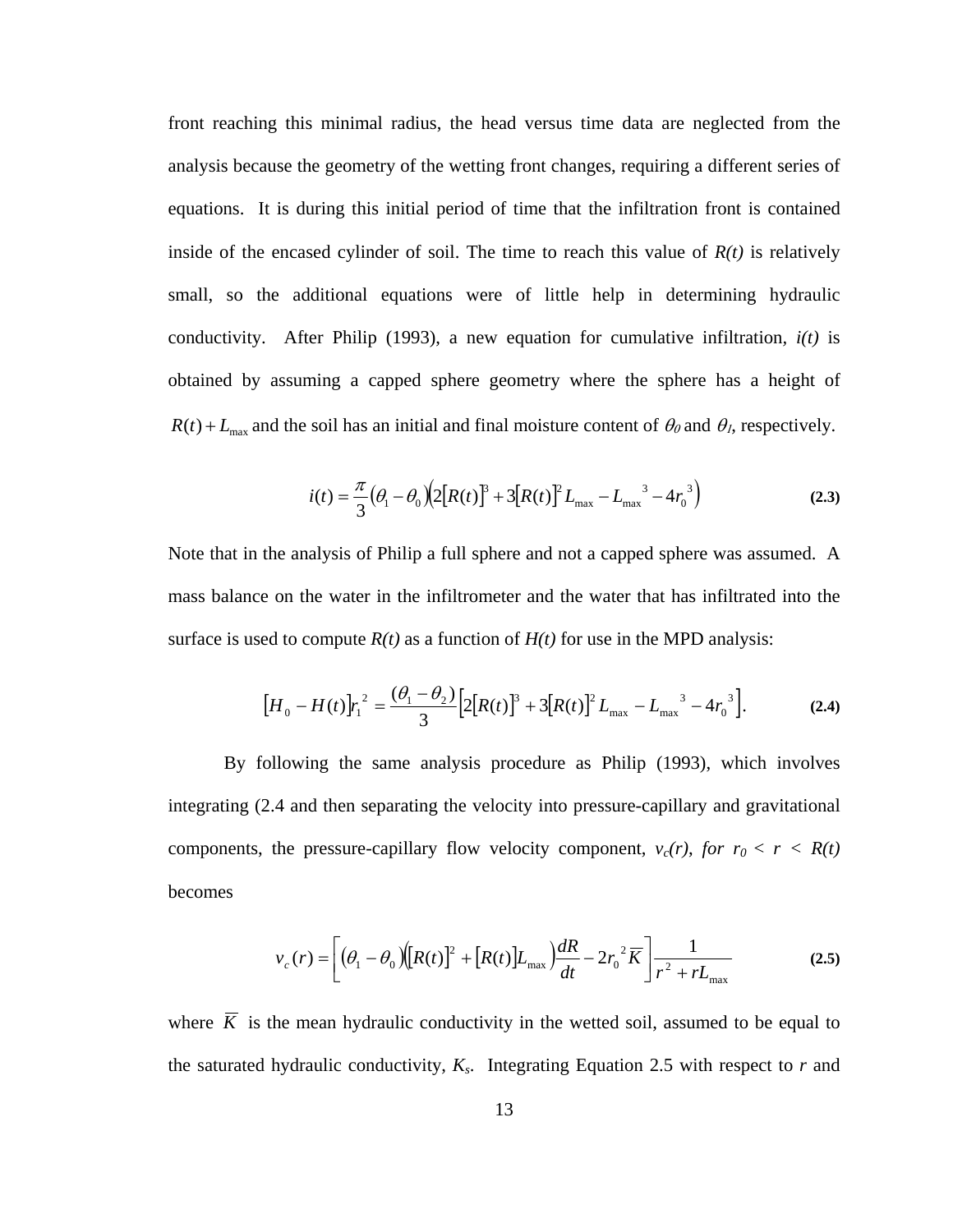applying Darcy's law, the pressure-capillarity potential drop, ∆*P(t)*, from the spherical source to the wetted front becomes

$$
\Delta P(t) = \frac{\pi^2}{8} \left\{ (\theta_1 - \theta_0) \frac{[R(t)]^2 + [R(t)]L_{\text{max}}}{\overline{K}} \frac{dR}{dt} - 2r_0^2 \right\} \times \frac{\ln \left[ \frac{R(t)[r_0 + L_{\text{max}}]}{r_0[R(t) + L_{\text{max}}]} \right]}{L_{\text{max}}} \tag{2.6}
$$

where  $\pi^2/8$  (Philip, 1993) is applied to account for the actual flow geometry at the base of the permeameter and the assumed geometry of a spherical source. To calculate the pressure loss due to the soil encase within the device, Darcy's law is used to obtain the following equation to approximate pressure at the surface of the spherical source,  $P_0$ :

$$
P_0 = H(t) + L_{\text{max}} - \frac{L_{\text{max}}}{\overline{K}} \frac{dH}{dt}.
$$
 (2.7)

Therefore, the total pressure-capillarity potential drop from the spherical source to the wetted front is given by

$$
\Delta P(t) = C - H(t) - L_{\text{max}} + \frac{L_{\text{max}}}{\overline{K}} \frac{dH}{dt}
$$
 (2.8)

where  $C$  is the wetting front suction for the unsaturated soil. The wetting front suction is defined as

$$
C = \int_{h=h(\theta_0)}^{h=0} K(h) dh.
$$
 (2.9)

Equation 2.4 is used to solve for  $R(t)$ . Equations 2.6 and 2.8 are then used to solve for  $\Delta P(t)$  with assigned values of  $\overline{K}$  and *C*. The solution is achieved by minimizing the sum of the square of the differences between the values of ∆*P(t)* calculated from Equations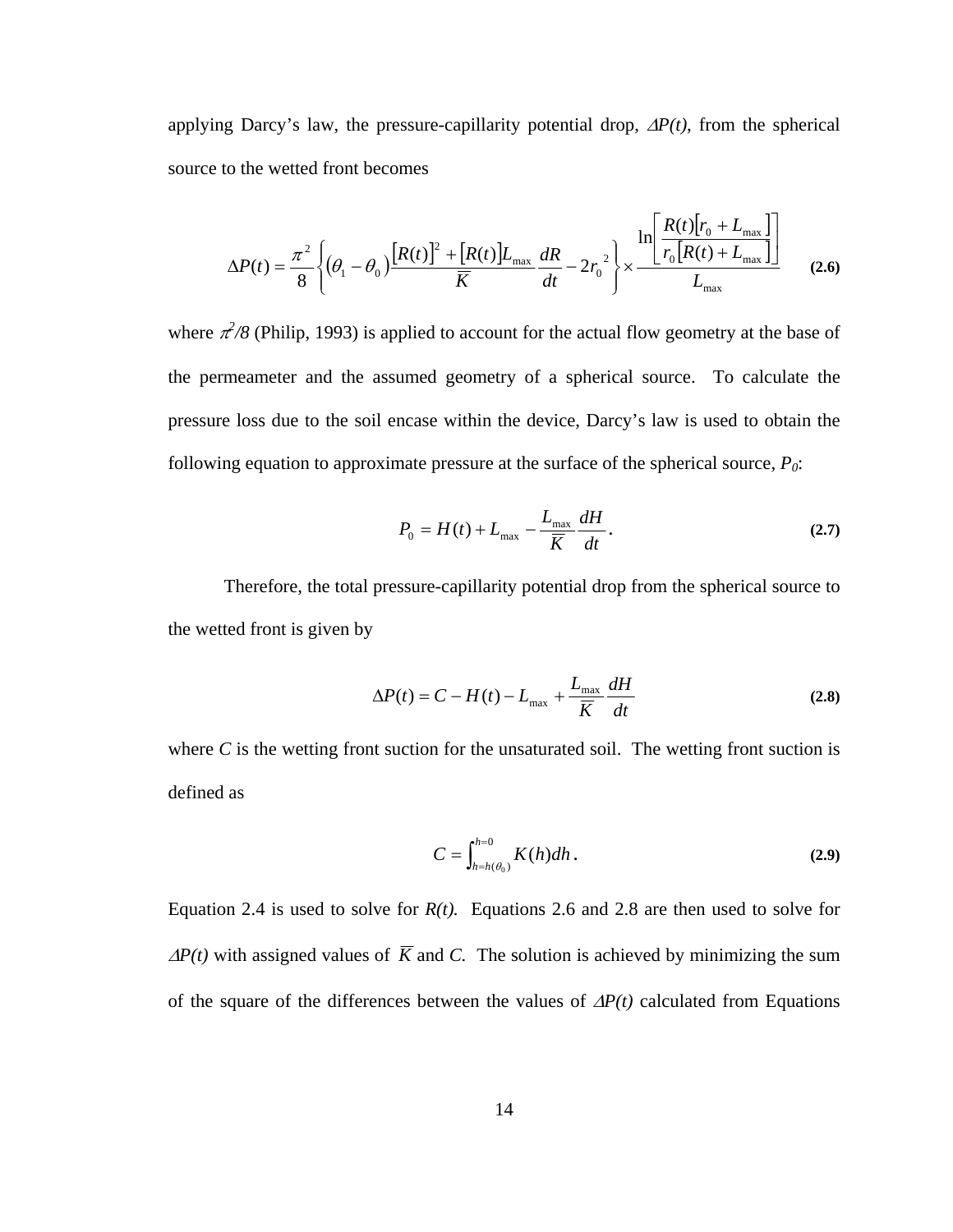2.6 and 2.8. Note that the experimental measurements of the water depth in the permeameter tube are directly embedded in these calculations.

#### **2.3.3 Solution Procedure**

A computational technique was developed to obtain values of  $\overline{K}$  and  $C$  based on the equations presented above. For the following computational procedure, Microsoft Excel® was used with the Solver Add-In and Visual Basic Application to find solutions to Equations 2.4, 2.6, and 2.8; automate the computational process; and obtain values of  $\overline{K}$  and *C*. The general procedure for finding values of  $\overline{K}$  and *C* is:

- 1. Input all measured variables, including the radius of the device, the depth of insertion into the soil, initial moisture, final moisture, initial height, and the head versus time curve.
- 2. For each measurement of head use the relationship in Equation 2.4 to find the corresponding distance of the sharp wetting front (note: solver and a macro were used to automate this step).
- 3. Estimate the change in head with respect to time and the change in wetting front distance with respect to time by using the backward difference for all values of *R*(*t*) equal to or greater than the distance  $\sqrt{r_1^2 + L_{\max}^2}$  $r_1^2 + L_{\text{max}}^2$ .
- 4. Make initial guesses for the values of  $\overline{K}$  and *C*.
- 5. Solve Equations 2.6 and 2.8 for ∆*P(t)* at each incremental value of *t*.
- 6. Minimize the absolute difference between the two solutions found in step 5 by adjusting the values of  $\overline{K}$  and *C*. Solver was used to find the best fitting values that produced a minimum sum of the squared differences in ∆*P*.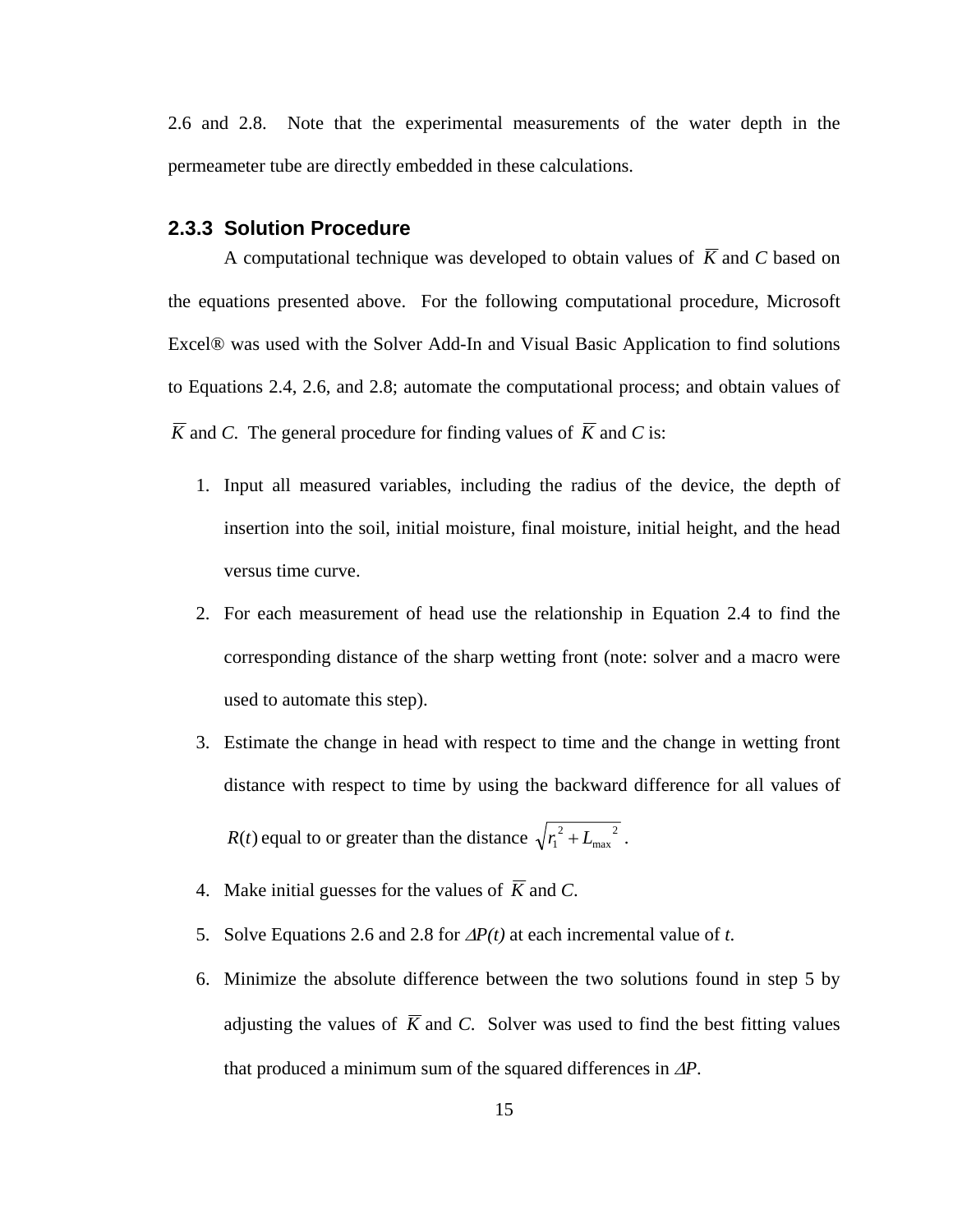#### **2.3.4 MPD Model Verification**

To check the accuracy of the equations for the Modified Philip-Dunne infiltrometer falling head data were simulated using the finite element program (COMSOL, 2007) and the solution procedure was applied to estimate the specified hydraulic properties of the synthetic soils. The soil properties of the synthetic soils were defined in terms of van Genuchten (1980) parameters. A range of parameters were used to represent a range of soil textures.

The procedure for each test was as follows: a set of values for  $\theta_0$ ,  $\theta_1$ ,  $\alpha$ ,  $n$ ,  $K_s$ ,  $H_0$ was defined as inputs to the finite element model. The time dependent drop in water level inside the infiltrometer tube was derived from this infiltration simulation. Using the head versus time curve from the simulation, the defined change in moisture, and geometry of the infiltrometer, values of  $\overline{K}$  and C were obtained using the analysis procedure described above. These parameter values were then compared to the values specified for the finite element solution. The value of *C* corresponding to the simulations was derived using Equation 2.9 with the assigned van Genuchten parameters.

#### *2.4 Results and Discussion*

For the following model simulations the values for  $H_0$ ,  $\theta_0$ , and  $\theta_1$  were held constant at 43 cm, 0.055 and 0.375, respectively, while values for the van Genuchten parameters,  $\alpha$  and  $K_s$  were varied using linear scaling theory (Vogel et al., 1991). According to this theory, a reduction in  $\alpha$  by a factor *X* has a corresponding reduction in  $K_s$  by a factor  $X^2$ . The van Genuchten parameter *n* was kept constant at 4.0. The initial and final moisture content values were set to give a large change in moisture content in order to simulate the sharp wetting front assumed in the Philip (1993) analysis. Finally,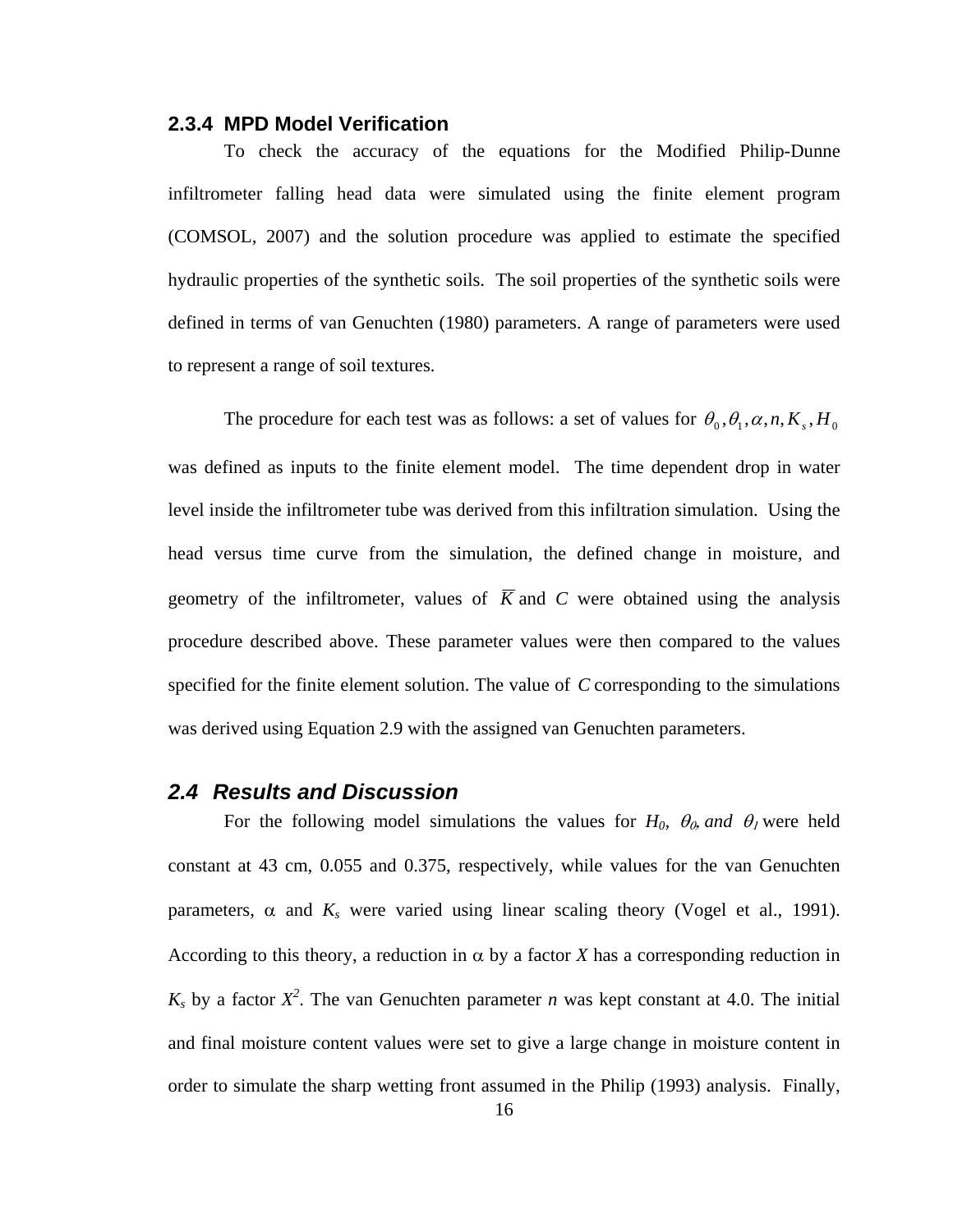$K_s$  was varied from 2.97 x 10<sup>-7</sup> m/s to 6.60 x 10<sup>-4</sup> m/s and wetting front suction was varied from 1.74 m to 0.087 m to represent soil textures ranging from a silty clay to coarse sands (Rawls et al., 1983).

A comparison of the assigned parameters for the synthetic soils with the values derived using the Modified Philip-Dunne infiltrometer analysis procedure for an insertion depth of 5 cm, diameter of 10 cm, and initial water height of 43 cm is shown in Table 2.1.

Saturated Hydraulic Conductivity (m/s) | Wetting Front Suction (m) **COMSOL** Model Modified Theory | Error **COMSOL** Model Modified Theory | Error Case A 2.97 x 10-7 2.67 x 10-7 -10.0% 0.249 0.233 -6.4% Case B  $\begin{array}{|c|c|c|c|c|c|c|c|c|} \hline \end{array}$  7.40 x 10<sup>-7</sup> | 6.82 x 10<sup>-7</sup> | -7.9% | 0.249 | 0.230 | -7.7% Case C  $\,$   $\,$  1.65 x 10 $^{6}$   $\,$   $\,$  1.40 x 10 $^{6}$   $\,$   $\,$  -15%  $\,$   $\,$  1.740  $\,$   $\,$  2.012  $\,$   $\,$  15.7% Case D |  $3.80 \times 10^{-6}$  |  $3.51 \times 10^{-6}$  |  $-7.6\%$  | 0.249 | 0.229 |  $-8.1\%$ Case E |  $1.13 \times 10^{-5}$  |  $1.05 \times 10^{-5}$  |  $-7.0\%$  | 0.249 | 0.227 | -8.7% Case F |  $4.13 \times 10^{-5}$  |  $3.86 \times 10^{-5}$  |  $-7\%$  | 0.340 | 0.401 | 18.0% Case G 9.27 x 10-5 9.11 x 10-5 -1.8% 0.249 0.216 -13.2% Case H | 1.65 x 10<sup>-4</sup> | 1.58 x 10<sup>-4</sup> | -4% | 0.174 | 0.221 | 26.8% Case I  $\begin{array}{|c|c|c|c|c|c|c|c|c|} \hline \end{array}$  6.60 x 10<sup>-4</sup>  $\begin{array}{|c|c|c|c|c|c|c|c|} \hline \end{array}$  6.141  $\begin{array}{|c|c|c|c|c|c|c|c|c|} \hline \end{array}$  6.49%

Table 2.1: Comparision of K<sub>s</sub> and C from the Modified Phillip-Dunne model and finite element **simulations.** 

The modified theory underestimates  $K_s$  by 4% (Case H) to 15% (Case C) for the cases examined. The error in determination of the wetting front suction ranged from - 13.2% to 62.4%. The greatest absolute error in wetting front suction estimation was for the case of the coarse sand, which had an extremely low wetting front suction value, otherwise the error was less than 27%. Fortunately, the MPD model results were not highly sensitive to wetting front suction and similar discrepancies between the wetting front suction determined by the PD and other infiltrometers were demonstrated by Munoz-Carpena, et al. (2002) and Gómez et al. (2001).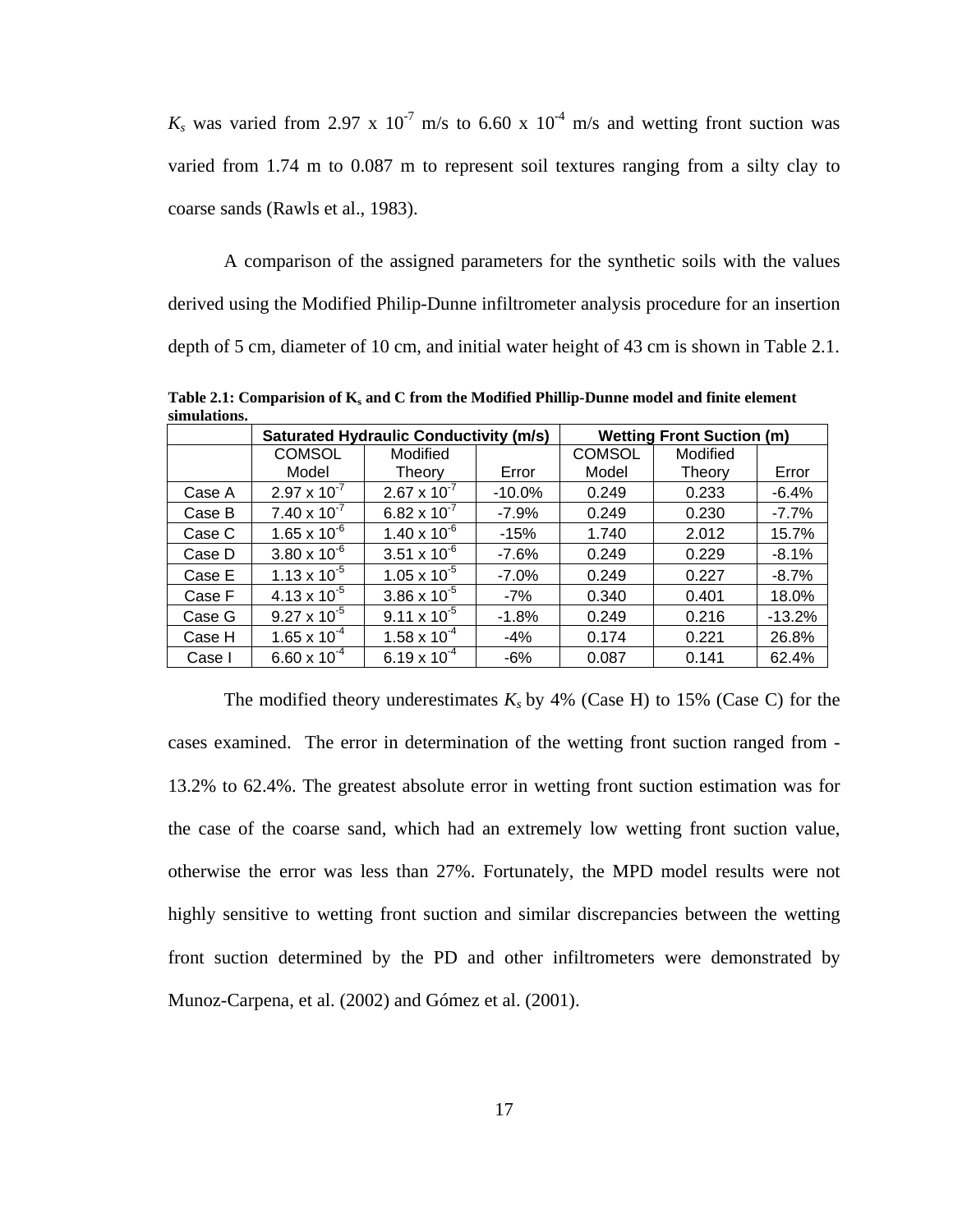A slight but consistent underestimation of  $K_s$  was observed which is believed to be due to the distortion of the actual flow path lines caused by the no-flow boundaries of the device and the soil surface. By plotting  $K_s$  from the finite element simulations against the computed  $K_s$  from the MPD theory and fitting a linear trendline through the data, a correction factor of 1.064 was obtained. Thus, the corrected  $K_s$  ( $K_s$ <sup>c</sup>) can be computed as follows

$$
K_s^{\prime} = 1.064 K_s \,. \tag{2.10}
$$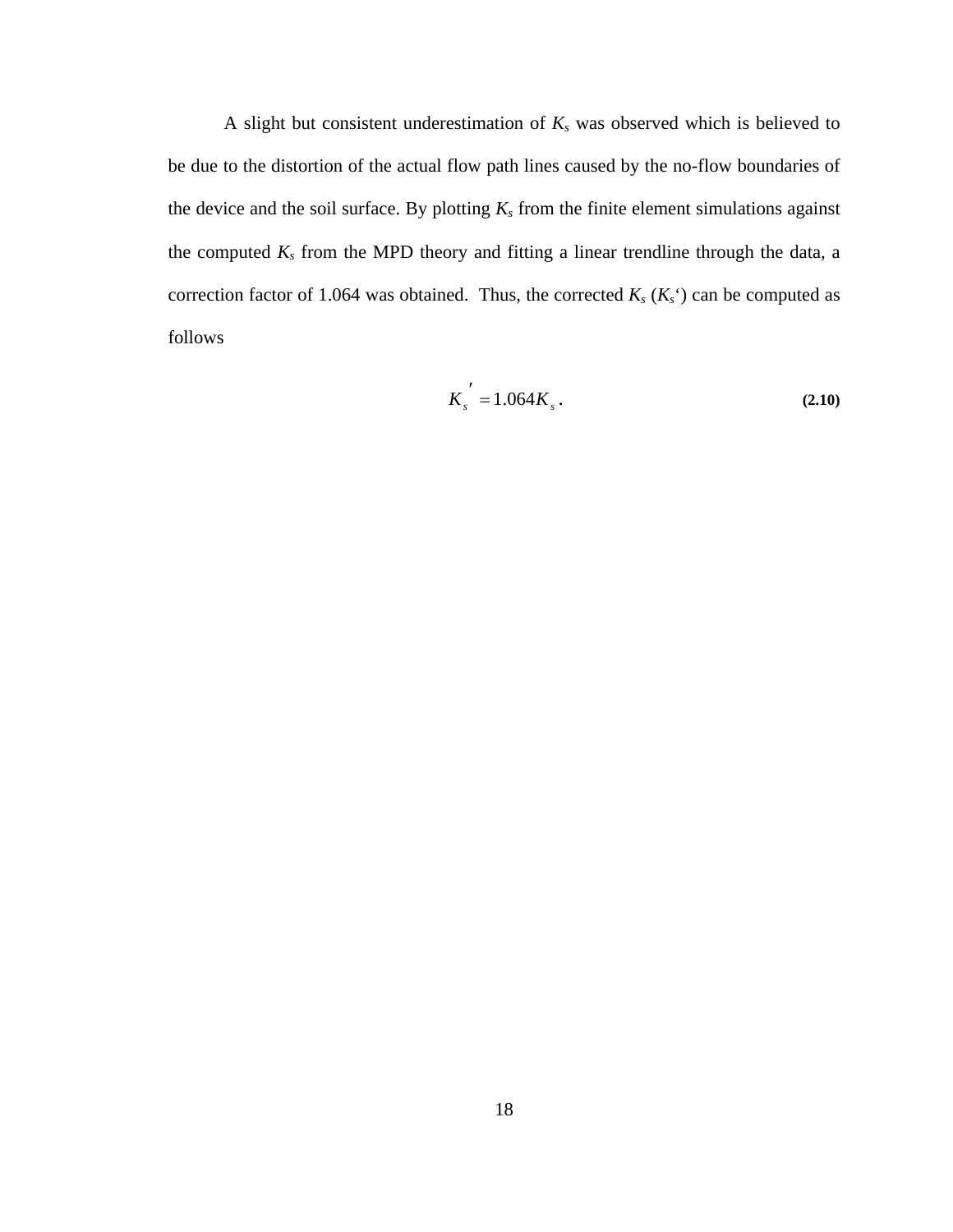## **3 Laboratory Comparison of Field Infiltrometers**

#### *3.1 Introduction*

 Hydrologists, engineers, and soil scientists measure the infiltration rate and hydraulic conductivity of porous media for a variety of purposes such as designing clay liners for solid waste facilities or determining drainage of pavement base material. Infiltration is also important for stormwater management. Many stormwater best management practices (BMPs) such as rain gardens, infiltration basins, vegetated swales, and porous pavement rely on infiltration as a primary means to reduce the volume of stormwater runoff. Furthermore, such BMPs also remove pollutants from the water via filtration, sorption, and other mechanisms as the water percolates through the soil matrix.

 The field methods that exist for measuring hydraulic conductivity of soil vary broadly in applicability and accuracy (ASTM D-5126, 2004). Generally, infiltrometers measure hydraulic conductivity at the soil surface and permeameters measure hydraulic conductivity at various depths in a soil profile. Common devices used in the field include: single and double ring infiltrometers, air-entry permeameters, and borehole permeameters (ASTM D-5126, 2004). The device used is often dependent upon criteria for a specific scenario (i.e. falling head devices may be preferred over constant head devices when measuring materials with low hydraulic conductivities). In this study, field devices were selected for comparison based on the applicability to measure hydraulic conductivity of rain gardens. Because fine particles transported by stormwater may accumulate at the soil surface and limit infiltration, it was desired to select devices that capture the effect of the soil surface. Additional criteria for device selection include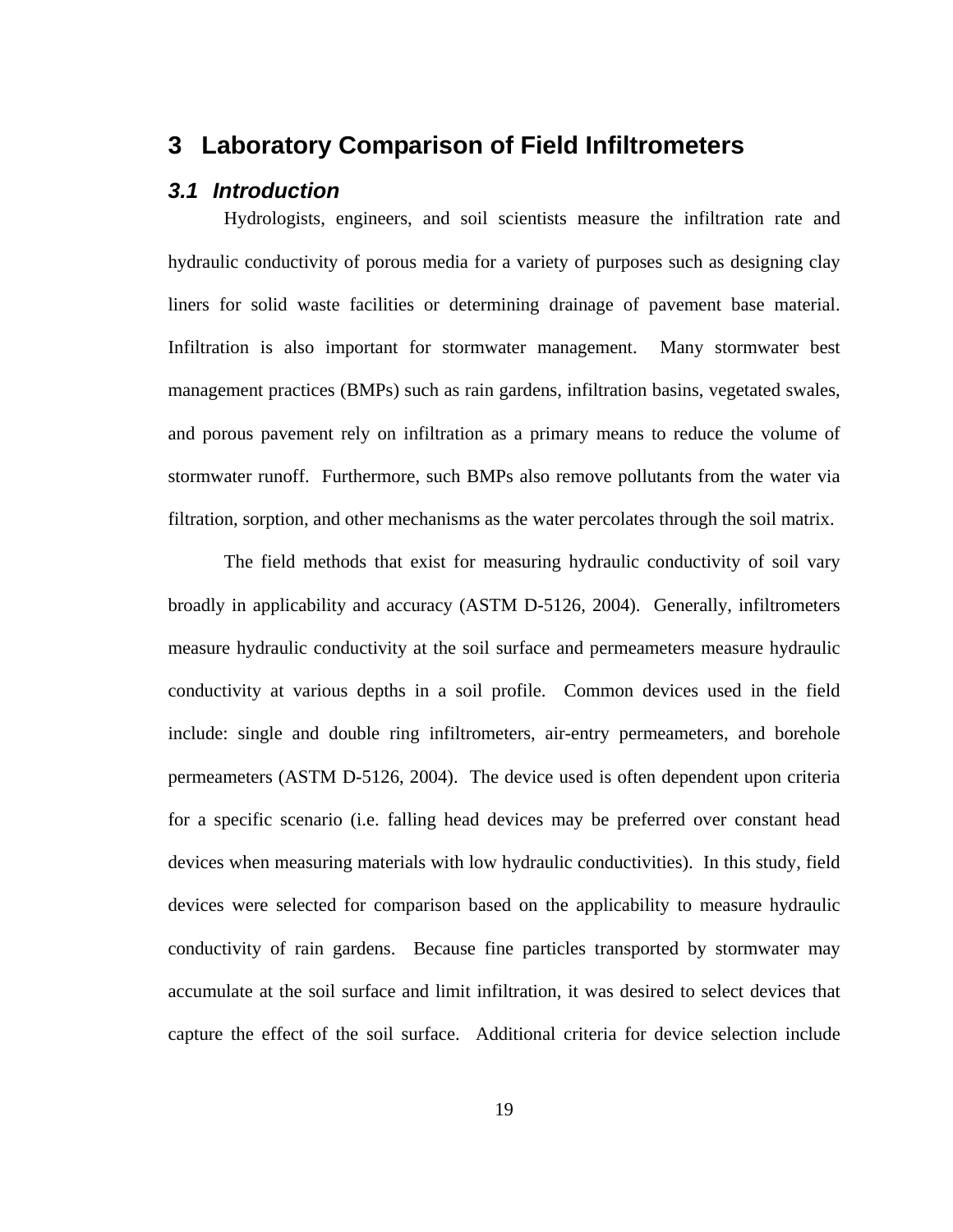transportability of equipment, volume of water needed, experiment duration, simplicity of operation, cost, and personnel requirements (Johnson, 2006; Asleson, 2007).

 Based on these criteria the double-ring infiltrometer, Minidisk infiltrometer (Decagon Devices), and a Modified Philip-Dunne (MPD) infiltrometer were chosen for further evaluation. The double-ring infiltrometer is a well-established field method for measuring infiltration and computing hydraulic conductivity, however, due to simplifying assumptions of one dimensional flow and a unit hydraulic gradient, the accuracy of this device is only fair relative to air-entry and borehole permeameter methods (ASTM D-5216, 2004). The Minidisk infiltrometer is a small tension infiltrometer that draws on a method developed by Zhang (1997) to determine the hydraulic conductivity and sorptivity of a soil. The MPD is a new falling head device developed in our laboratory for determining the hydraulic conductivity of surface soils, thus, converting it from a permeameter (Dunne and Safran, see Philip, 1993) to an infiltrometer.

 The accuracy and precision of these devices have not been thoroughly evaluated and compared in a single study. Munoz-Carpena et al. (2001) compared field Philip-Dunne permeameter results with results obtained from a lab permeameter using a core of soil from the same site. The *in situ* saturated hydraulic conductivity determined by the Philip-Dunne permeameter was approximately one third of that determined by the laboratory constant head permeameter. Potential explanations for the difference in hydraulic conductivity are the heterogeneity of the soil in the field and compaction and disturbance to soil structure during core collection, transport, and installation in the laboratory permeameter. No controlled laboratory studies that would minimize these potential differences have been conducted to compare the accuracy and precision of these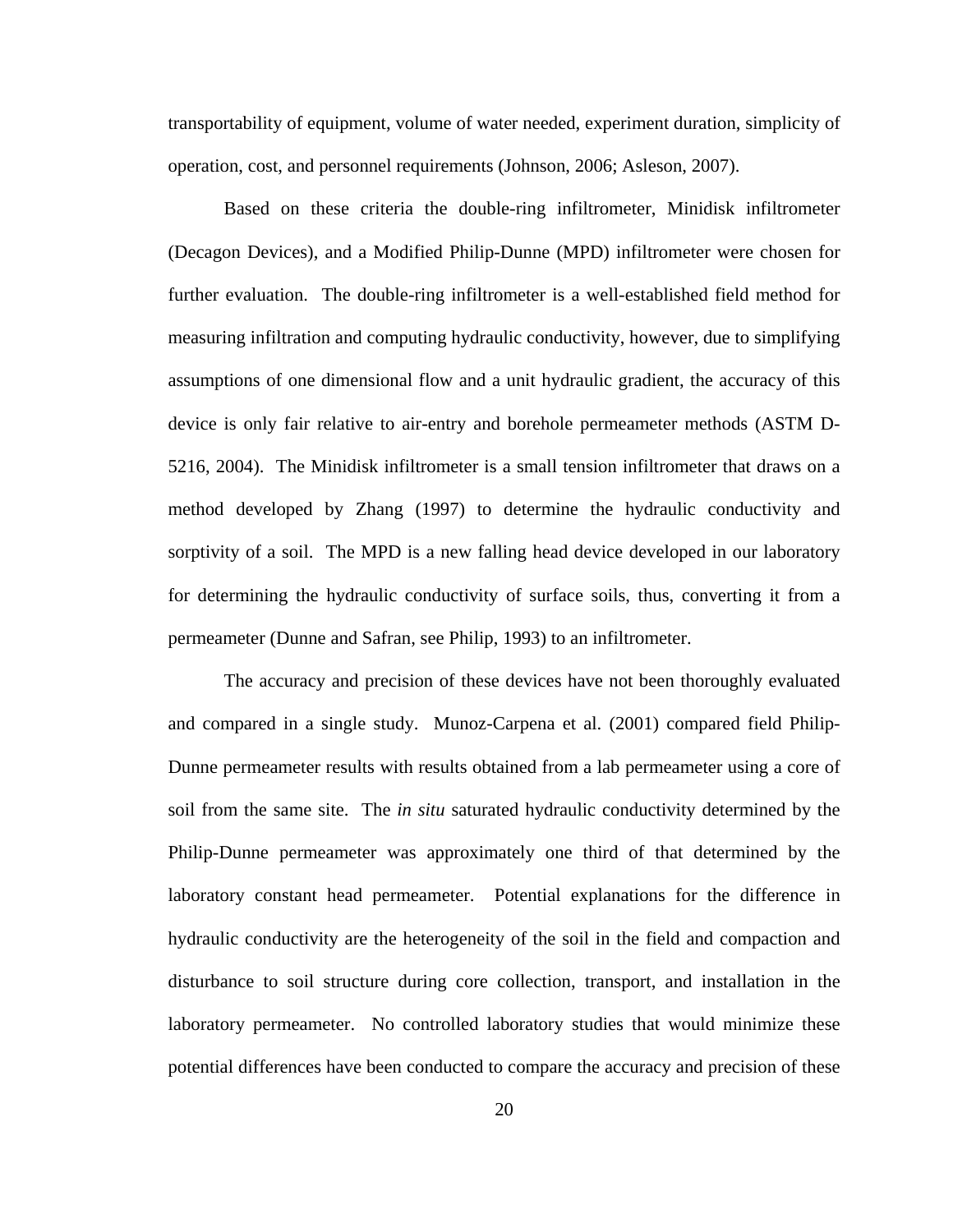devices. Thus, controlled laboratory testing was conducted to compare the accuracy and precision of the double-ring infiltrometer, Minidisk infiltrometer, and newly developed MPD.

#### *3.2 Methods*

#### **3.2.1 Experiment Set-up**

A sufficient surface area and depth of soil was required to operate the selected infiltrometers. Barrels with a diameter of 56 cm, height of 91 cm, and volume of 208 liters (Greif, Inc.) were chosen as vessels for the calibration media. Each barrel was fitted with a threaded PVC valve along the side near the bottom that allowed the media to drain. A thin coating of sand was attached to the inner walls of the barrels with a spray adhesive to roughen the surface and minimize the potential for preferential flow of water along the walls. A layer of 7.6 cm of pea gravel was placed at the bottom of the barrel and covered with a coarse filter fabric to isolate the gravel from the media above. A homogeneous sand media was added over the filter fabric to a height of 50.8 cm, stopping periodically to tamp down the sand to prevent large voids and non-uniform compaction.

Three media were used for the comparisons: (1) 100% ASTM C-33 sand (barrel 1), (2) 80% (by weight) ASTM C-33 sand with 20% US Silica F110 sand (barrel 2), and (3) 100% US Silica F110 sand (barrel 3). The media were selected to represent a range of relatively high permeability engineered soils used in rain gardens and other infiltration BMPs. The Prince George's County Bioretention Manual recommends using 50%-60% clean ASTM C-33 construction sand with 20%-30% sandy loam/loamy sand and 20%- 30% leaf compost material for a soil medium (Windogradoff, 2002). Other manuals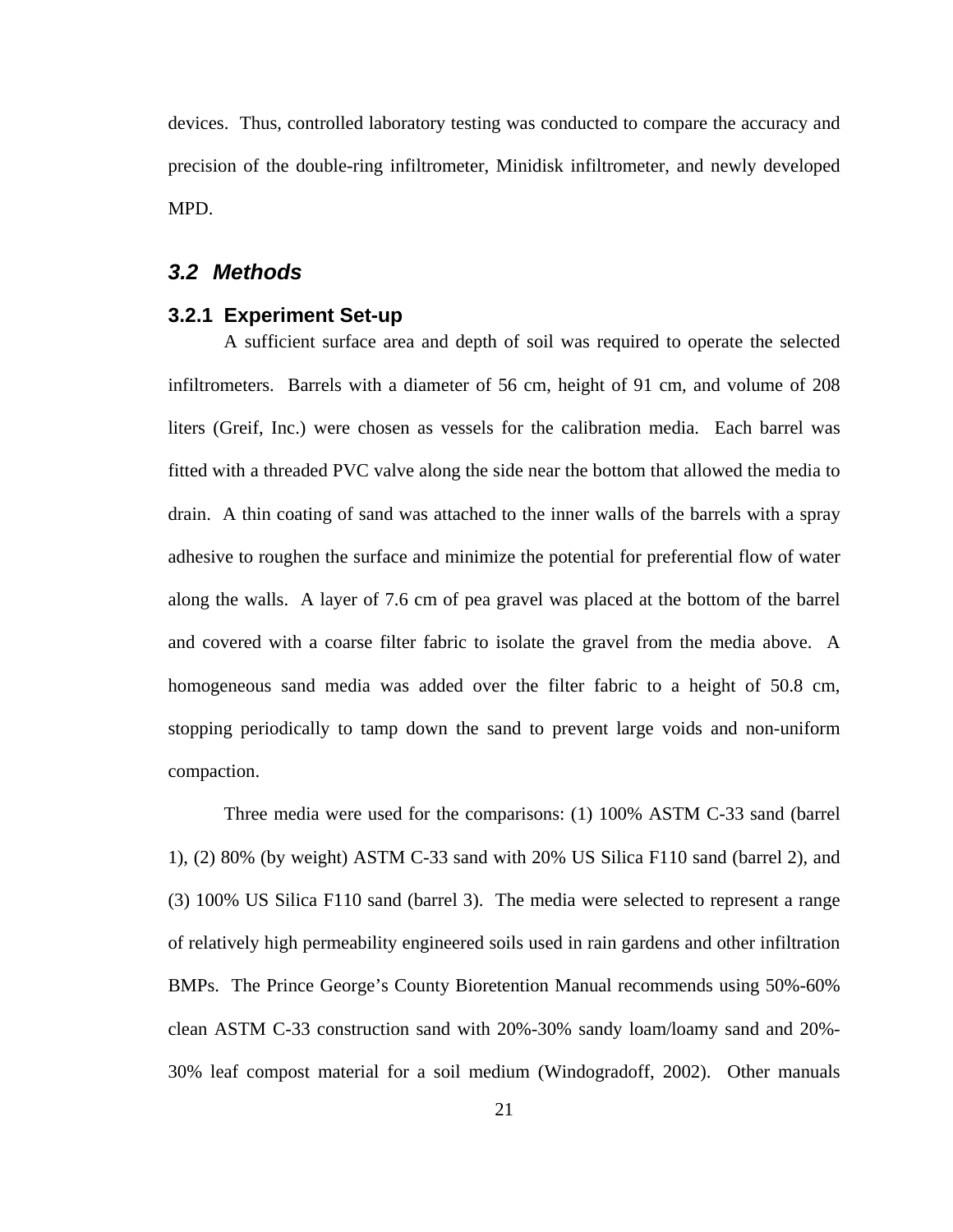recommend similar mixes, although in application the compost is often omitted. The compost material was omitted from our media in order to achieve homogeneous mixtures that would not change over time due to degradation of organic material. The particle size distributions for each sand mixture were determined by a sieve analysis (ASTM C136) and are given in Figure 3.1. The sand media was mixed in a portable mortar mixer before addition to the barrels.



**Figure 3.1: Particle size distribution of the three media used for infiltration testing.** 

#### **3.2.2 Device Operation**

#### **3.2.2.1 Double-Ring Infiltrometer**

The custom made double-ring infiltrometer used in this research was slightly smaller in diameter than most commonly used double-ring infiltrometers (ring diameter dimensions of 30 cm and 60 cm) to permit insertion into the barrel opening. The dimensions of the outer and inner rings were 20 and 40 cm, respectively, keeping the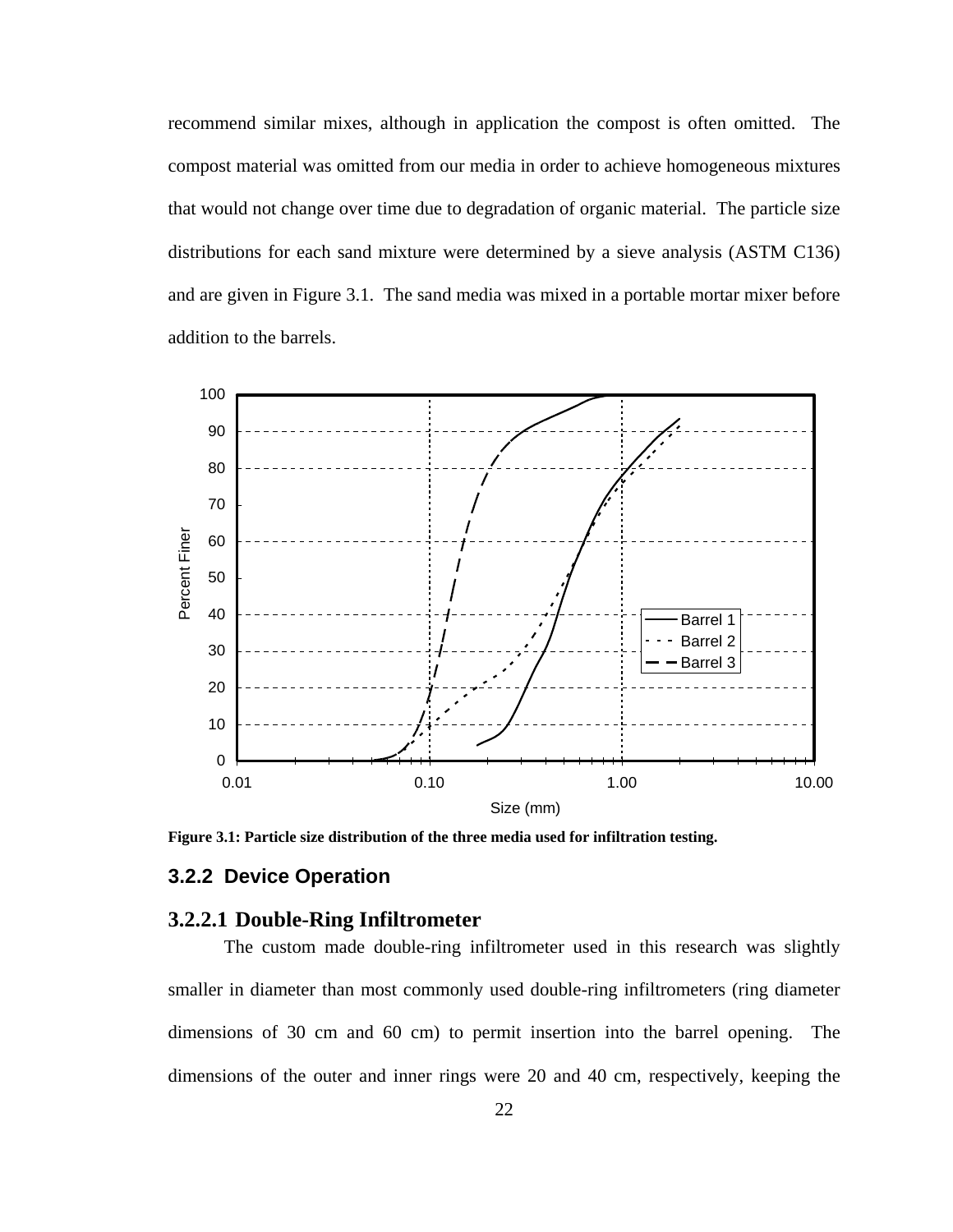standard value of two for ratio of the diameters of the outer and inner rings (ASTM D-3385, 2003). The device was situated at the center of the barrel to keep the distance from the edge of the barrel equivalent around the circumference and then uniformly driven into the sand to a depth of 5 cm. Each ring was then filled with water from two different supply carboys. The head in the inner ring was maintained at a constant level through the use of a Mariotte bottle and the head was maintained manually at approximately the same depth in the outer ring. Once a constant head was achieved in both rings the volume within the carboy supplying the inner ring was recorded at regular time intervals and used to determine the infiltration rate of the sand.

#### **3.2.2.2 Minidisk Infiltrometer**

The Minidisk Infiltrometer (Figure 3.2) has a base diameter of 4.5 cm and an infiltration volume around 90 mL. Tests were performed at five different locations on the surface of the media to account for any local heterogeneity of the media and to determine a spatially averaged hydraulic conductivity. The suction was set to 6 cm for each test as recommended in the Minidisk Infiltrometer User's Manual (Decagon Devices, 2005) for sandy soils with high infiltration rates. The sintered steel disk was placed directly on the smooth surface of the sand and the volume within the device was recorded at a regular time interval until the water reservoir was empty.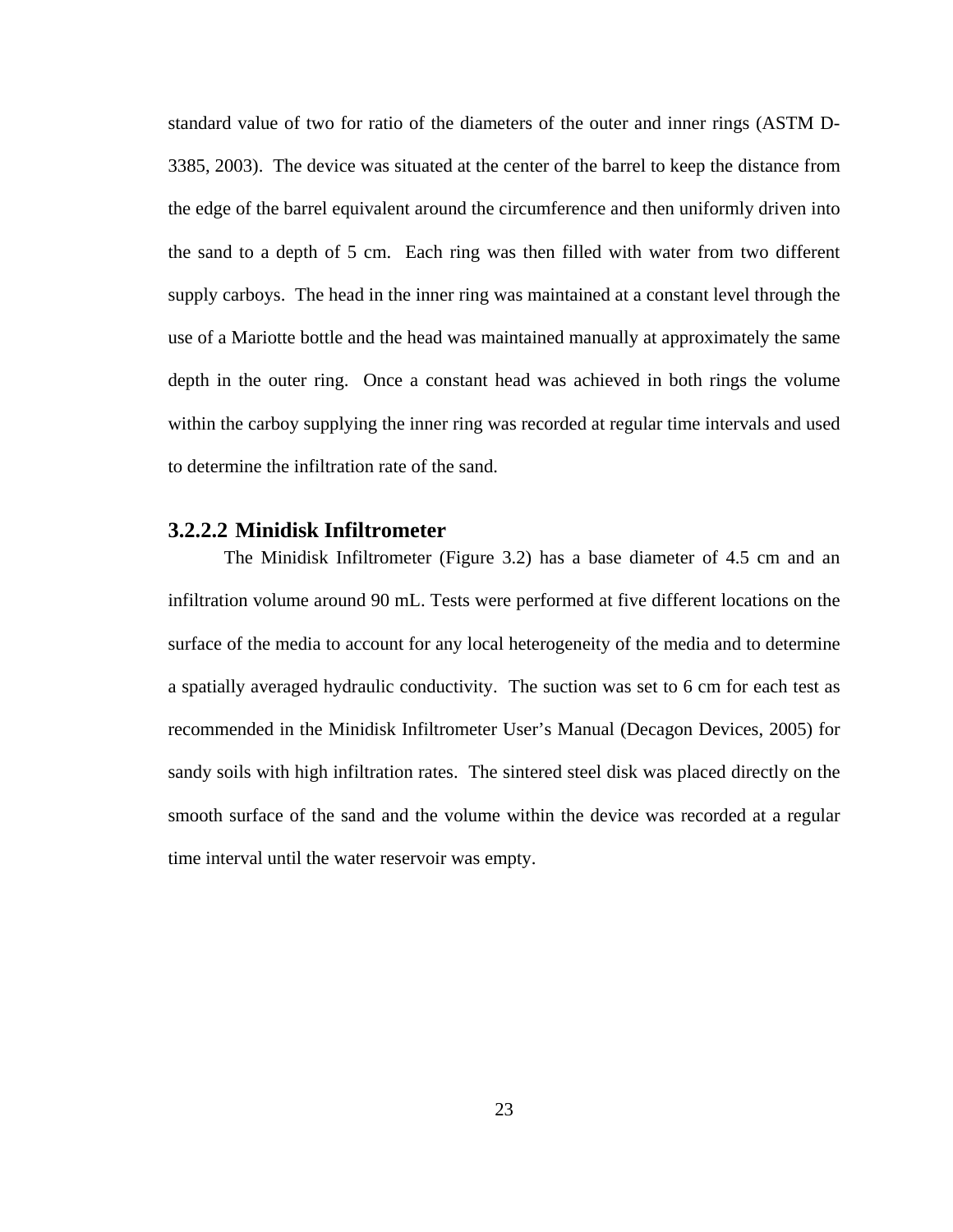

**Figure 3.2: Illustration of the Minidisk infiltrometer (Source: Decagon Devices, 2005).** 

#### **3.2.2.3 Modified Philip-Dunne Infiltrometer**

The MPD infiltrometer (Figure 3.3) was developed to measure the hydraulic conductivity of the surface soil material, in contrast to the measurement below the surface in-borehole measurement for the original Philip-Dunne device. The MPD infiltrometer is inserted into the sand to a depth of 5 cm. Initial moisture content of the sand was measured at five locations around the edge of the device and the device was filled with water to a height of 43 cm. Water surface elevation was recorded over time during the test with an ultra-sonic sensor mounted above the device. Head data can also be collected manually using the clear piezometer tube on the side of the device (Figure 3.3) and a stopwatch. Immediately upon the device reaching empty it was removed from the barrel and five final moisture content measurements were made.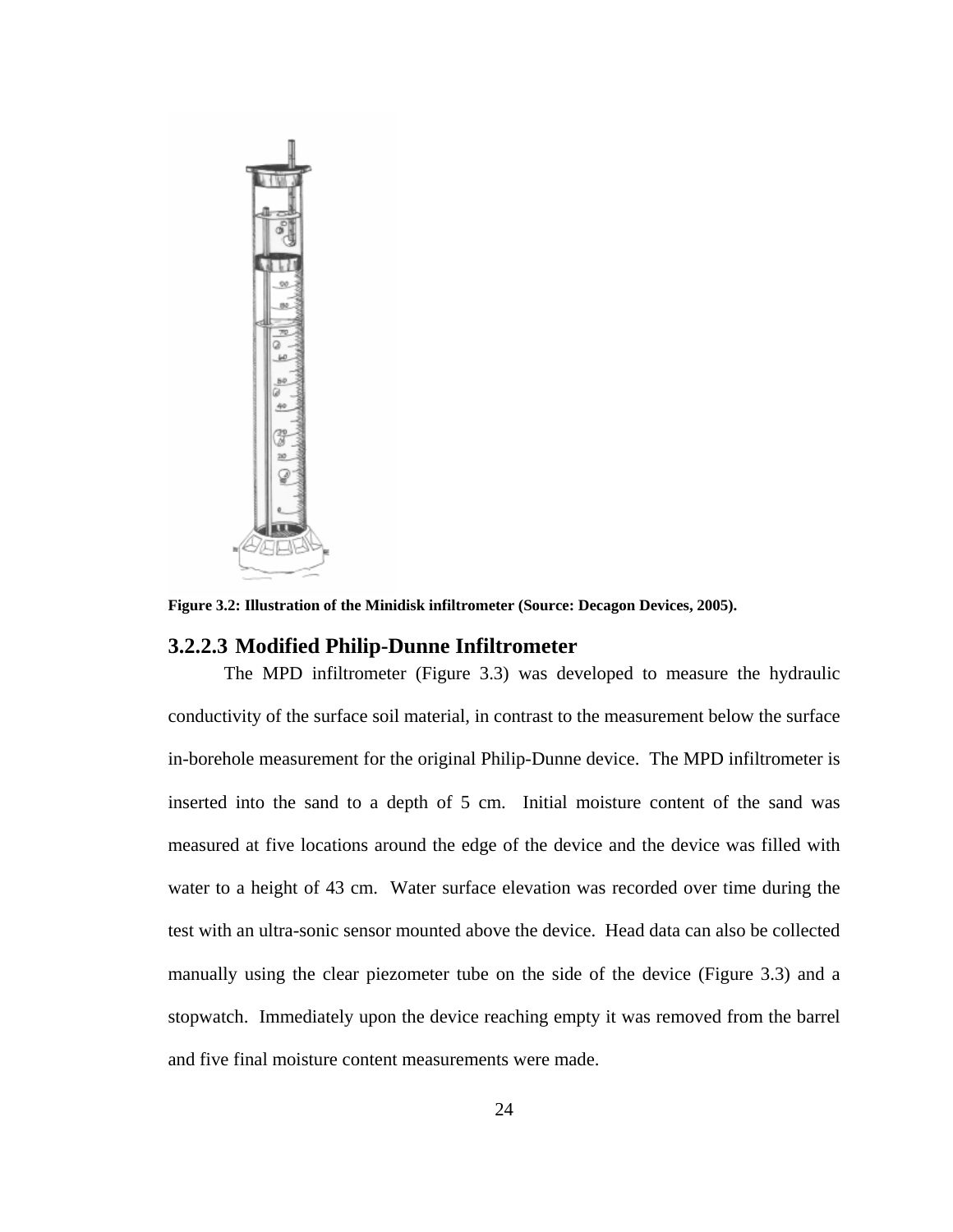

**Figure 3.3: Modified Philip-Dunne infiltrometer developed for study.** 

#### **3.2.3 Soil Moisture Measurements**

The change in volumetric soil moisture content is needed to determine the saturated hydraulic conductivity from the MPD infiltrometer test. Two methods were used to determine volumetric soil moisture content: direct measurement from a calibrated soil moisture probe (specifically, a ThetaProbe®) and gravimetric soil moisture measurement. The relationship given in Equation 3.1 was used convert the measured gravimetric moisture content,  $\theta_g$  to volumetric moisture content,  $\theta_v$  with a measurement of the bulk density (density of the solids, water and air) of the soil,  $\rho_b$ .

$$
\theta_{v} = \theta_{g} \cdot \rho_{b} \tag{3.1}
$$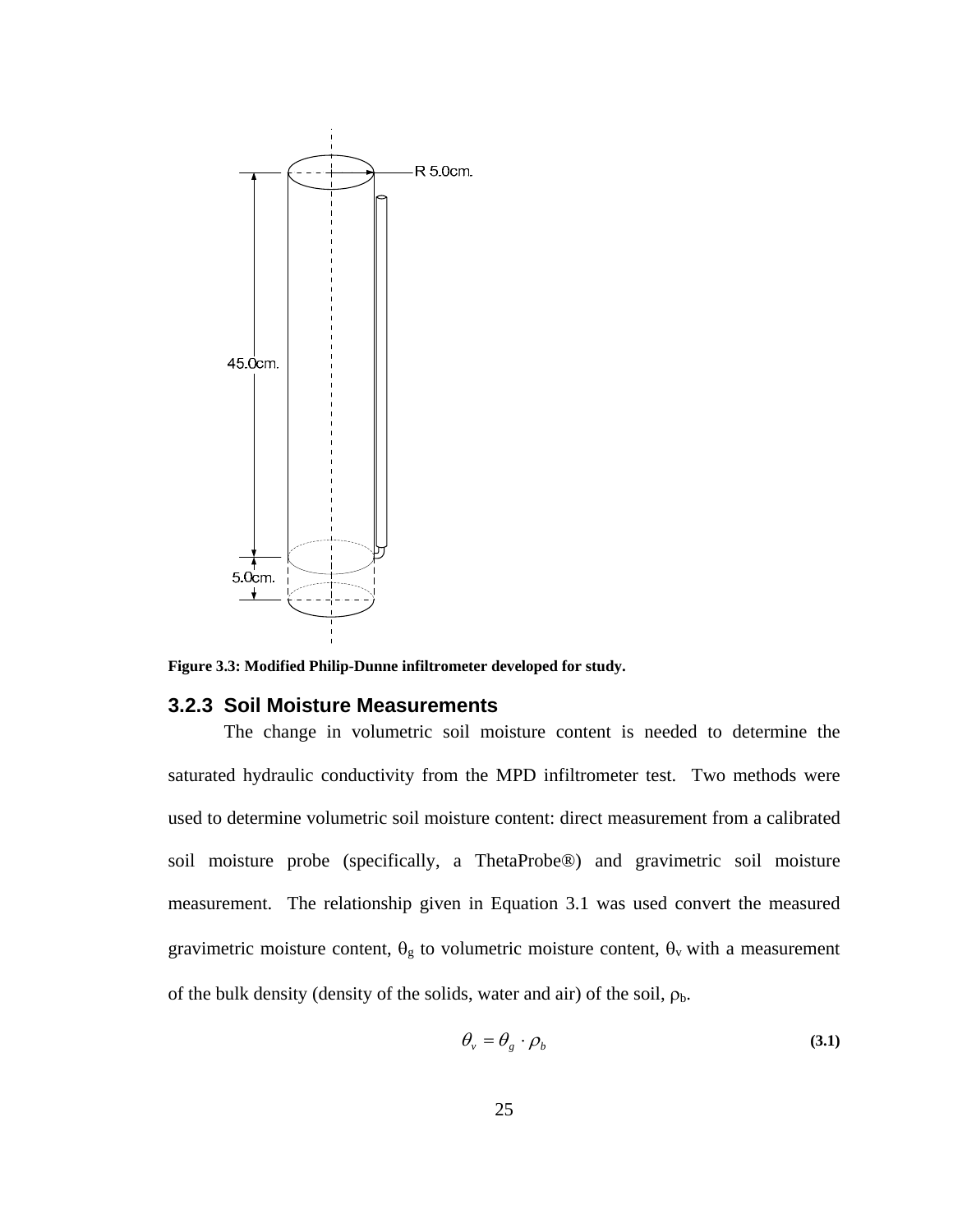The ThetaProbe® uses time-domain reflectrometery to measure the apparent dielectric constant, ε. The device output (V) is linearly related to the square root of the dielectric constant,  $\sqrt{\varepsilon}$  which is in turn related to volumetric moisture content. The relationship between the dielectric constant and volumetric moisture content is soil specific following the general relationship

$$
\sqrt{\varepsilon} = a_0 + a_1 \cdot \theta_v \tag{3.2}
$$

in which  $a_0$  and  $a_1$  are the soil specific calibration coefficients (Delta-T Devices, 1999). The values were determined to be 1.6, 1.7, and 1.6 for coefficient  $a_0$  and 9.6, 8.3, and 7.6 for coefficient  $a_1$  of barrels 1, 2, and 3, respectively.

#### **3.2.4 Reference Falling Head Tests**

To perform a reference falling head test the barrel was filled at an approximate flow rate of 5 mL/s from a hose connected to a valve at the bottom. This method of filling the barrels from the bottom up at low flow was used to minimize entrapped air in the soil voids. The flow rate during filling was maintained below that required to fluidize of the sand so as not to disturb the bed. When the barrel was nearly full at a water level approximately 20 cm above the sand surface the valve was closed and the hose was disconnected. An ultra-sonic sensor was then mounted to the top of the barrel. The valve at the bottom was opened and the head versus time data were recorded automatically (6 readings per minute).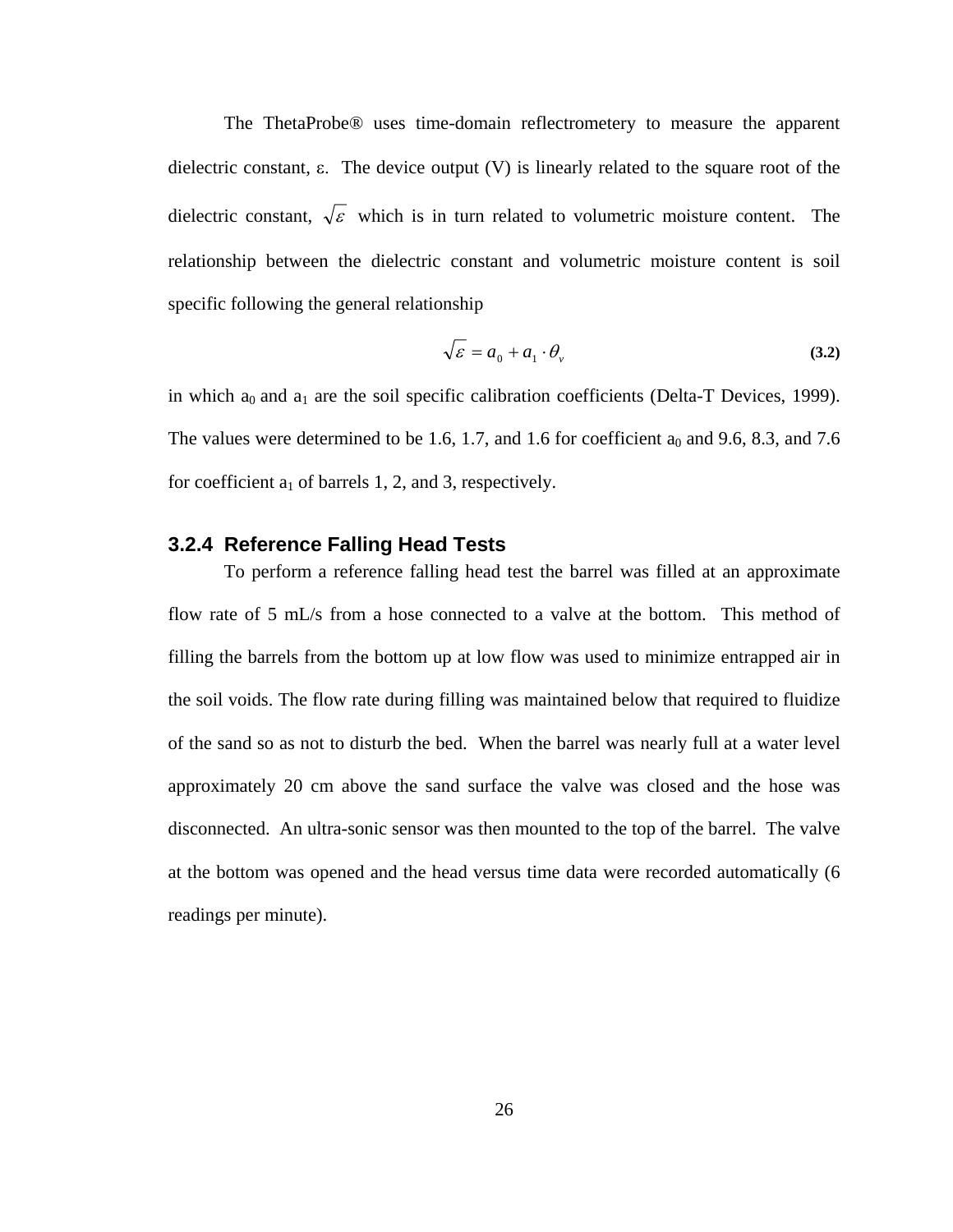### *3.3 Analysis*

#### **3.3.1 Double-Ring Infiltrometer**

The steady-state infiltration rate in the inner ring was determined according to ASTM D-3385 (2003) standard methodology. Applying Darcy's law and assuming a hydraulic gradient of one, the saturated hydraulic conductivity is equivalent to the steadystate infiltration rate.

#### **3.3.2 Minidisk Infiltrometer**

The cumulative infiltration, I, is described by the following function

$$
I = C_1 \sqrt{t} + C_2 t \tag{3.3}
$$

where  $t$  is time and  $C_1$  and  $C_2$  are parameters defining the sorptivity and hydraulic conductivity, respectively (Philip, 1969). The values for  $C_1$  and  $C_2$  were obtained by plotting the measured cumulative infiltration against the square root of time and fitting a second order polynomial equation.  $C_2$  is related to the hydraulic conductivity at the applied tension according to the following relationship (Zhang, 1997):

$$
C_2 = A_2 K \tag{3.4}
$$

where  $A_2$  is a dimensionless coefficient

$$
A_2 = \frac{11.65(n^{0.1} - 1)\exp[2.92(n - 1.9)\alpha h_0]}{(a r_0)^{0.91}} \quad n \ge 1.9
$$
 (3.5)

$$
A_2 = \frac{11.65(n^{0.1} - 1)\exp[7.5(n - 1.9)\alpha h_0]}{(\alpha r_0)^{0.91}} \quad n < 1.9
$$
 (3.6)

and *n* and  $\alpha$  (cm<sup>-1</sup>) are van Genuchten (1980) moisture retention parameters for the soil,  $r_0$  (cm<sup>-1</sup>) is the radius of the infiltrometer disk, and  $h_0$  (cm<sup>-1</sup>) is the tension at the soil surface (Decagon Devices, 2005).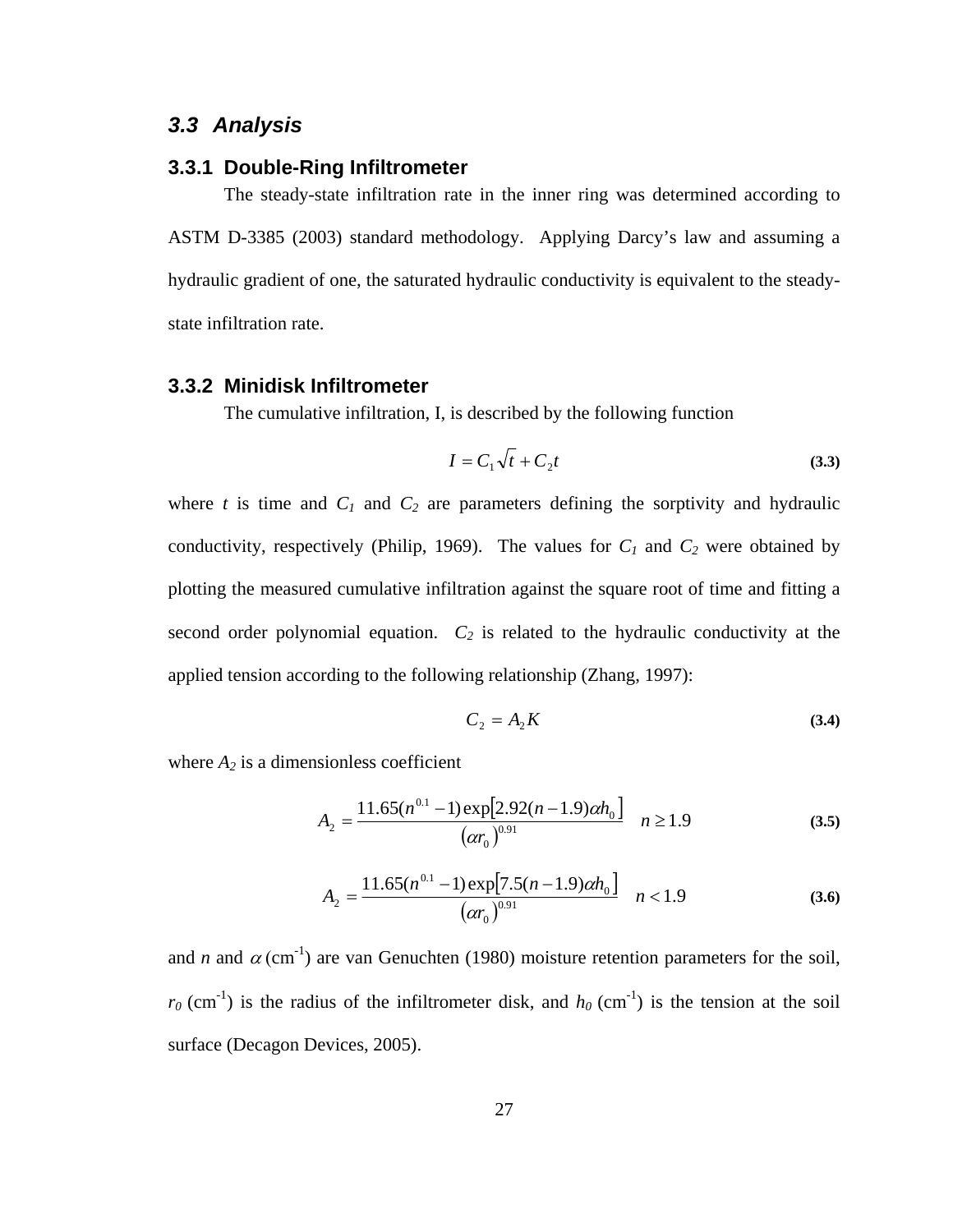Because the soil in all three barrels is classified as sand by soil texture, grain-size distributions were used rather than texture classification to obtain distinct van Genuchten parameters for each barrel. The van Genuchten parameters,  $\alpha$  and  $n$ , can be estimated from the grain-size distribution (Jonasson, 1989) as

$$
n = -0.0983 + \frac{1}{1.0566L - 0.5487L^2 + 0.1008L^3}
$$
 (3.7)

and

$$
\alpha = \frac{(0.75^{-1/(1-1/n)} - 1)^{1/n}}{h_{75}} \text{ (m-1)}
$$
\n(3.8)

where 
$$
L = \log(h_{25}/h_{75}),
$$
  $h_{25}/h_{75} = (d_{75}/d_{25})^{1+\beta},$   $\beta = 3(\alpha_{AP} - 1)/2,$ 

$$
\alpha_{AP} = \exp 0.312 \log (d_{75}/d_{25}), \ \ h_{75} = \frac{0.0364}{e^{1/2} d_{75}^{1+\beta}} (720.7W_F)^{\beta/3} \ \ (\text{m}), \ e = (\rho_s - \rho_b) / \rho_b \ , \ W_F =
$$

*0.01,*  $\rho_s$  = particle density,  $\rho_b$  = bulk density,  $d_{25}$  = grain diameter for 25% cumulative by weight (mm), and  $d_{75}$  = grain diameter for 75% cumulative by weight (mm). The *n* values were 2.33, 1.72, and 4.19 for barrels 1, 2, and 3, respectively and the  $\alpha$  values were 0.155, 0.168, and 0.026 cm<sup>-1</sup> for barrels 1, 2, and 3, respectively. These van Genuchten parameter values combined with a disk radius of 2.2 cm and a tension of 6 cm resulted in  $A_2$  values of 0.85, 5.99, and 8.60 for use in Equation 3.4 to compute the hydraulic conductivity at a moisture content corresponding to 6 cm of tension.

#### **3.3.3 Modified Philip-Dunne Infiltrometer**

The Modified Philip-Dunne infiltrometer theory assumes that the infiltration into the soil can be separated into two flow components: the gravimetrical flow component and capillary-pressure flow component (Philip, 1993). The capillary-pressure flow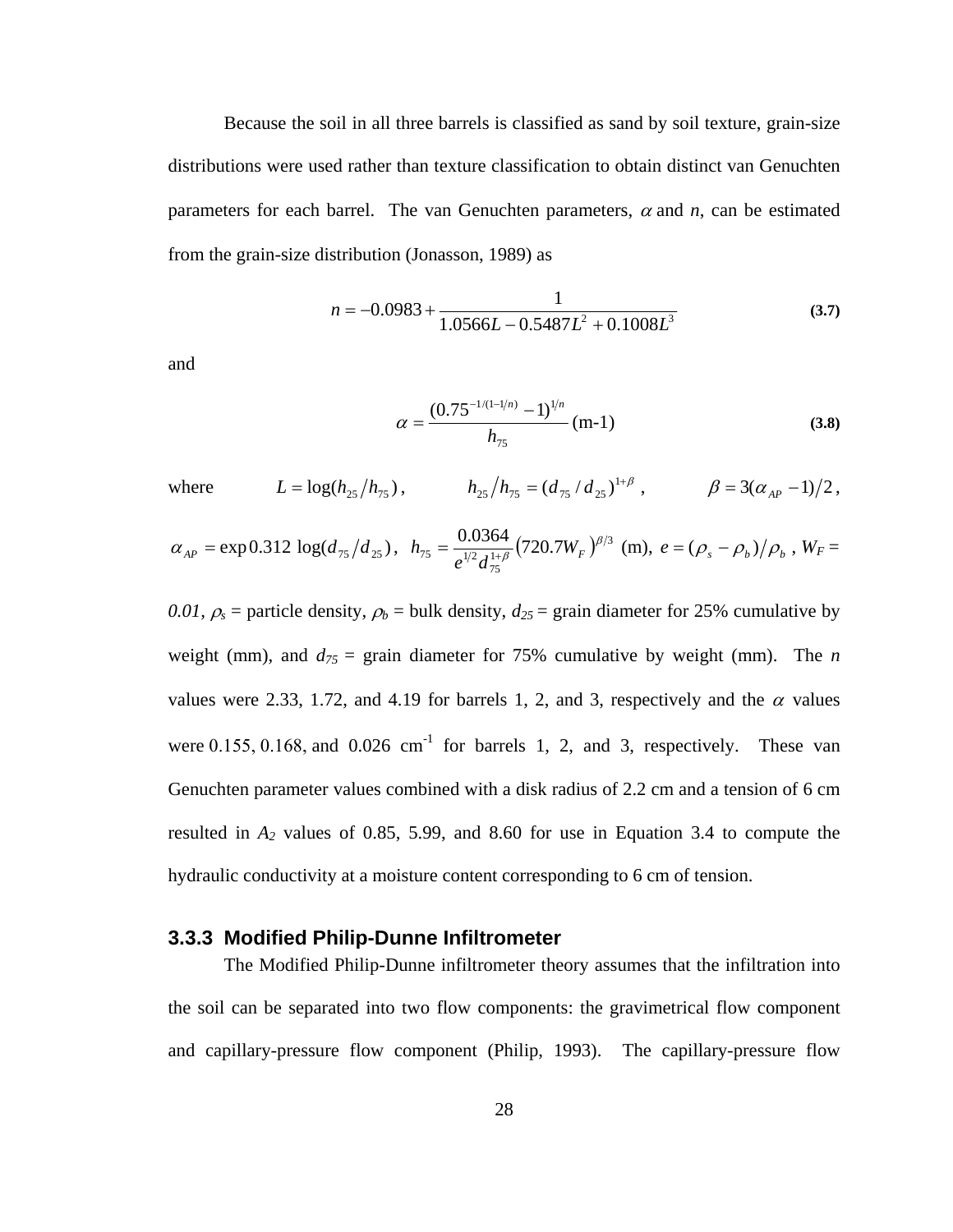component when examined independently of gravitational flow causes the assumed sharp wetted front to take on the geometry of a spherical cap with the soil surface being a noflow boundary. Assuming flow from a spherically equivalent source with a radius equal to half of the cylindrical radius as in Philip (1993) and that the flow is one-dimensional through the 5 cm depth of the insert, Equation 3.9 is obtained for the MPD infiltrometer:

$$
C - H(t) - L_{\text{max}} + \frac{L_{\text{max}}}{\overline{K}} \frac{dH}{dt} = \frac{\pi^2}{8} \left\{ (\theta_1 - \theta_0) \frac{\left[ R(t) \right]^2 + \left[ R(t) \right] L_{\text{max}}}{\overline{K}} \frac{dR}{dt} - 2r_0^2 \right\}
$$
\n
$$
\times \left\{ \frac{\ln \left[ R(t) \left[ r_0 + L_{\text{max}} \right] / r_0 \left[ R(t) + L_{\text{max}} \right] \right]}{L_{\text{max}}} \right\}
$$
\n(3.9)

where  $C$  = wetting front suction (m),  $H$  = head of water above the surface (m),  $t$  = time (s),  $L_{max}$  = depth of device penetration in soil (m),  $\overline{K}$  = mean hydraulic conductivity (m/s),  $\theta_0$  = initial volumetric moisture (unitless),  $\theta_1$  = final volumetric moisture (unitless),  $R$  = radius to the sharp wetted front (m), and  $r_0$  = spherical source radius (m).

 Due to the initial phase of the test being poorly represented by a capped spherical geometry, Equations 3.9 and 3.10 apply for  $R(t) \ge \sqrt{r_1^2 + L_{\text{max}}^2}$  $r_1^2 + L_{\text{max}}^2$ . The radial distance to the sharp wetting front,  $R(t)$  is determined according to the mass balance

$$
\left[H_0 - H(t)\right] \pi_1^2 = \frac{(\theta_1 - \theta_0)\pi}{3} \left[2\left[R(t)\right]^3 + 3\left[R(t)\right]^2 L_{\text{max}} - L_{\text{max}}^3 - 4r_0^3\right] \tag{3.10}
$$

where  $H_0$  is the initial head of water (m),  $r_1$  is radius of the cylindrical tube (m), and all other parameters are previously defined. The two unknown soil properties  $\overline{K}$  and  $C$  are determined by minimizing the sum of absolute difference between each side of Equation 9 for two or more time increments. To obtain accurate estimates of  $\overline{K}$  and  $C$ , the data for most of the drawdown curve (i.e. for  $R(t) > \sqrt{r_1^2 + L_{max}^2}$ max  $r_1^2 + L_{\text{max}}^2$ ) was used rather than only 3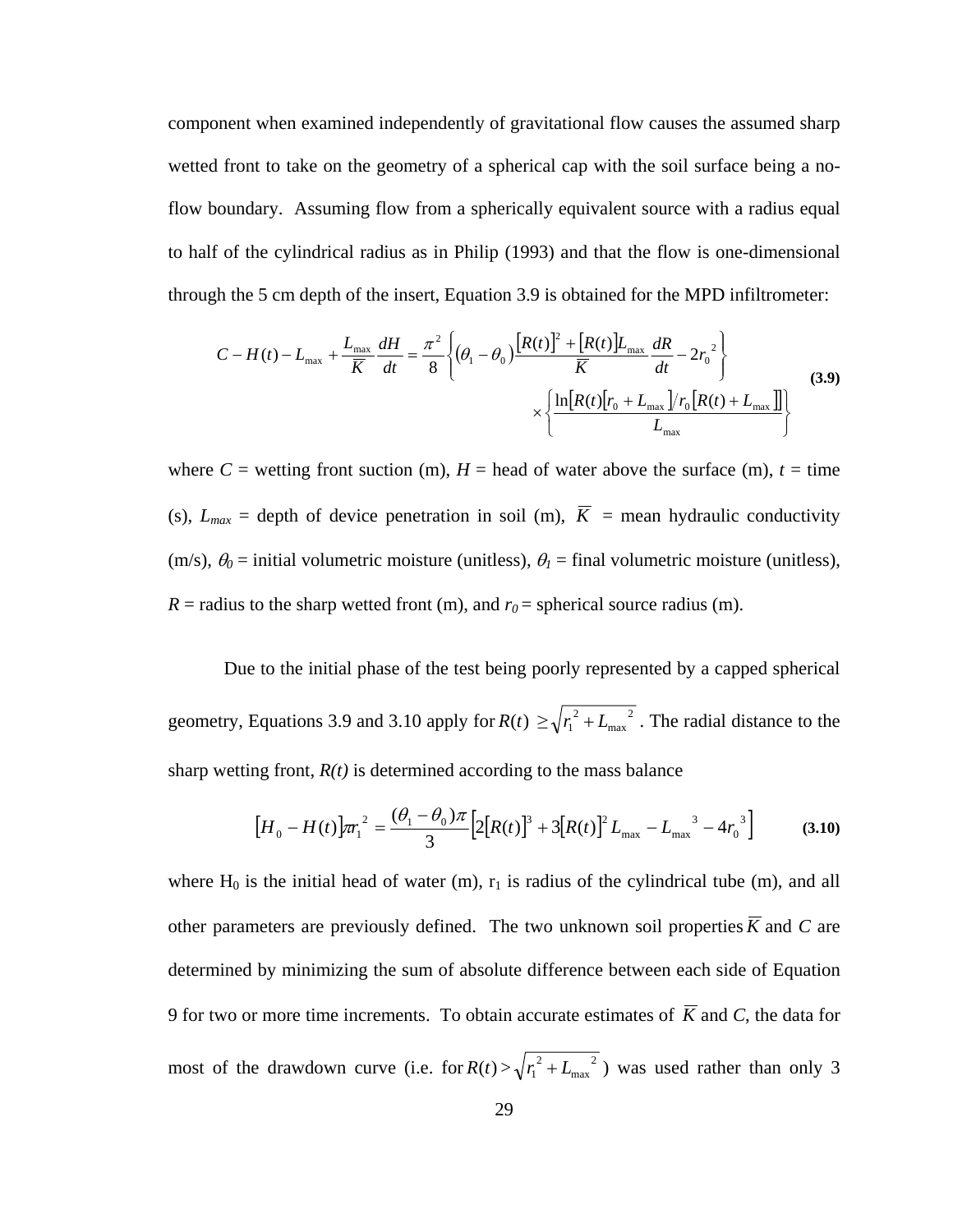points as in Munoz-Carpena et al. (2001). This allowed for better estimates of *dt*  $\frac{dH}{dx}$  and

*dt*  $\frac{dR}{dt}$  in Equation 3.9 through the backwards difference technique. Lastly a factor of 1.064 was applied to obtain  $\overline{K}$ '=1.064 $\overline{K}$  from numerical model simulations. It was assumed that  $\overline{K} \approx K_c$ , the saturated hydraulic conductivity (Philip, 1993).

#### **3.3.4 Reference Falling Head Test**

The analysis for the reference falling head test is similar to the analysis of a falling head lab permeameter. In the case of a falling head, the flow and hydraulic gradient are both time dependent. Darcy's law is used to calculate saturated hydraulic conductivity,  $K_s$  from the following equation

$$
K_s = \frac{L}{\Delta t} \ln \left[ \frac{h_i + L}{h_{i+1} + L} \right]
$$
 (3.11)

where *L* is the length of the soil column, and  $h_i$  and  $h_{i+1}$  are ponded head depths at the beginning and end of the time interval ∆*t*. The barrels were conditioned by performing approximately seven reference falling head tests before beginning the actual experiments. The conditioning phase was performed to allow the media in the barrels to settle and compact and to determine the filling flow rate that would not fluidize the media.

 The mean hydraulic conductivity determined by each of the devices tested were compared to the mean hydraulic conductivity of the reference falling head tests. The error of each device relative to that of the reference falling head test is defined as

$$
Relative Error = \frac{\overline{x}_i - \overline{x}_r}{\overline{x}_r} \times 100\%
$$
\n(3.12)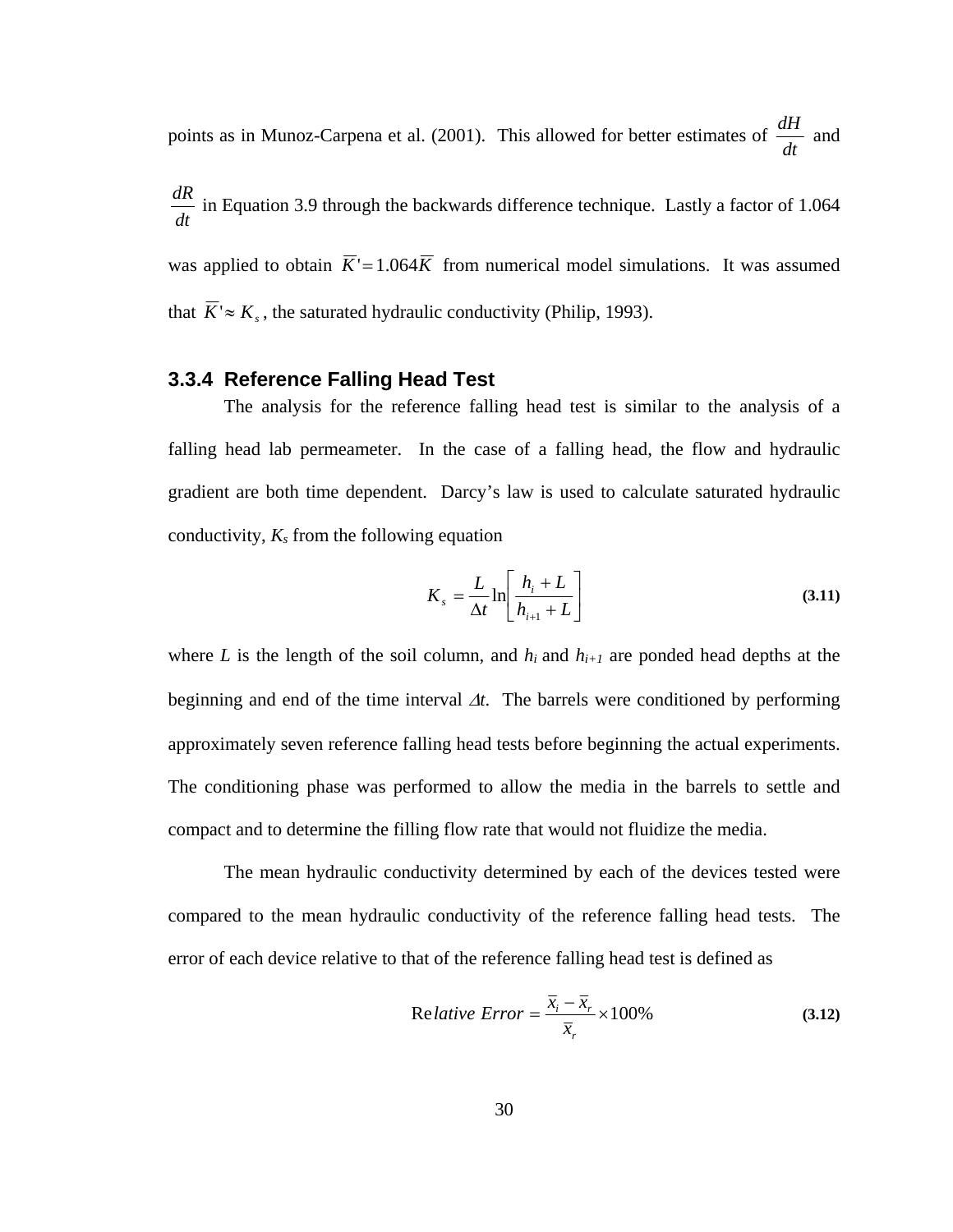Absolute Error = 
$$
\frac{\left|\overline{x}_{i} - \overline{x}_{r}\right|}{\overline{x}_{r}} \times 100\%
$$
 (3.13)

where  $x_i$  is the hydraulic conductivity determined from the device and  $x_r$  is the hydraulic conductivity determined from the reference falling head test.

#### **3.3.5 Treatment of Outliers**

Outliers in each dataset were identified (and removed from further consideration) using the median and median absolute difference (MAD) method developed by Rousseeuw (1990) with a critical value of 2.5. The outliers were removed to obtain a dataset free of erroneous measurements caused by experimental error such as equipment malfunctions and operator error.

## *3.4 Results*

#### **3.4.1 Summary of Datasets**

The arithmetic mean of the hydraulic conductivity values (excluding outliers) for the three sands measured with each device are presented in Figures 3.4 to 3.6 with corresponding descriptive statistics in Tables 3.1 to 3.3. Only 5.2% of the test results (10 out of 192) were identified as outliers. Outliers were randomly distributed among the different devices and barrels.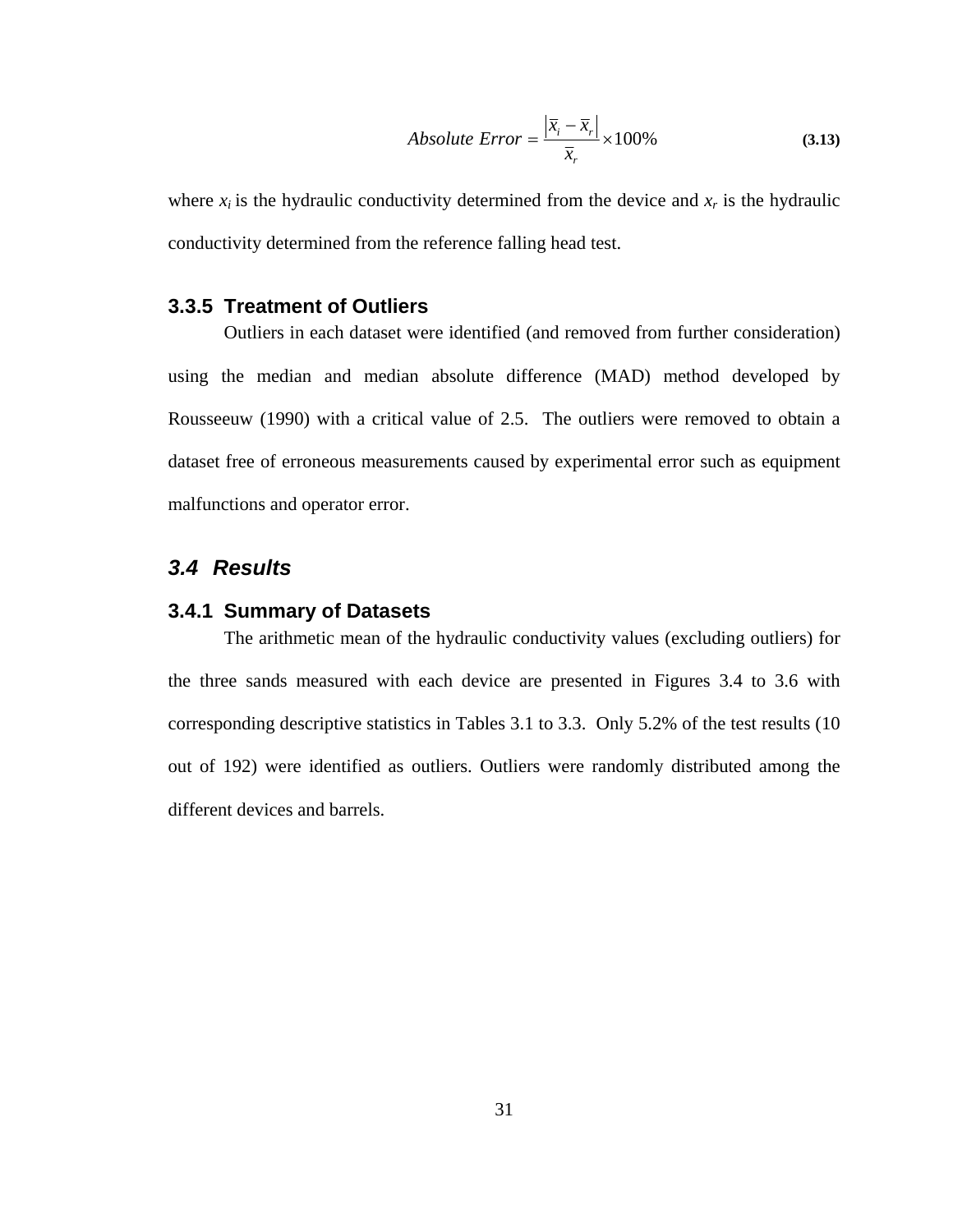

**Figure 3.4: Comparison of mean hydraulic conductivity values determined using the three devices and reference falling head tests for barrel 1. Error bars represent 95% confidence intervals.** 



**Figure 3.5: Comparison of mean hydraulic conductivity values determined using the three devices and reference falling head tests for barrel 2. Error bars represent 95% confidence intervals.**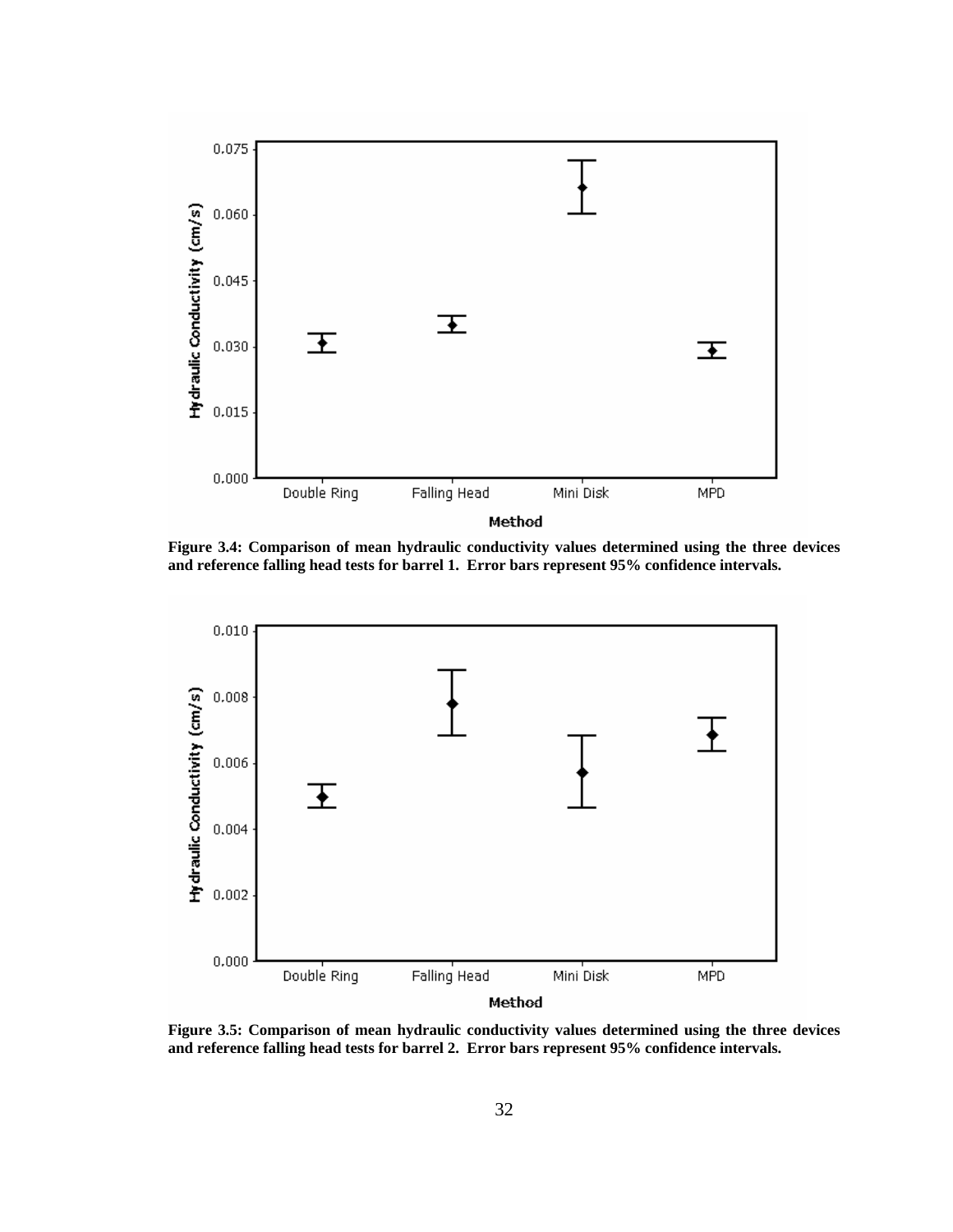

**Figure 3.6: Comparison of mean hydraulic conductivity values determined using the three devices and reference falling head tests for barrel 3. Error bars represent 95% confidence intervals.** 

|                  | <b>MPD</b> | <b>Mini Disk</b> | <b>Falling Head</b> | <b>Double Ring</b> |
|------------------|------------|------------------|---------------------|--------------------|
| Min. $(cm/s)$    | 0.0249     | 0.0516           | 0.0261              | 0.0268             |
| Max. $(cm/s)$    | 0.0335     | 0.0817           | 0.0451              | 0.0339             |
| Mean (cm/s)      | 0.0291     | 0.0664           | 0.0350              | 0.0308             |
| Median (cm/s)    | 0.0291     | 0.0682           | 0.0350              | 0.0312             |
| Std. Dev. (cm/s) | 0.0025     | 0.0084           | 0.0046              | 0.0023             |
| <b>CV</b>        | 8.5%       | 12.7%            | 13.0%               | 7.6%               |
| <b>Skewness</b>  | 0.18       | $-0.04$          | $-0.04$             | $-0.72$            |
| Kurtosis         | $-0.17$    | 0.53             | $-0.23$             | 0.45               |
| N                | 11         | 10               | 25                  | 7                  |

**Table 3.1: Descriptive statistics for hydraulic conductivity of barrel 1.** *N* **represents the sample size.** 

**Table 3.2: Descriptive statistics for hydraulic conductivity of barrel 2.** *N* **represents the sample size.** 

|                  | <b>MPD</b> | <b>Mini Disk</b> | <b>Falling Head</b> | <b>Double Ring</b> |
|------------------|------------|------------------|---------------------|--------------------|
| Min. $(cm/s)$    | 0.0050     | 0.0029           | 0.0042              | 0.0043             |
| Max. $(cm/s)$    | 0.0092     | 0.0097           | 0.0117              | 0.0059             |
| Mean (cm/s)      | 0.0069     | 0.0057           | 0.0078              | 0.0050             |
| Median (cm/s)    | 0.0068     | 0.0055           | 0.0077              | 0.0049             |
| Std. Dev. (cm/s) | 0.0010     | 0.0021           | 0.0021              | 0.0005             |
| <b>CV</b>        | 14.5%      | 35.9%            | 26.9%               | 9.9%               |
| <b>Skewness</b>  | 0.46       | 0.68             | 0.47                | 0.74               |
| Kurtosis         | 0.60       | $-0.29$          | $-0.50$             | 0.04               |
| N                | 17         | 16               | 20                  | 10                 |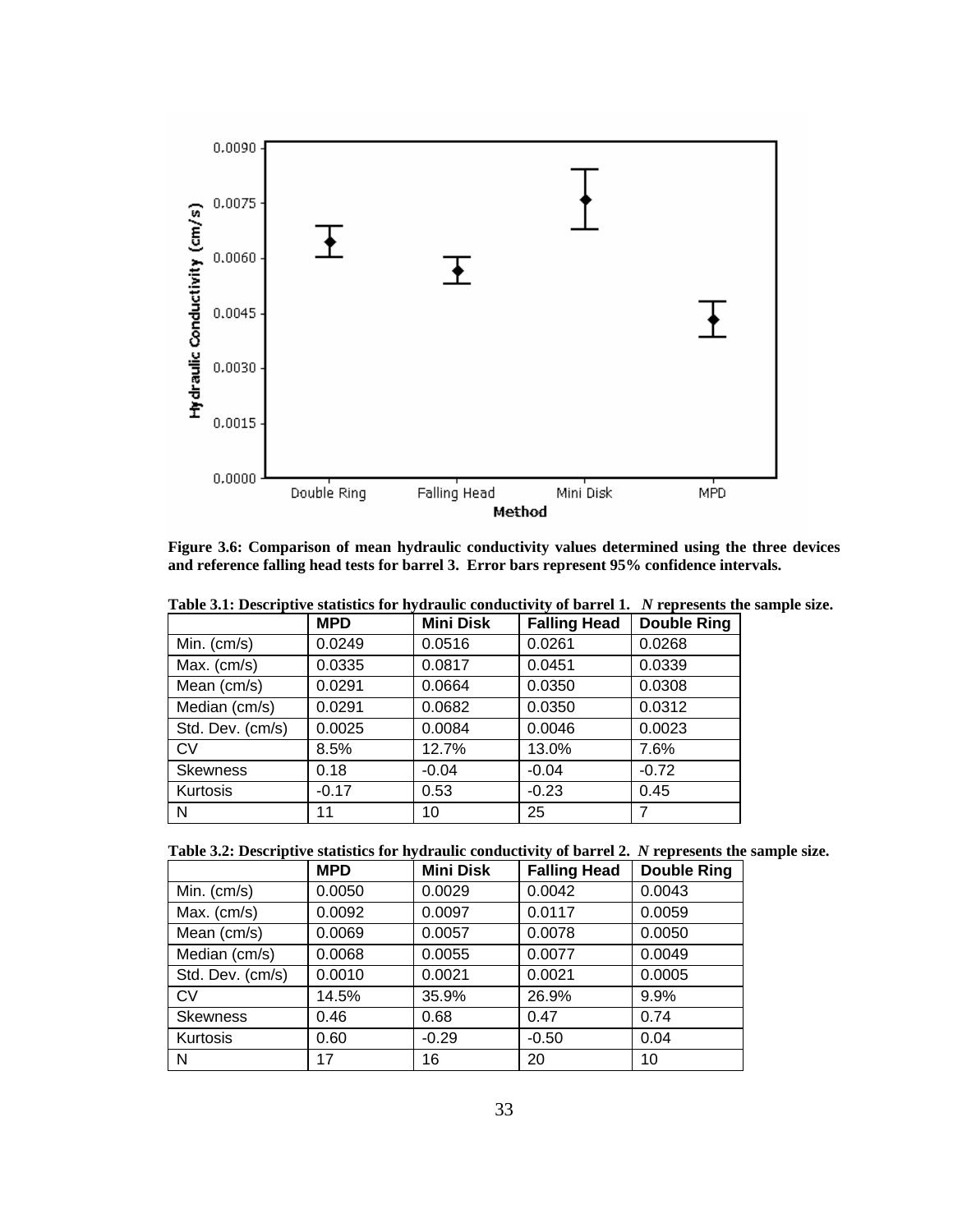|                  | <b>MPD</b> | <b>Mini Disk</b> | <b>Falling Head</b> | <b>Double Ring</b> |
|------------------|------------|------------------|---------------------|--------------------|
| Min. $(cm/s)$    | 0.0031     | 0.0047           | 0.0047              | 0.0057             |
| Max. $(cm/s)$    | 0.0063     | 0.0105           | 0.0075              | 0.0077             |
| Mean (cm/s)      | 0.0043     | 0.0076           | 0.0057              | 0.0065             |
| Median (cm/s)    | 0.0042     | 0.0078           | 0.0056              | 0.0063             |
| Std. Dev. (cm/s) | 0.0010     | 0.0015           | 0.0008              | 0.0006             |
| <b>CV</b>        | 23.1%      | 19.6%            | 14.2%               | 9.9%               |
| <b>Skewness</b>  | 0.37       | $-0.16$          | 1.16                | 0.79               |
| Kurtosis         | $-1.27$    | 0.20             | 0.78                | $-0.40$            |
| N                | 19         | 15               | 21                  | 11                 |

**Table 3.3: Descriptive statistics for hydraulic conductivity of barrel 3.** *N* **represents the sample size.** 

For barrel 1 (Figure 3.4 and Table 3.1), the mean hydraulic conductivity value determined by the Minidisk is approximately twice that of the other devices. For barrel 2 (Figure 3.4 and Table 3.2) and barrel 3 (Figure 3.6 and Table 3.3), results for all of the methods are more similar. The coefficients of variation (CV) for all the tests are relatively low and range from 7.6% to 35.9%. Munoz-Carpena et al. (2002) reported CV values of 38.9% to 101.2% when comparing permeameters in the field. Lower CV values would be expected for a controlled laboratory comparison because the sand media without compost material is homogenous in comparison to field soils. The skewness and kurtosis values indicate that the datasets may be described as normally distributed. This could also be a consequence of the relatively homogenous sands used in the testing. Comparatively, it is typical for field measured hydraulic conductivity to be represented by a lognormal distribution (Asleson, 2007).

#### **3.4.2 Comparison of Methods**

 34 To compare the measurement methods to one another through analysis of variances, the probability distributions and variances of the datasets need to be approximately the same (Toothaker, 1994). The empirical distribution functions of the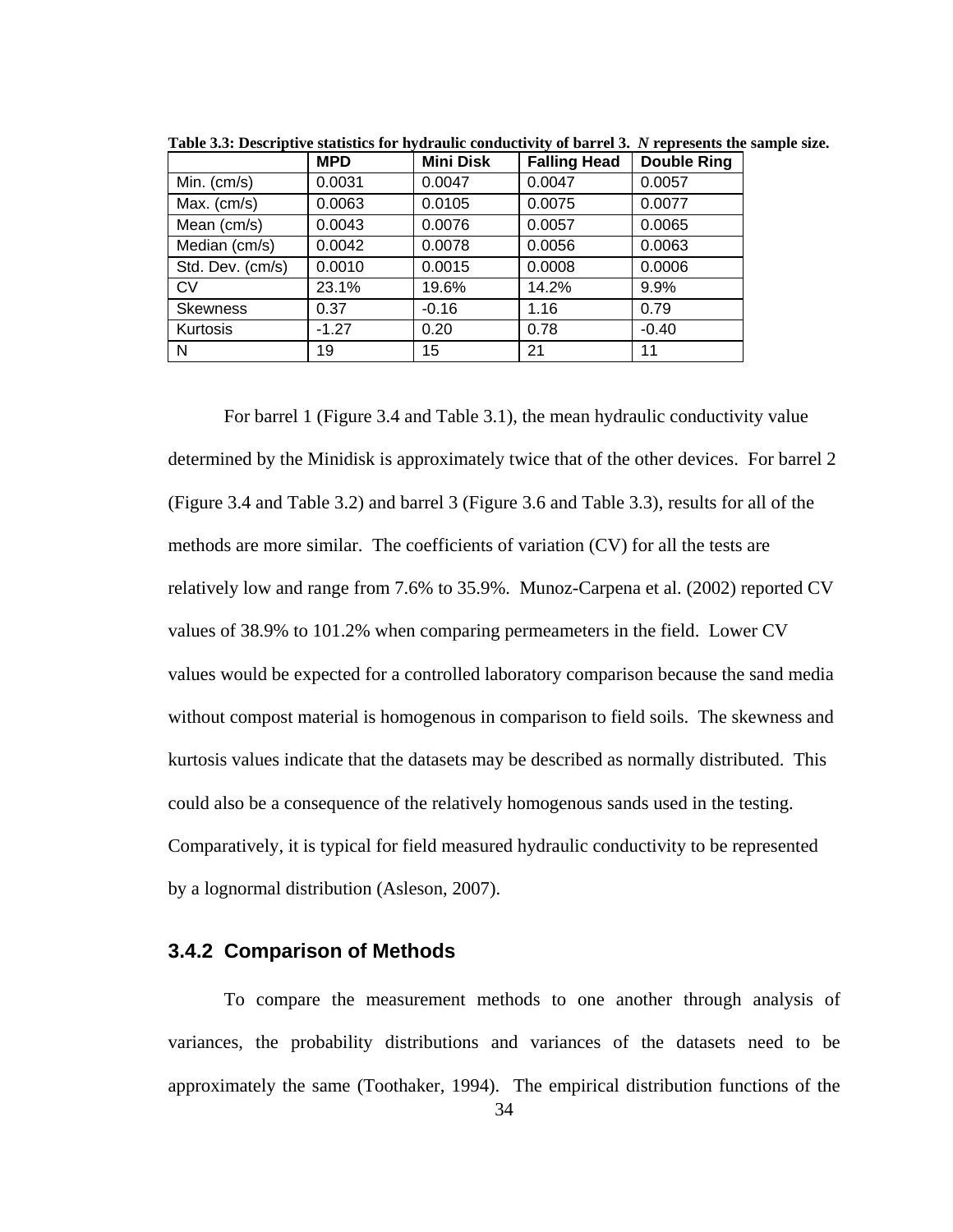datasets were compared to a normal probability distribution function using the Anderson-Darling test statistic,  $A^2$  that describes the goodness-of-fit. The Anderson-Darling test is more powerful than Pearson's chi-square goodness-of-fit test for small sample sizes. A sample size (N) adjustment factor given in Equation 3.14 was used to obtain  $A^{2*}$ (Stephens, 1986).

$$
A^{2^*} = A^2 \left( 1 + \frac{0.75}{N} + \frac{2.25}{N} \right)
$$
 (3.14)

The values of  $A^{2*}$  for fit of the datasets to a normal distribution are shown in Table 3.4. A critical value of *A2\**of 0.752 corresponding to a significance level of 5% was selected. A value of *A2\** greater than the critical value results in a rejection of the assumed normal distribution (Stephens, 1986).

**MPD** Mini Disk Falling Head Double Ring **Barrel 1** 0.141 0.296 0.269 0.288 **Barrel 2** 0.189 0.391 0.595 0.307 **Barrel 3** 0.837 0.170 1.020 0.500

**Table 3.4: Adjusted Anderson-Darling test statistic, A<sup>2</sup> \*.** 

From Table 3.4, the assumed normal distribution is accepted at a significance level of 5% for all of the datasets for barrels 1 and 2. For barrel 3, the Mini Disk and double ring datasets are accepted at a significance level of 5% while the the normal distribution is rejected for the MPD and reference falling head test datasets. A test for homogeneity of the variances was conducted and the P-values for Levene's test of equal variances are 0.017, 0.005, and 0.022 for barrels 1, 2, and 3, respectively (Brown and Forsythe, 1974). Each of the P-values is less than 0.05 and thus the null hypothesis that variances are equal is rejected. Because the assumptions of normality and equal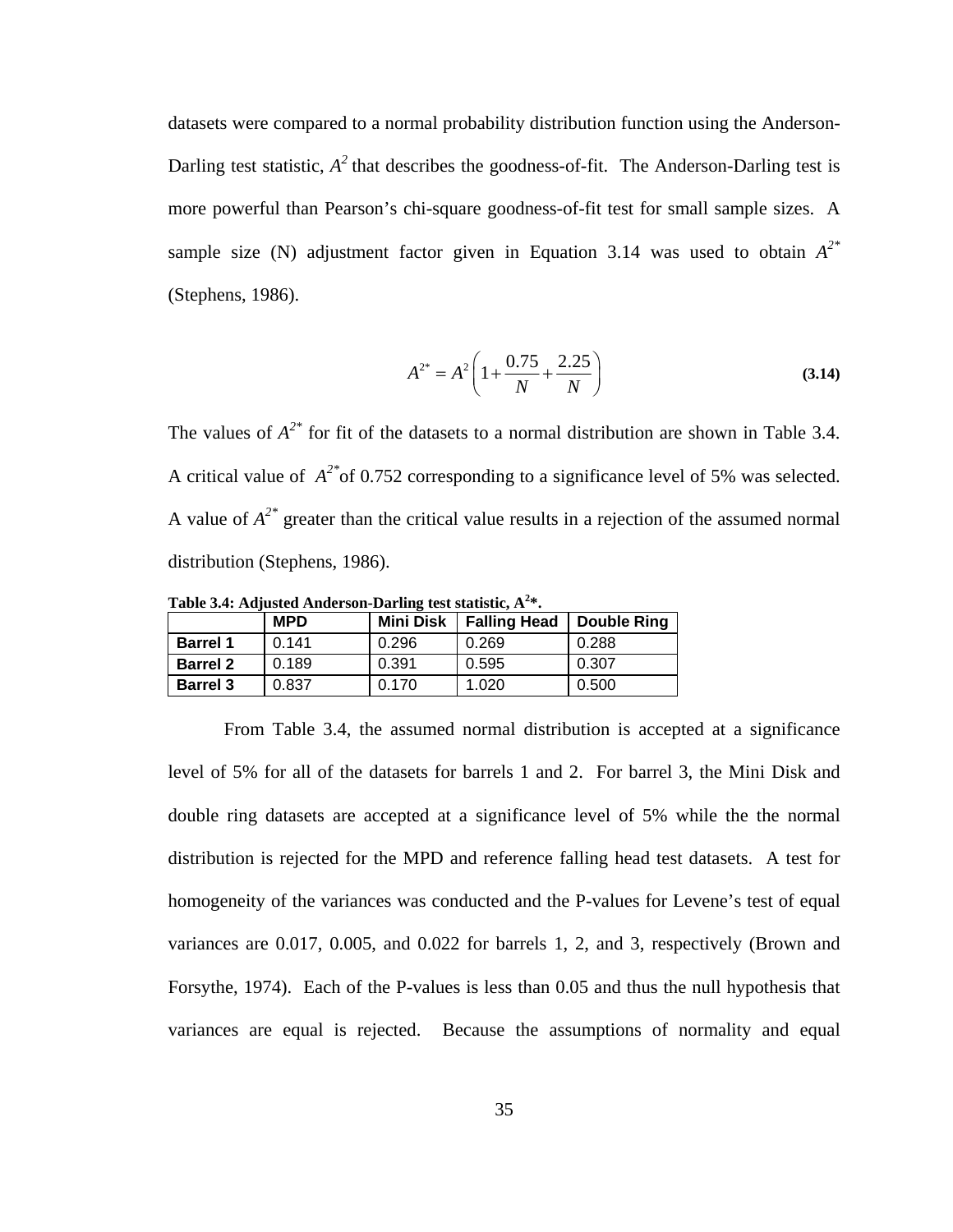variances are violated a robust multiple comparison procedure is required, hence, the selection of the Games and Howell (GH) procedure (Toothaker, 1993).

The results of the GH procedure for comparison of the means for each of the barrels are shown in Table 3.5. The means from both the Minidisk and double ring were significantly different at a 5% level from the reference falling head test means in all three barrels. In comparison the means from the MPD were statistically different from the reference falling head tests for barrels 1 and 3 but not for barrel 2. For barrel 1, a significant difference in the mean hydraulic conductivity at the 5% level is shown between all method combinations except the MPD and double ring. Conversely, barrel 2 shows significantly different means between the MPD and double ring as well as the Minidisk-reference falling head test and double ring-reference falling head test combinations. The results of the barrel 3 comparison demonstrated a significant difference in means for all method combinations except the Minidisk and double ring.

| <b>Measurement</b><br>(1)<br>Method | (J)<br><b>Measurement</b><br>Method | <b>Barrel</b><br>Mean<br>1<br>Difference (I-J) | <b>Barrel</b><br>$\mathbf{2}$<br>Mean<br>Difference (I-J) | <b>Barrel</b><br>3<br>Mean<br>Difference (I-J) |
|-------------------------------------|-------------------------------------|------------------------------------------------|-----------------------------------------------------------|------------------------------------------------|
| <b>MPD</b>                          | Mini Disk                           | $-0.0373(0.00)^*$                              | 0.0011(0.22)                                              | $-0.0033(0.00)^*$                              |
|                                     | <b>Falling Head</b>                 | $-0.0059(0.00)^*$                              | $-0.0010(0.29)$                                           | $-0.0013(0.00)^*$                              |
|                                     | Double Ring                         | $-0.0017(0.47)$                                | $0.0019(0.00)^*$                                          | $-0.0021(0.00)^*$                              |
| Mini Disk                           | <b>MPD</b>                          | $0.0373(0.00)^*$                               | $-0.0011(0.22)$                                           | $0.0033(0.00)^*$                               |
|                                     | <b>Falling Head</b>                 | $0.0314(0.00)^*$                               | $-0.0021(0.03)^{*}$                                       | $0.0019(0.00)^*$                               |
|                                     | Double Ring                         | $0.0355(0.00)^*$                               | 0.0008(0.50)                                              | 0.0011(0.07)                                   |
| <b>Falling Head</b>                 | MPD                                 | $0.0059(0.00)^*$                               | 0.0010(0.29)                                              | $0.0013(0.00)^*$                               |
|                                     | Mini Disk                           | $-0.0314(0.00)^*$                              | $0.0021(0.03)^*$                                          | $-0.0019(0.00)^*$                              |
|                                     | Double Ring                         | $0.0041(0.02)^{*}$                             | $0.0029(0.00)^*$                                          | $-0.0008(0.03)^*$                              |
| Double Ring                         | <b>MPD</b>                          | 0.0017(0.47)                                   | $-0.0019(0.00)^*$                                         | $0.0021(0.00)^*$                               |
|                                     | Mini Disk                           | $-0.0355(0.00)^{*}$                            | $-0.0008(0.50)$                                           | $-0.0011(0.07)$                                |
|                                     | <b>Falling Head</b>                 | $-0.0041(0.02)^{*}$                            | $-0.0029(0.00)^*$                                         | $0.0008(0.03)^{*}$                             |

**Table 3.5: Mean difference of hydraulic conductivity (cm/s)by measurement method (\* represents significant difference in means at the 5% level). Value in parentheses is the P-value.**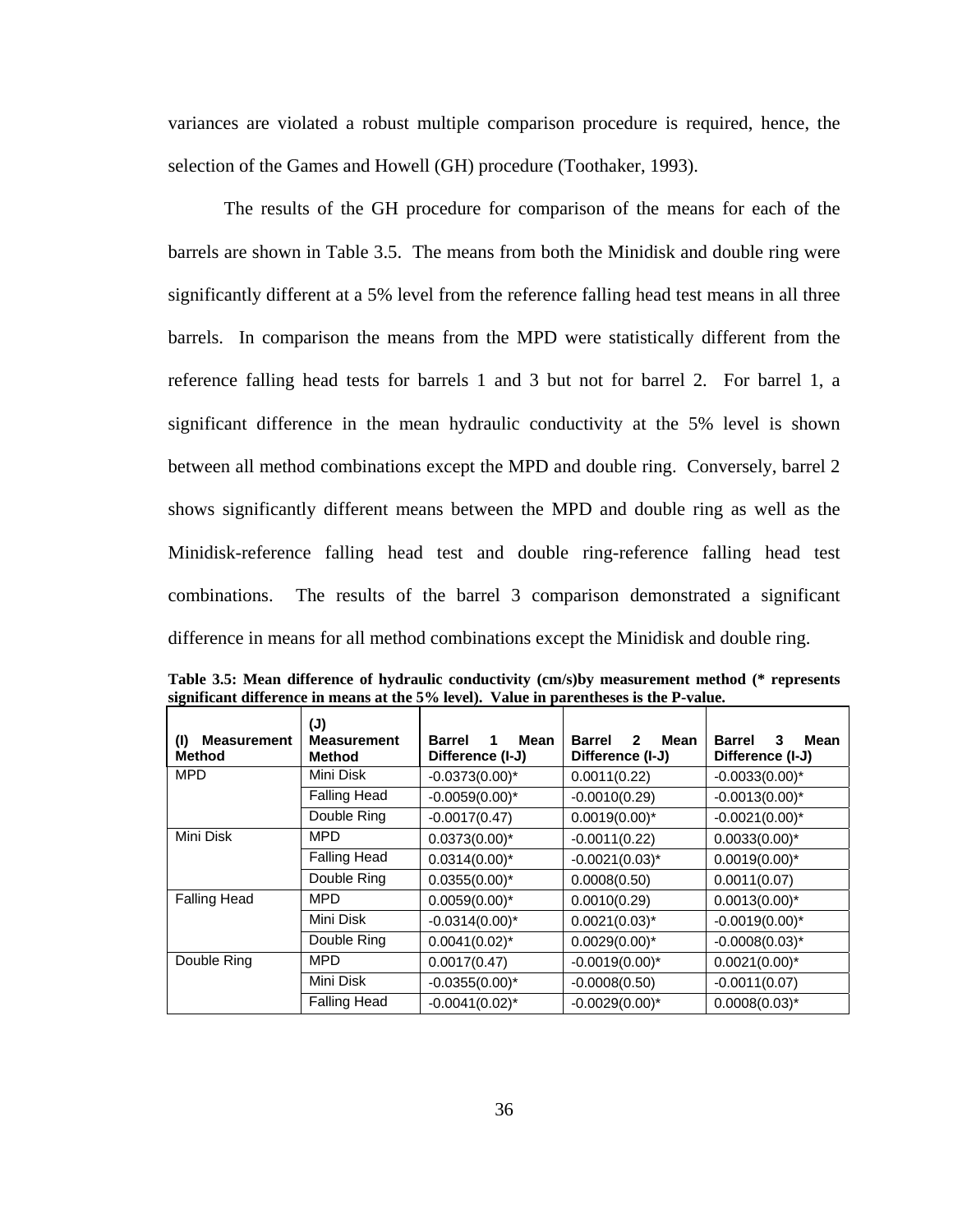Comparing the MPD, Minidisk, and double ring hydraulic conductivity values to the reference falling head test values, the MPD consistently underestimated the *Ks*  compared to the reference value. The relative error for each device compared to reference falling head tests is displayed in Figure 3.7.



**Figure 3.7: Comparison of relative error in hydraulic conductivity obtained by the three devices for the three media used in the testing**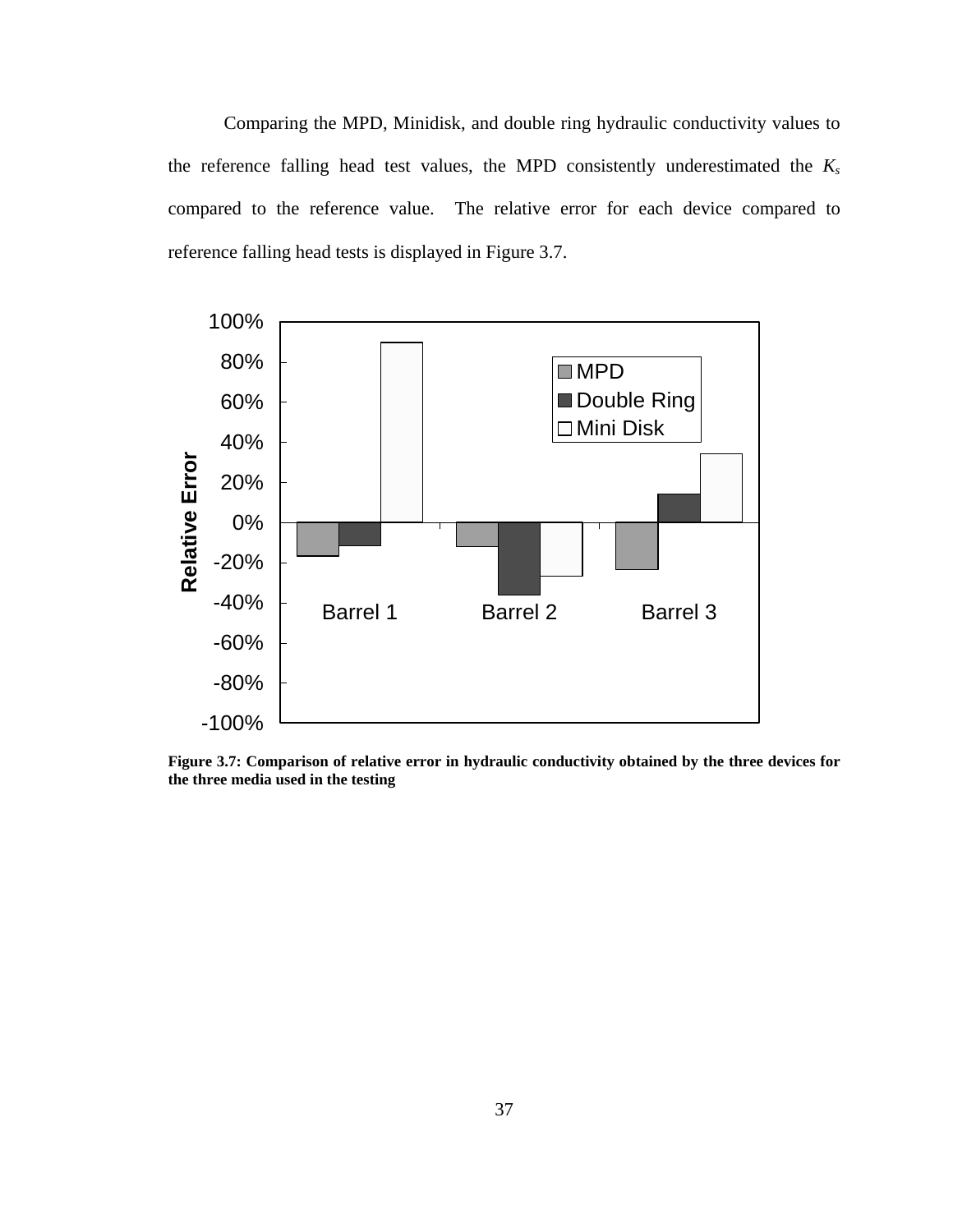## **4 Conclusions and Future Work**

The analysis of Philip for the Philip-Dunne borehole permeameter was modified for use with a device developed for infiltration measurements at the soil surface termed the MPD infiltrometer. The accuracy of the modified analysis procedure was verified by comparing the saturated hydraulic conductivity  $(K_s)$  and wetting front suction  $(C)$  values obtained by fitting simulated falling head versus time data from a finite element solution of the Richards equation with the values used as inputs for the simulations. The error in estimated *Ks* and *C* obtained from the Modified Philip-Dunne analysis ranged from -1.8% to -15% and 6.4% to 62%, respectively for parameter values representing soils ranging from silty clays to coarse sands.

From laboratory testing, the double ring was the most precise of the three devices as it had the lowest CV for all three of the media used in the testing. The MPD device was typically the second most precise of the three devices. According to the statistical analysis, none of the methods was consistently accurate (in comparison to the reference falling head test) but the MPD and double ring were the most accurate of the 3 methods for the sand media used in the testing. The average absolute error for the double ring was slightly higher than that of the MPD although the average relative error across all three barrels for the double ring was less than that for the MPD. The error of the Minidisk was the highest error of all three devices and the hydraulic conductivity of the sand in barrel 1 was overestimated by a large amount (90%).

An underestimate of the saturated hydraulic conductivity via the Minidisk method is to be expected. This is due to the reality that the moisture content of the sand may not reach saturation at a 6 cm tension. Nevertheless, the minidisk only underestimated the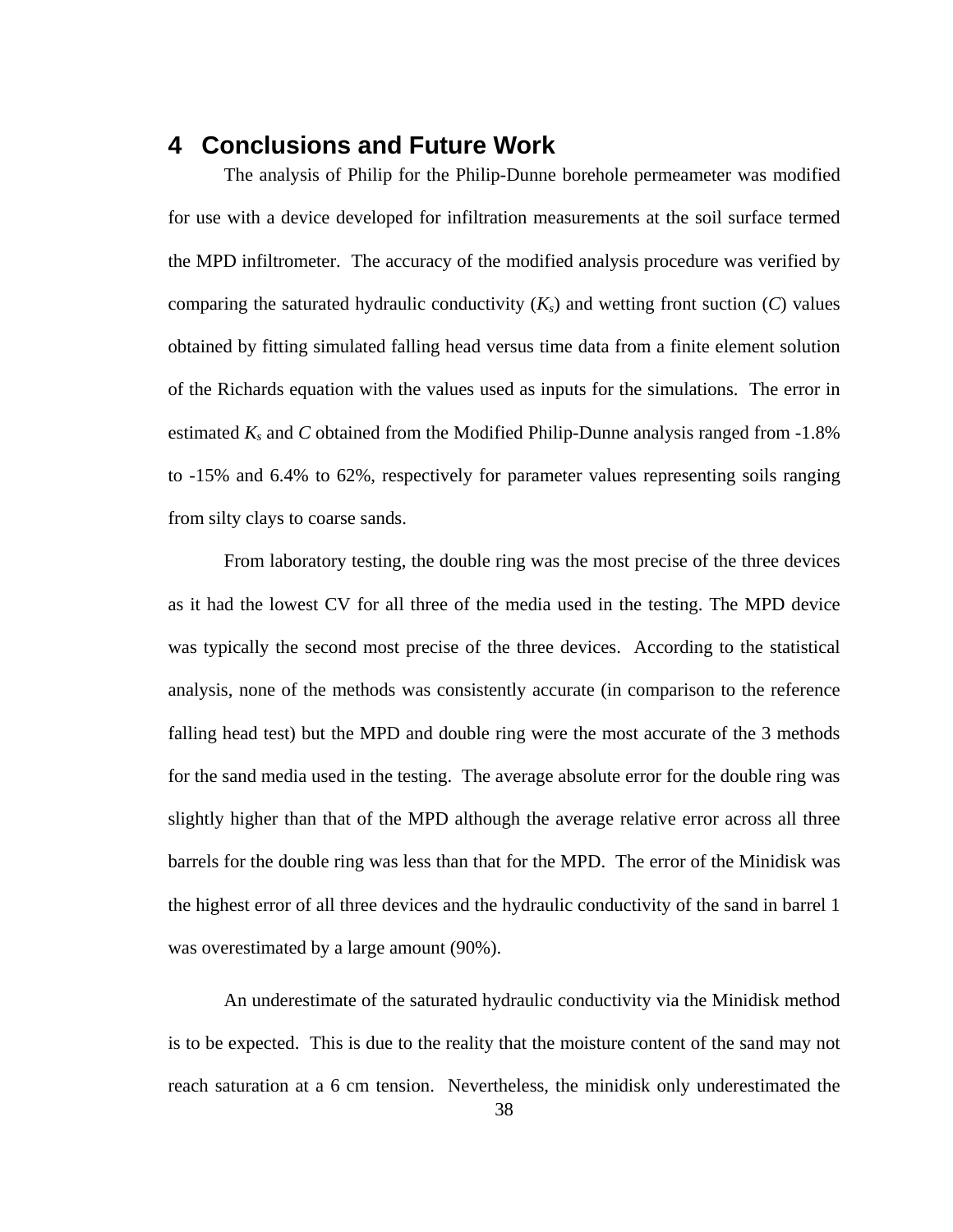saturated hydraulic conductivity in barrel 2. Therefore, a more likely explanation for the error observed from the sensitivity of hydraulic conductivity to estimating the correct van Genuchten parameters for the sand.

Nonetheless, all of the devices produced reasonably accurate results when considering the orders of magnitude by which hydraulic conductivity values can vary in the field. Some of the theoretical assumptions for the analysis of hydraulic conductivity, such as the media being homogeneous and isotropic that were acceptable in the laboratory setting typically would be violated in a field setting. Thus, the error for each device would be expected to increase in the field. Future work is needed to evaluate the effect of violating the assumption of homogenous-isotropoic media. The inclusion of organic material and/or macropores would better represent soil present in the field.

Overall, estimates of hydraulic conductivity obtained using the MPD infiltrometer were similar in accuracy and precision to one of the most commonly used field devices, the double ring infiltrometer. The MPD shows great potential for applications in the field due to the comparatively short duration of a test, ease of use, lower volume of water required, and lower cost of device construction (Asleson, 2007). The MPD and the corresponding analysis described herein should prove useful for assessing the stormwater infiltration characteristics of infiltration-based BMPs such as rain gardens.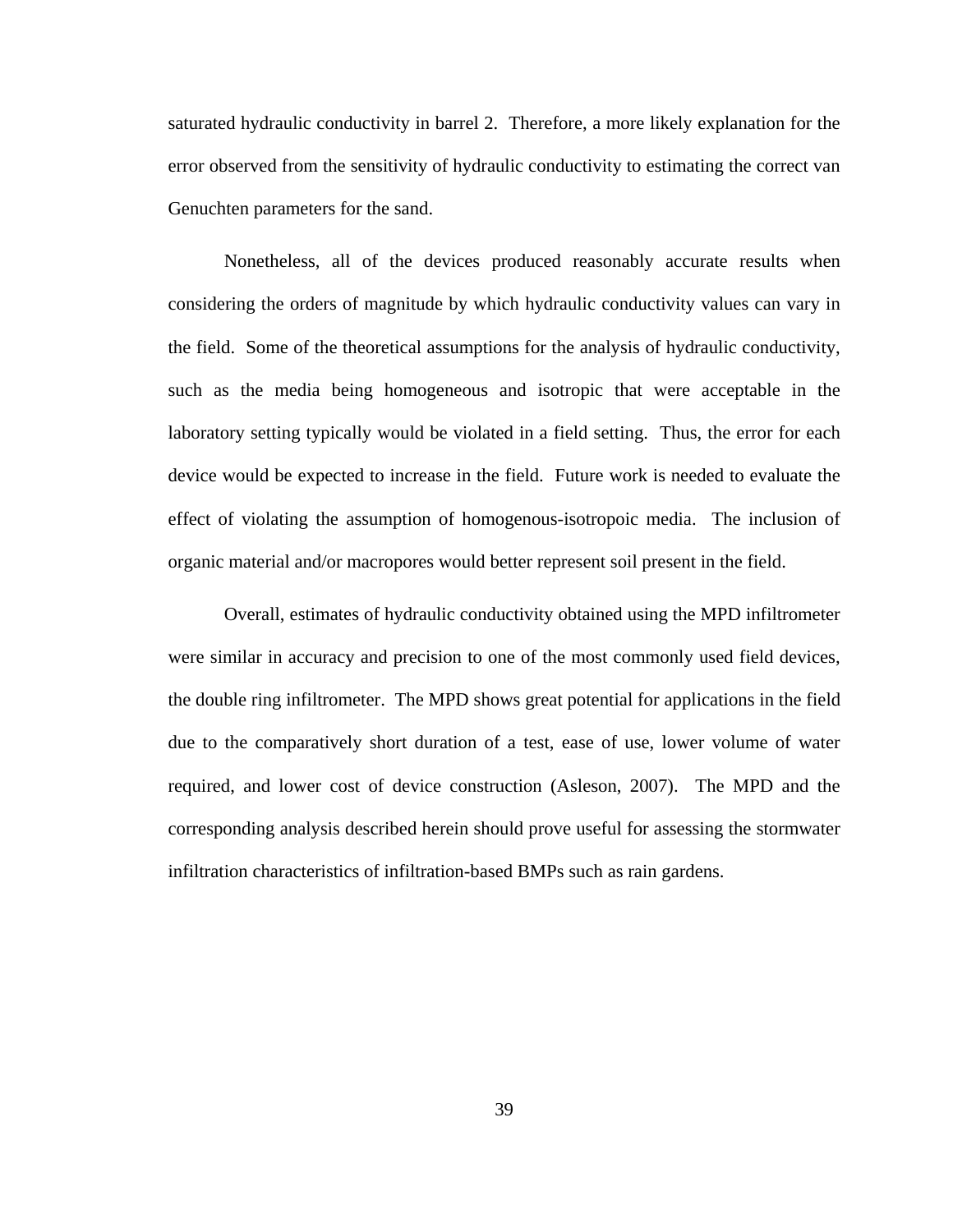## **5 References**

- A.S.T.M. D2216-05, 2005. Standard Test Method for Laboratory Determination of Water (Moisture) Content of Soil and Rock by Mass. ASTM International, Ed.
- A.S.T.M. D3385-03, 2003. Standard Test Method of Infiltration Rate of Soils in Field Using Double-Ring Infiltrometer. ASTM International, Ed.
- A.S.T.M. D5126-90, 2004. Standard Guide for Comparison of Field Methods for Determining Hydraulic Conductivity in Vadose Zone. ASTM International, Ed.
- Asleson, B.C. 2007. The development and application of a four-level rain garden assessment, M.S. Thesis, University of Minnesota, Minneapolis.
- Brown, B. Morton and Alan B. Forsyte. 1974. Robust Tests for the Equality of Variances. Journal of the American Statistical Association. 69: 364-367.
- COMSOL AB. 2006. COMSOL Multiphysics Users Guide. Version 3.3 Documentation.
- Decagon Devices, Inc. 2005. Mini Disk Infiltrometer User's Manual Version 1.4. Pullman, Washington.
- Delta-T Devices Ltd. 1999. ThetaProbe Soil Moisture Sensor User Manual. Cambridge, England.
- Dietz, M.E. and J.C. Clausen. 2005. A field evaluation of rain garden flow and pollutant treatment. Water, Air, and Soil Pollution*.* 167:123-138.
- Gómez,J.A., J.V. Giráldez, and E.Fereres. 2001.Analysis of infiltration and runoff in an olive orchard under no-till. Soil Science Society of America Journal. 65:291–299.
- Johnson, S.M. 2006. Evaluation of the Philip-Dunne Permeameter in determination of the effectiveness of alternative storm water practices, Plan B, University of Minnesota, St. Paul.
- Jonasson, S. A. 1989. Estimation of the van Genuchten parameters from grain-size distribution. In Indirect Methods for Estimating the Hydraulic Properties of Unsaturated Soils, ed. M. Th. van Genuchten, F. J. Leij, and L. J. Lund, USDA ARS and University of Californina, Riverside, California.
- Jury, W. A. and Horton, R. 2004. Soil Physics.  $6<sup>th</sup>$  ed. John Wiley & Sons, Inc. Hobeken, New Jersey.
- Klute, A. 1986. Methods of Soil Ananlysis, Part I. Physical and Mineralogical Methods, 2nd edition. Soil Science Society of America, Inc. Publisher, Madison, WI.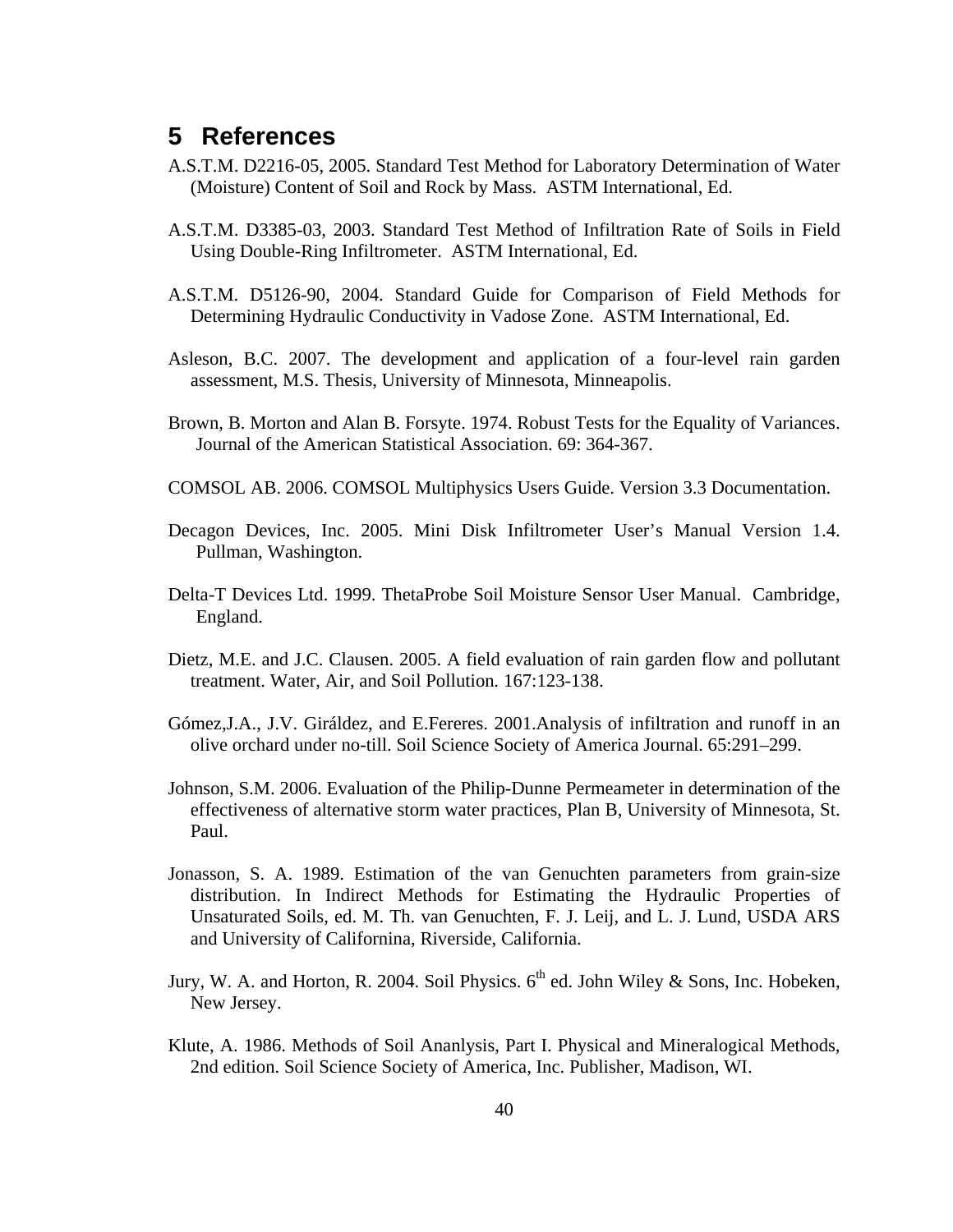- Munoz-Carpena, R., C. M. Regalado, J. Alvarez-Benedi, and F. Bartoli. 2002. Field evaluation of the new Philip-Dunne permeameter for measuring saturated hydraulic conductivity. Soil Science 167:9-24.
- Philip, J. R. 1969. Theory of infiltration. Advanced Hydroscience. 5: 215-305.
- Philip, J. R. 1993. Approximate Analysis of Falling-Head Lined Borehole Permeameter. Water Resources Research 29:3763-3768.
- Rawls, W. J., Brakensiek, D. L., and Miller, N. 1983. Green-Ampt infiltration parameters from soils data. Journal of Hydraulic Engineering, ASCE, 109(1): 62–70.
- Rousseeuw, P.J. 1990. Robust Estimation and Identifying Outliers in Handbook of Statistical Methods for Engineers and Scientists, edited by H.M. Wadsworth, New York: McGraw-Hill, pgs. 16.1–16.24.
- Stephens, Michael A. 1986. Tests Based on EDF Statistics. Goodness of Fit Techniques. ed. Ralph B. D'Agostino and Michael A. Stephens. New York: Marcel-Dekker, pgs. 122-133.
- Toothaker, Larry E. 1994. Multiple Comparison Procedures. Quantitative Applications in the Social Sciences. Newbury Park, California: Sage.
- van Genuchten, M.Th. 1980. A closed-form equation for predicting the hydraulic conductivity for unsaturated soils. Soil Science Society of America Journal. 44:892- 898.
- Vogel, T., M. Cislerova, and J. W. Hopmans. 1991. Porous media with linearly variable hydraulic properties. Water Resources Research, 27(10): 2735-2741.
- Winogradoff, Derek A. 2002. Bioretention Manual. Programs and Planning Division, Department of Environmental Resources, Prince George's County, Maryland.
- Zhang, R. 1997. Determination of soil soptivity and hydraulic conductivity form the disk infiltrometer. Soil Science Society of America Journal. 61: 1024-1030.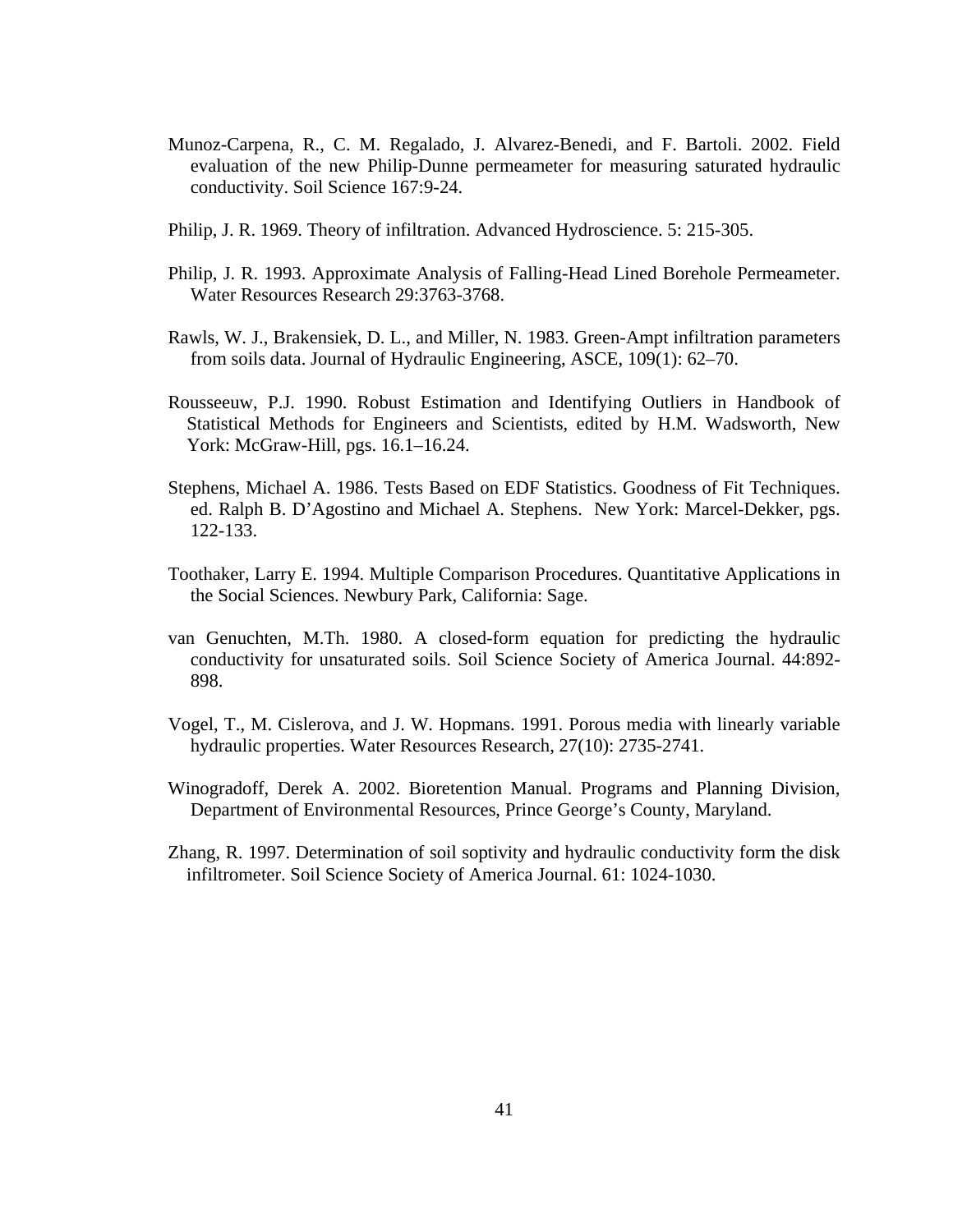## **Appendix A: Calculation Template for the MPD**

### *A.1 Instructions for Use of the MPD Calculation Template*

- 1. Open the Modified PD Calculation Template.xls file. If a Security Warning window appears select the Enable Marcos option.
- 2. Check to make sure the Solver Add-in is installed by clicking the *Check Solver Installation* button. If a message window appears that tells you "The solver add-in is not installed" click *OK* and continue with step 3. If the message window tells you "The solver add-in is installed" click *OK* and skip to step 4.
- 3. To install the Solver Add-in go the *Tools* menu, select *Add-Ins…* ,check the *Solver Add-in* box, and select *OK*. If Solver Add-in is not listed click *Browse* to locate it. If you see a message that tells you the Solver Add-in is not currently installed on your computer, click *Yes* to install it.
- 4. Enter data into C2:C6 as well as the time (in seconds) and height (in centimeters) below the appropriate column headings in cells G1 and H1.
- 5. Automatically fill all the rows in remaining columns by clicking the *Auto-fill Columns* button.
- 6. Calculate the distance to the wetting front at each time step by clicking the *Solve for R(t)* button.
- 7. Find values for mean hydraulic conductivity (K) and wetting front potential (C) by clicking the *Solve for K and C* button. Solver's solution for K and C will appear automatically in cells C11 and C12, respectively.
- 8. Repeat step 7 until the values for K and C remain constant.
- 9. Record values for K and C then click the *Clear Template* button. To perform another calculation repeat the procedure beginning at step 4.

## *A.2 Contents of the Excel® MPD Calculation Spreadsheet*

The following material displays the contents of the Excel® spreadsheet used to calculate the mean hydraulic conductivity and wetting front potential as described above. Figure A.1 shows the cells in the Excel® MPD Calculation Template developed and Table A.1 contains the contents of the cells in the spreadsheet with formulas. Following the table is also the code for the macros written in Microsoft Visual Basic Application that are attached to the form buttons on the template (not shown in screenshot).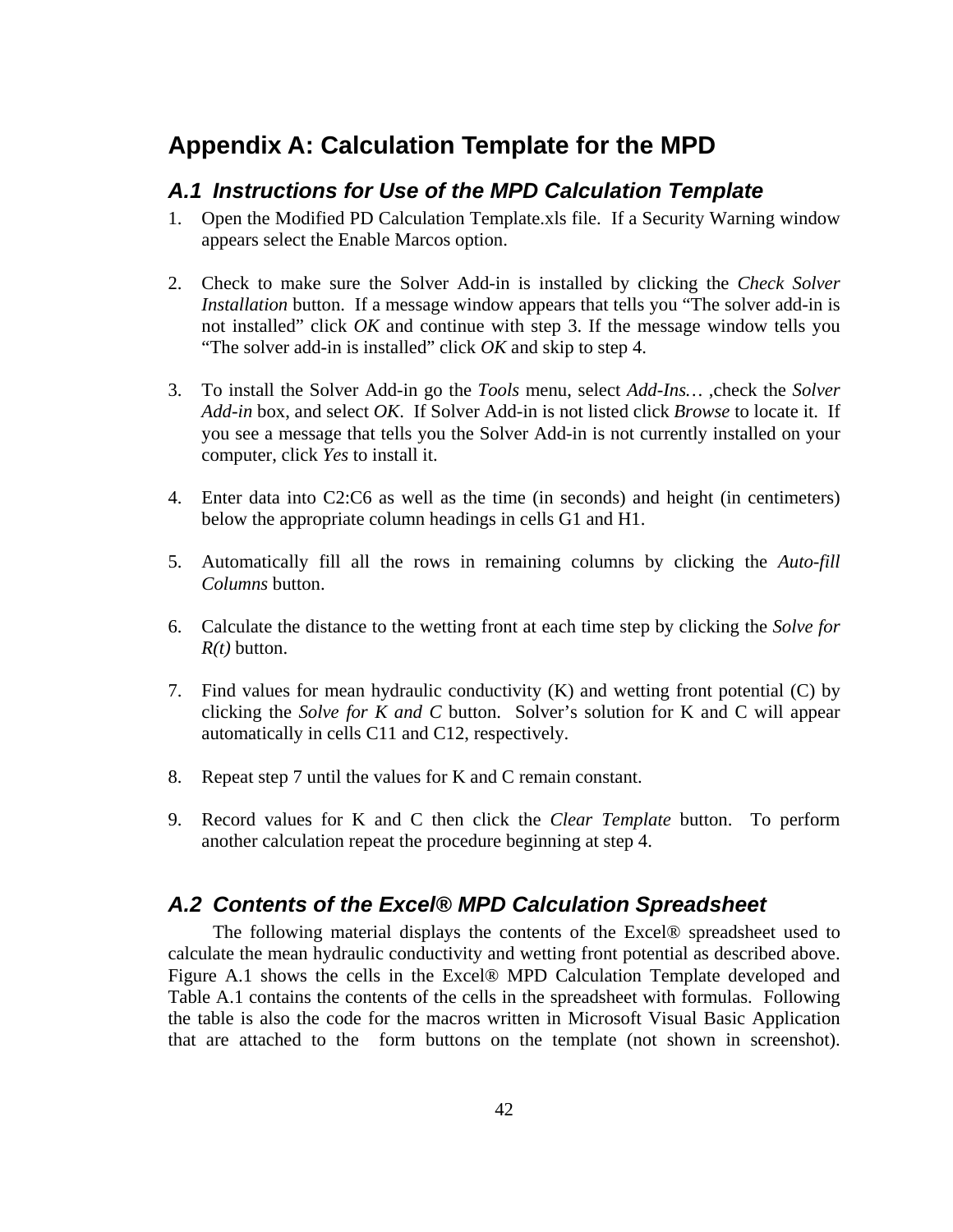|                                                                                      | A                               | B               | C              | D            | E F | G | Н |     |              | O                   | P               | Q               | $\overline{R}$     |
|--------------------------------------------------------------------------------------|---------------------------------|-----------------|----------------|--------------|-----|---|---|-----|--------------|---------------------|-----------------|-----------------|--------------------|
|                                                                                      | <b>Measured Variables</b>       | <b>Notation</b> | Value          | <b>Units</b> |     |   |   |     |              | R [cm] dR/dt [cm/s] | $\Delta P$ [cm] | $\Delta P$ [cm] | Error <sup>2</sup> |
| 2                                                                                    | initial volumetric moisture     | $\theta_i$      |                |              |     |   |   | n/a | $2.76 \ln/a$ |                     | n/a             | n/a             | O                  |
| 3                                                                                    | final volumetric moisture       | $\theta_f$      |                |              |     |   |   |     | 6.02 $n/a$   |                     | In/a            | n/a             | O                  |
| 4                                                                                    | length of device below surface  | -max            |                | cm           |     |   |   |     |              |                     |                 |                 |                    |
| 5                                                                                    | radius of device                | $r_1$           |                | cm           |     |   |   |     |              |                     |                 |                 |                    |
| 6                                                                                    | phase one initial height        | $H_0$           |                | cm           |     |   |   |     |              |                     |                 |                 |                    |
| 7                                                                                    |                                 |                 |                |              |     |   |   |     |              |                     |                 |                 |                    |
| 8                                                                                    | <b>Computed Variables</b>       | Notation        | <b>Value</b>   | <b>Units</b> |     |   |   |     |              |                     |                 |                 |                    |
| 9                                                                                    | change in volumetric moisture   | $\Delta\theta$  | $\Omega$       |              |     |   |   |     |              |                     |                 |                 |                    |
|                                                                                      | 10   hemisperical source radius | $r_0$           | $0.00$ cm      |              |     |   |   |     |              |                     |                 |                 |                    |
| 11                                                                                   | wetting front potential         | $\overline{C}$  | $-100.00$ cm   |              |     |   |   |     |              |                     |                 |                 |                    |
| 12                                                                                   | mean hydraulic conductivity     | ΙK              | 1.00E-03 cm/s  |              |     |   |   |     |              |                     |                 |                 |                    |
| 13                                                                                   | Sum of Error Squared            |                 | $\overline{0}$ |              |     |   |   |     |              |                     |                 |                 |                    |
| $\frac{14}{15}$                                                                      |                                 |                 |                |              |     |   |   |     |              |                     |                 |                 |                    |
|                                                                                      |                                 |                 |                |              |     |   |   |     |              |                     |                 |                 |                    |
| 16                                                                                   |                                 |                 |                |              |     |   |   |     |              |                     |                 |                 |                    |
| $\overline{17}$                                                                      |                                 |                 |                |              |     |   |   |     |              |                     |                 |                 |                    |
| $\overline{18}$                                                                      |                                 |                 |                |              |     |   |   |     |              |                     |                 |                 |                    |
| 19                                                                                   |                                 |                 |                |              |     |   |   |     |              |                     |                 |                 |                    |
|                                                                                      |                                 |                 |                |              |     |   |   |     |              |                     |                 |                 |                    |
|                                                                                      |                                 |                 |                |              |     |   |   |     |              |                     |                 |                 |                    |
|                                                                                      |                                 |                 |                |              |     |   |   |     |              |                     |                 |                 |                    |
|                                                                                      |                                 |                 |                |              |     |   |   |     |              |                     |                 |                 |                    |
|                                                                                      |                                 |                 |                |              |     |   |   |     |              |                     |                 |                 |                    |
|                                                                                      |                                 |                 |                |              |     |   |   |     |              |                     |                 |                 |                    |
|                                                                                      |                                 |                 |                |              |     |   |   |     |              |                     |                 |                 |                    |
| $\frac{20}{21} \frac{22}{23} \frac{23}{24} \frac{4}{25} \frac{26}{27} \frac{27}{28}$ |                                 |                 |                |              |     |   |   |     |              |                     |                 |                 |                    |

**Figure A.1: Screenshot of the MPD Calculation Template.**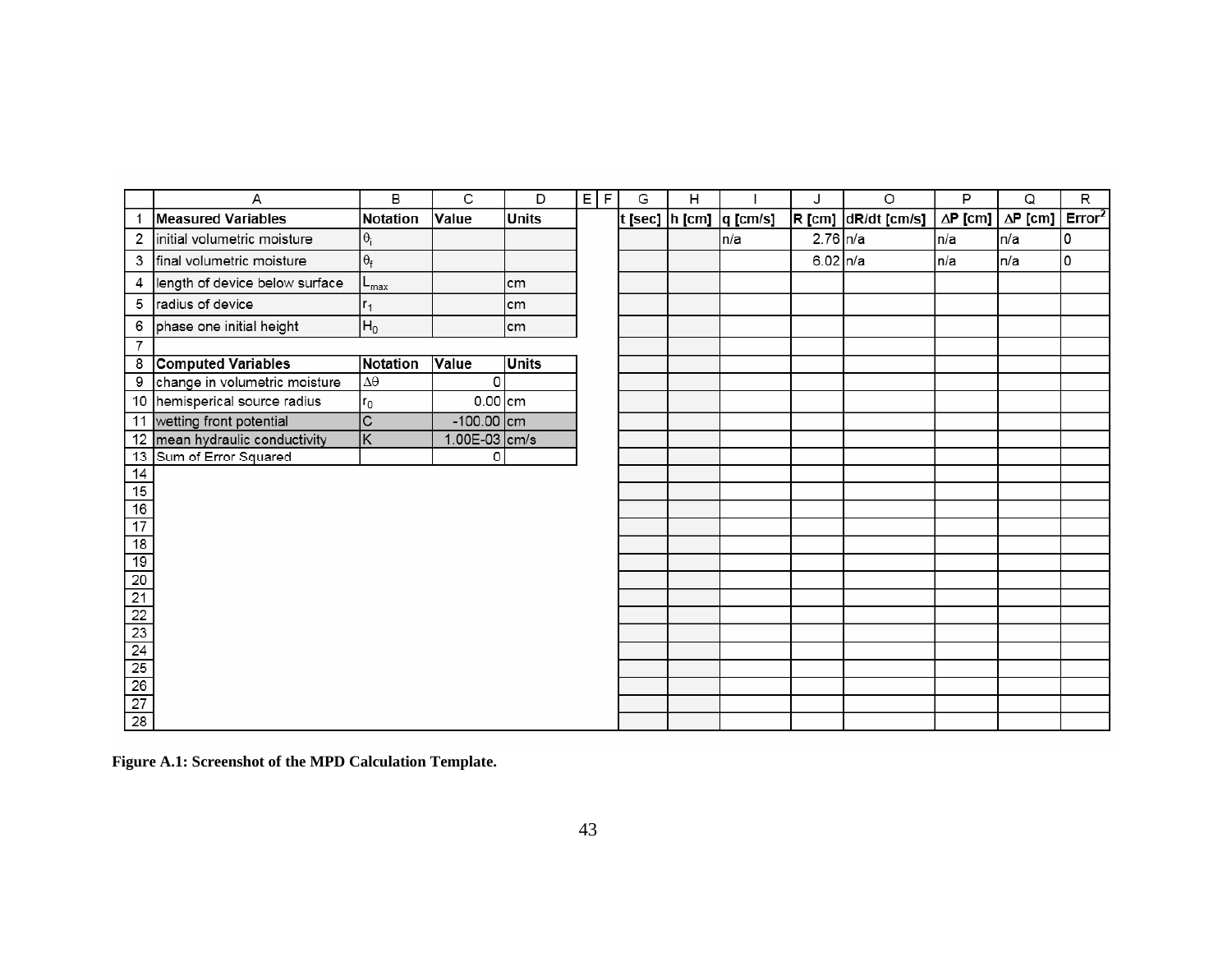| <b>Cell</b>     | Formula                                                                               |
|-----------------|---------------------------------------------------------------------------------------|
| C <sub>9</sub>  | $=C3-C2$                                                                              |
| C10             | $=C5/2$                                                                               |
| C <sub>13</sub> | $=SUM(R:R)$                                                                           |
| $\overline{3}$  | $=(H3-H2)/(G3-G2)$                                                                    |
| J <sub>2</sub>  | $=$ IF(K2>=SQRT(\$C\$4^2+\$C\$5^2),K2,"n/a")                                          |
| J3              | =IF(K3>=SQRT(\$C\$4^2+\$C\$5^2),K3,"n/a")                                             |
| L <sub>2</sub>  | $=($C$6-H2)*$C$5^2/$C$9$                                                              |
| L3              | $=($C$6-H3)*$C$5^2/$C$9$                                                              |
| M <sub>2</sub>  | $=(2*K2^{3}+3*K2^{2}*SC$4-$C$4^{3}-2*$C$10^{3})/3$                                    |
| M <sub>3</sub>  | =(2*K3^3+3*K3^2*\$C\$4-\$C\$4^3-2*\$C\$10^3)/3                                        |
| N <sub>2</sub>  | $=L2-M2$                                                                              |
| N <sub>3</sub>  | $=L3-M3$                                                                              |
| O <sub>3</sub>  | =IF(K2>=5*SQRT(2),(J3-J2)/(G3-G2),"n/a")                                              |
| P <sub>2</sub>  | =IF(O2<>"n/a",\$C\$11-(H2+I2*\$C\$4/\$C\$12+\$C\$4),"n/a")                            |
| P <sub>3</sub>  | =IF(O3<>"n/a",\$C\$11-(H3+I3*\$C\$4/\$C\$12+\$C\$4),"n/a")                            |
| Q2              | =IF(O2<>"n/a",(-\$C\$9*(J2^2+J2*\$C\$4)*O2/\$C\$12-                                   |
|                 | 2*\$C\$10^2)*(PI()^2/8)*LN((J2*(\$C\$10+\$C\$4))/(\$C\$10*(J2+\$C\$4)))/\$C\$4,"n/a") |
| Q <sub>3</sub>  | =IF(O3<>"n/a",(-\$C\$9*(J3^2+J3*\$C\$4)*O3/\$C\$12-                                   |
|                 | 2*\$C\$10^2)*(PI()^2/8)*LN((J3*(\$C\$10+\$C\$4))/(\$C\$10*(J3+\$C\$4)))/\$C\$4,"n/a") |
| R <sub>2</sub>  | =IF(O2<>"n/a",(P2-Q2)^2,"0")                                                          |
| R <sub>3</sub>  | =IF(O2<>"n/a",(P2-Q2)^2,"0")                                                          |

**Table A.1: Contents of the cells in the Excel(R) MPD Calculation Template that contain formulas.** 

## **A.2.1** *Check Solver Installation* **Macro**

Sub Check\_Solver\_Installation() Set a = AddIns("Solver Add-In") If a.Installed = True Then MsgBox "The Solver add-in is installed" Else MsgBox "The Solver add-in is not installed" End If End Sub

## **A.2.2** *Autofill Columns* **Macro**

Sub Autofill()  $x = 4$  'Loop until a blank row is found Do While Cells(x, 7).Value <> "" 'This will fill in the remaining cells  $Cells(3, 9)$ . Copy Destination:=Cells(x, 9) Cells $(3, 10)$ .Copy \_ Destination:=Cells(x, 10) Cells(3, 11).Copy \_

(Continued on next page)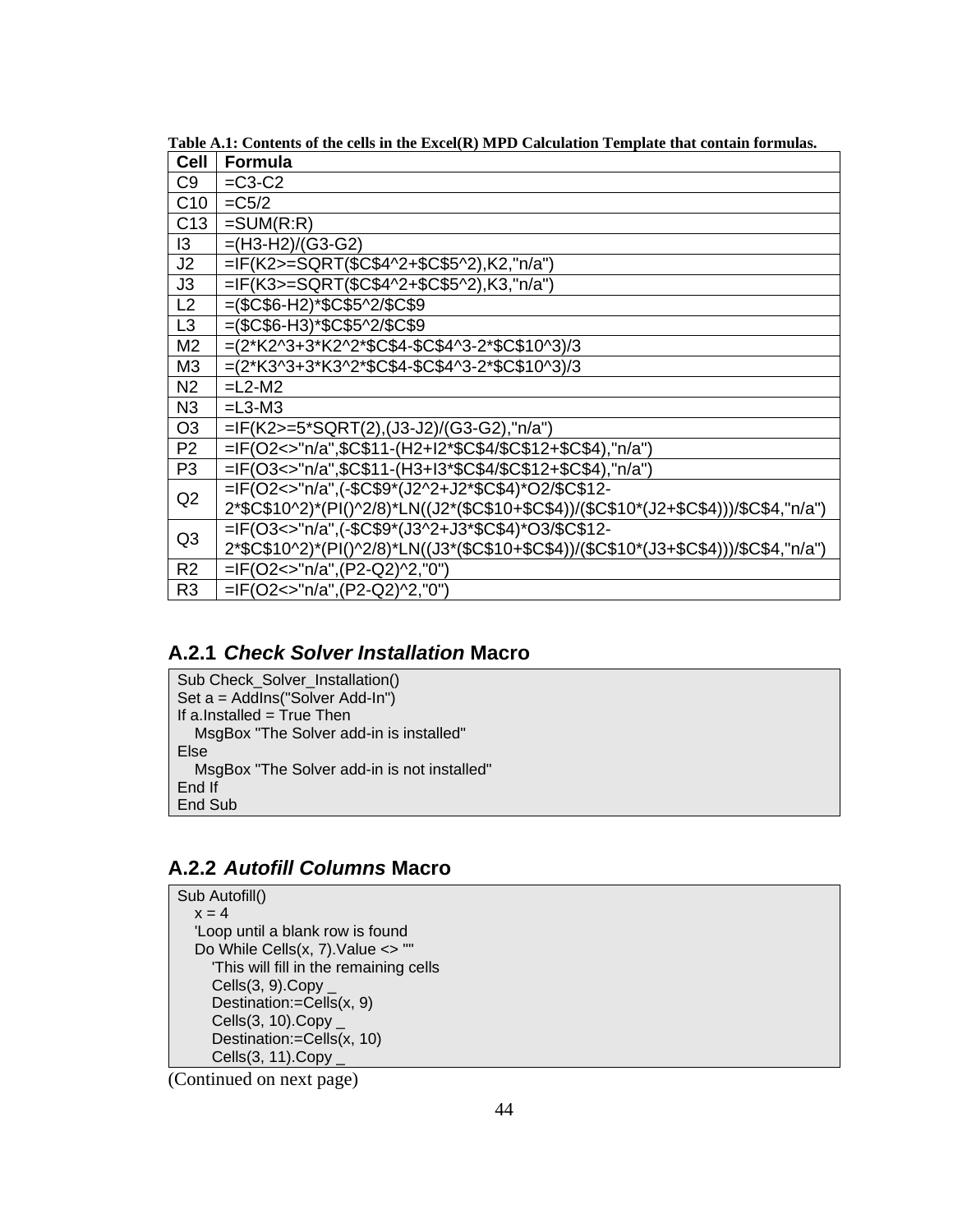(Continued from previous page)

```
 Destination:=Cells(x, 11) 
      Cells(3, 12).Copy _ 
      Destination:=Cells(x, 12) 
      Cells(3, 13).Copy _ 
      Destination:=Cells(x, 13) 
      Cells(3, 14).Copy _ 
      Destination:=Cells(x, 14) 
     Cells(3, 15).Copy Destination:=Cells(x, 15) 
      Cells(3, 16).Copy _ 
      Destination:=Cells(x, 16) 
      Cells(3, 17).Copy _ 
      Destination:=Cells(x, 17) 
     Cells(3, 18).Copy Destination:=Cells(x, 18) 
      'increase the value of x by 1 to act on the next row 
     x = x + 1 Loop 
End Sub
```
#### **A.2.3** *Solve for R(t)* **Macro**

Sub Solve\_for\_R()  $x = 2$ 'repeat until blank Do While Cells(x, 14).Value <> "" SolverOk SetCell:=Cells(x, 14), \_ MaxMinVal:=3,  $-$ ValueOf:=0, ByChange:=Cells(x, 11) SolverSolve UserFinish:=True  $x = x + 1$ Loop End Sub

#### **A.2.4** *Solve for K and C* **Macro**

```
Sub Solve_for_K_and_C() 
SolverOk SetCell:=Cells(13, 3), _
  MaxMinVal:=2, - ByChange:=Range(Cells(11, 3), Cells(12, 3)) 
   SolverSolve UserFinish:=True 
End Sub
```
#### **A.2.5** *Clear Template* **Macro**

Sub Clear\_Template() 'clear columns 'start at row 4

(Continued on next page)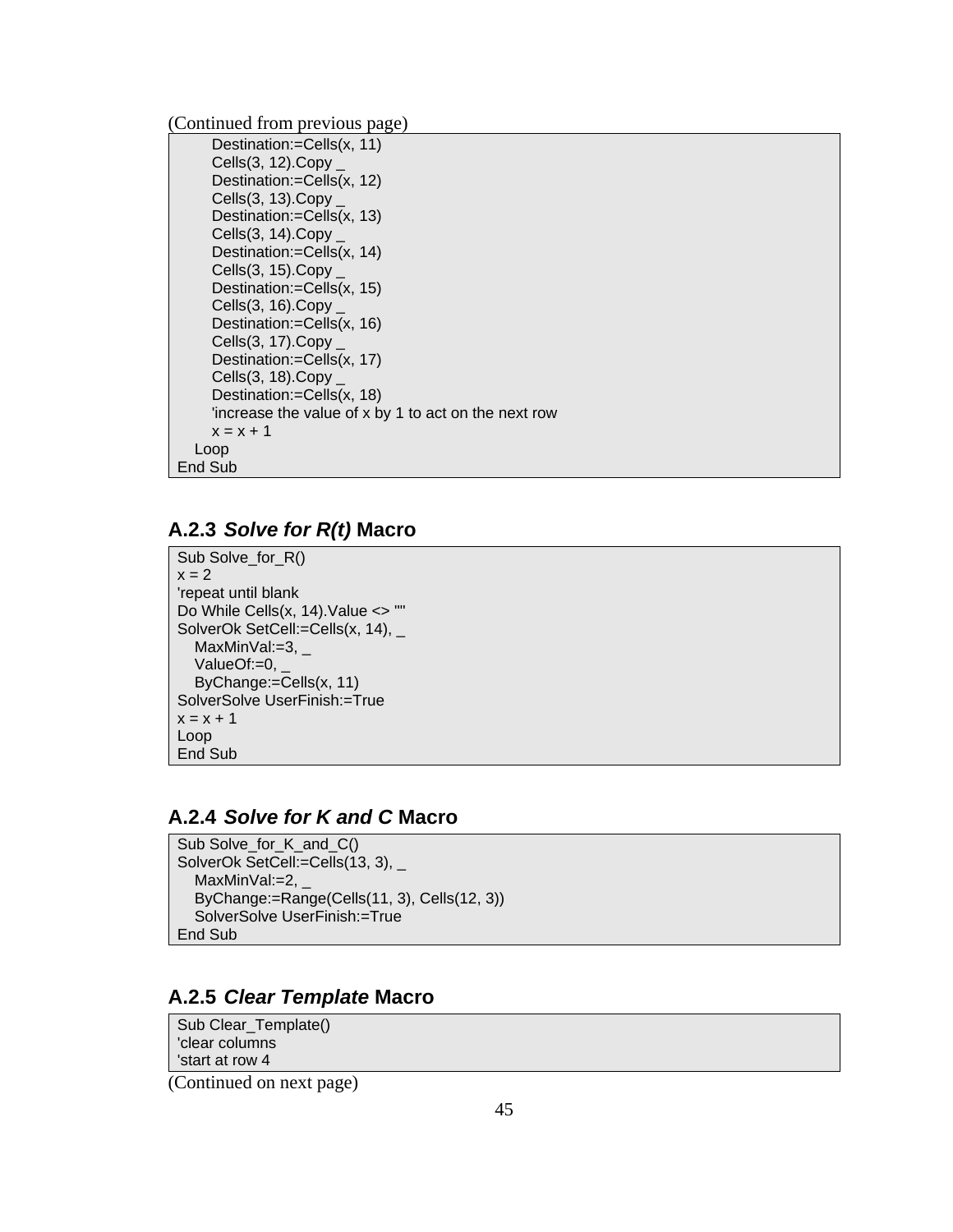(Continued from previous page)

 $x = 4$ Do While Cells $(x, 9) \leq$ " Cells(x, 9).ClearContents Cells(x, 10).ClearContents Cells(x, 11).ClearContents Cells(x, 12).ClearContents Cells(x, 13).ClearContents Cells(x, 14).ClearContents Cells(x, 15).ClearContents Cells(x, 16).ClearContents Cells(x, 17).ClearContents Cells(x, 18).ClearContents  $x = x + 1$ Loop 'clear h vs t columns 'start at row 2  $x = 2$ Do While Cells $(x, 7)$  <> "" Cells(x, 7).ClearContents Cells(x, 8).ClearContents  $x = x + 1$ Loop 'clear cells C2:C6 Range("C2:C6").ClearContents 'set K and C to standard values Range("C11").Formula = "-100" Range("C12").Formula = ".001" End Sub